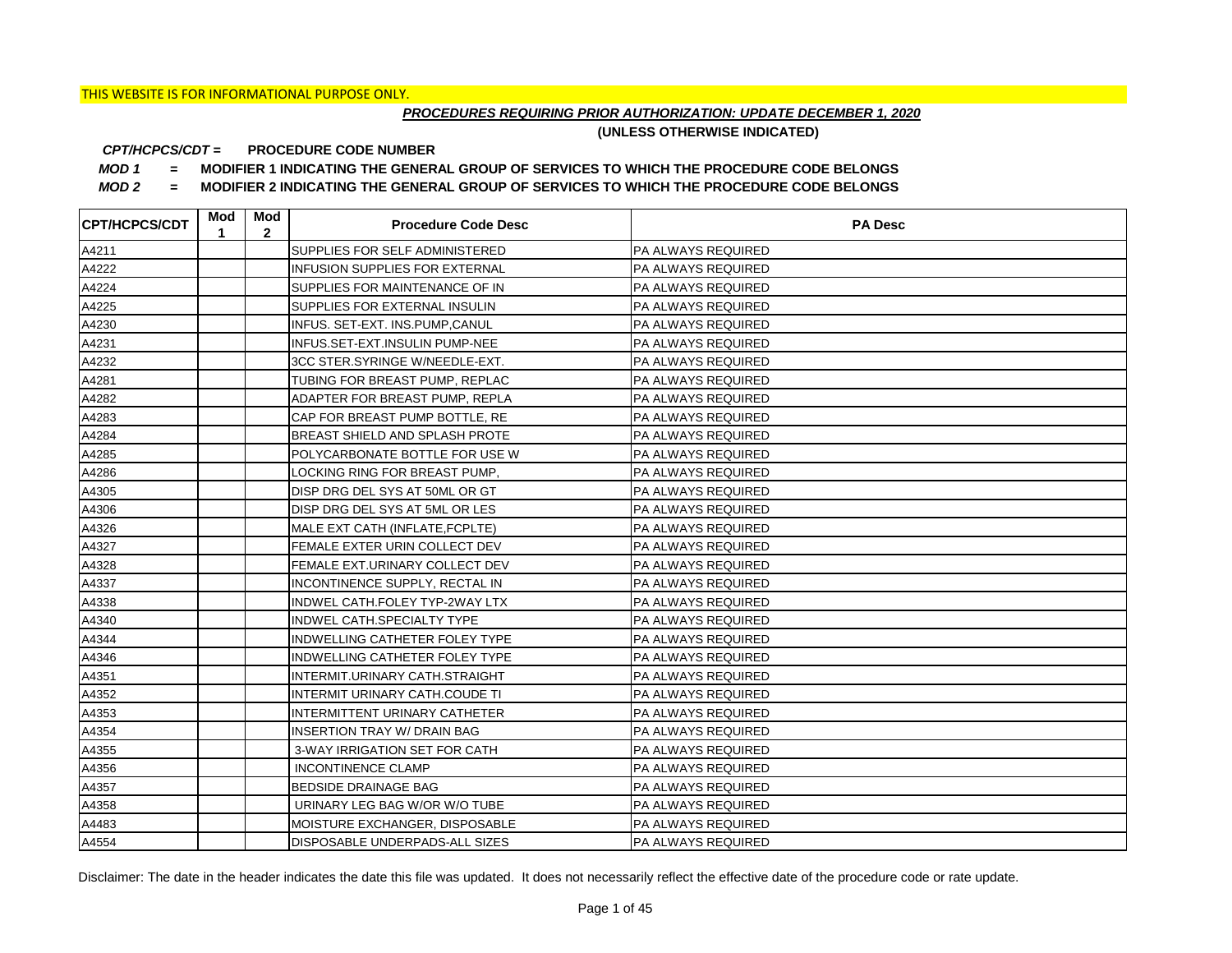## *PROCEDURES REQUIRING PRIOR AUTHORIZATION: UPDATE DECEMBER 1, 2020*

**(UNLESS OTHERWISE INDICATED)**

#### **PROCEDURE CODE NUMBER** *CPT/HCPCS/CDT =*

*MOD 1 =* **MODIFIER 1 INDICATING THE GENERAL GROUP OF SERVICES TO WHICH THE PROCEDURE CODE BELONGS**

*MOD 2 =* **MODIFIER 2 INDICATING THE GENERAL GROUP OF SERVICES TO WHICH THE PROCEDURE CODE BELONGS**

| <b>CPT/HCPCS/CDT</b> | Mod<br>1 | Mod<br>$\overline{2}$ | <b>Procedure Code Desc</b>            | <b>PA Desc</b>            |
|----------------------|----------|-----------------------|---------------------------------------|---------------------------|
| A4556                |          |                       | ELECTRODES (E.G. APNEA MONITOR        | <b>PA ALWAYS REQUIRED</b> |
| A4557                |          |                       | LEAD WIRES (APNEA MONITOR)            | <b>PA ALWAYS REQUIRED</b> |
| A4575                |          |                       | TOPICAL HYPERBARIC OXY.CHAMBER        | <b>PA ALWAYS REQUIRED</b> |
| A4605                |          |                       | TRACHEAL SUCTION CATHETER, CLO        | <b>PA ALWAYS REQUIRED</b> |
| A4606                |          |                       | OXYGEN PROBE FOR USE WITH OXIM        | PA ALWAYS REQUIRED        |
| A4611                |          |                       | HVY DTY BATTERY-PT.OWNED VENIT        | PA ALWAYS REQUIRED        |
| A4613                |          |                       | BATT CHARGER-REPLAE FOR PAT. O        | <b>PA ALWAYS REQUIRED</b> |
| A4617                |          |                       | <b>MOUTH PIECE</b>                    | <b>PA ALWAYS REQUIRED</b> |
| A4618                |          |                       | <b>BREATHING CIRCUITS</b>             | <b>PA ALWAYS REQUIRED</b> |
| A4619                |          |                       | <b>FACE TENT</b>                      | <b>PA ALWAYS REQUIRED</b> |
| A4620                |          |                       | <b>VARIABLE CONCENTRATION MASK</b>    | <b>PA ALWAYS REQUIRED</b> |
| A4623                |          |                       | TRACHEOSTOMY, INNER CANNULA (REP      | <b>PA ALWAYS REQUIRED</b> |
| A4624                |          |                       | TRACHEAL SUCTION CATHETER, EACH       | <b>PA ALWAYS REQUIRED</b> |
| A4625                |          |                       | TRACHEOSTOMY CARE STARTER KIT         | <b>PA ALWAYS REQUIRED</b> |
| A4626                |          |                       | TRACHEOSTOMY CLEANING BRUSH, EA       | PA ALWAYS REQUIRED        |
| A4627                |          |                       | INHALER SPACER BAG RESERVOIR/M        | PA ALWAYS REQUIRED        |
| A4640                |          |                       | REPLACE PAD ALTERNATING PRES P        | PA ALWAYS REQUIRED        |
| A4649                |          |                       | SURGICAL SUPPLIES--MISCELLAN          | PA ALWAYS REQUIRED        |
| A4913                |          |                       | MISCELLANEOUS DIALYSIS SUPPLI         | PA ALWAYS REQUIRED        |
| A4927                |          |                       | GLOVES, NON-STERILE, PER 100          | <b>PA ALWAYS REQUIRED</b> |
| A4930                |          |                       | GLOVES--STERILE, PER PAIR             | PA ALWAYS REQUIRED        |
| A6530                |          |                       | <b>GRADIENT COMPRESSION STOCKING,</b> | PA ALWAYS REQUIRED        |
| A6531                |          |                       | <b>GRADIENT COMPRESSION STOCKING,</b> | PA ALWAYS REQUIRED        |
| A6532                |          |                       | <b>GRADIENT COMPRESSION STOCKING</b>  | PA ALWAYS REQUIRED        |
| A6533                |          |                       | <b>GRADIENT COMPRESSION STOCKING,</b> | <b>PA ALWAYS REQUIRED</b> |
| A6534                |          |                       | <b>GRADIENT COMPRESSION STOCKING,</b> | PA ALWAYS REQUIRED        |
| A6535                |          |                       | <b>GRADIENT COMPRESSION STOCKING.</b> | PA ALWAYS REQUIRED        |
| A6536                |          |                       | <b>GRADIENT COMPRESSION STOCKING,</b> | PA ALWAYS REQUIRED        |
| A6537                |          |                       | <b>GRADIENT COMPRESSION STOCKING,</b> | PA ALWAYS REQUIRED        |
| A6538                |          |                       | <b>GRADIENT COMPRESSION STOCKING.</b> | PA ALWAYS REQUIRED        |
| A6539                |          |                       | <b>GRADIENT COMPRESSION STOCKING,</b> | PA ALWAYS REQUIRED        |
| A6540                |          |                       | <b>GRADIENT COMPRESSION STOCKING,</b> | PA ALWAYS REQUIRED        |
| A6541                |          |                       | <b>GRADIENT COMPRESSION STOCKING,</b> | <b>PA ALWAYS REQUIRED</b> |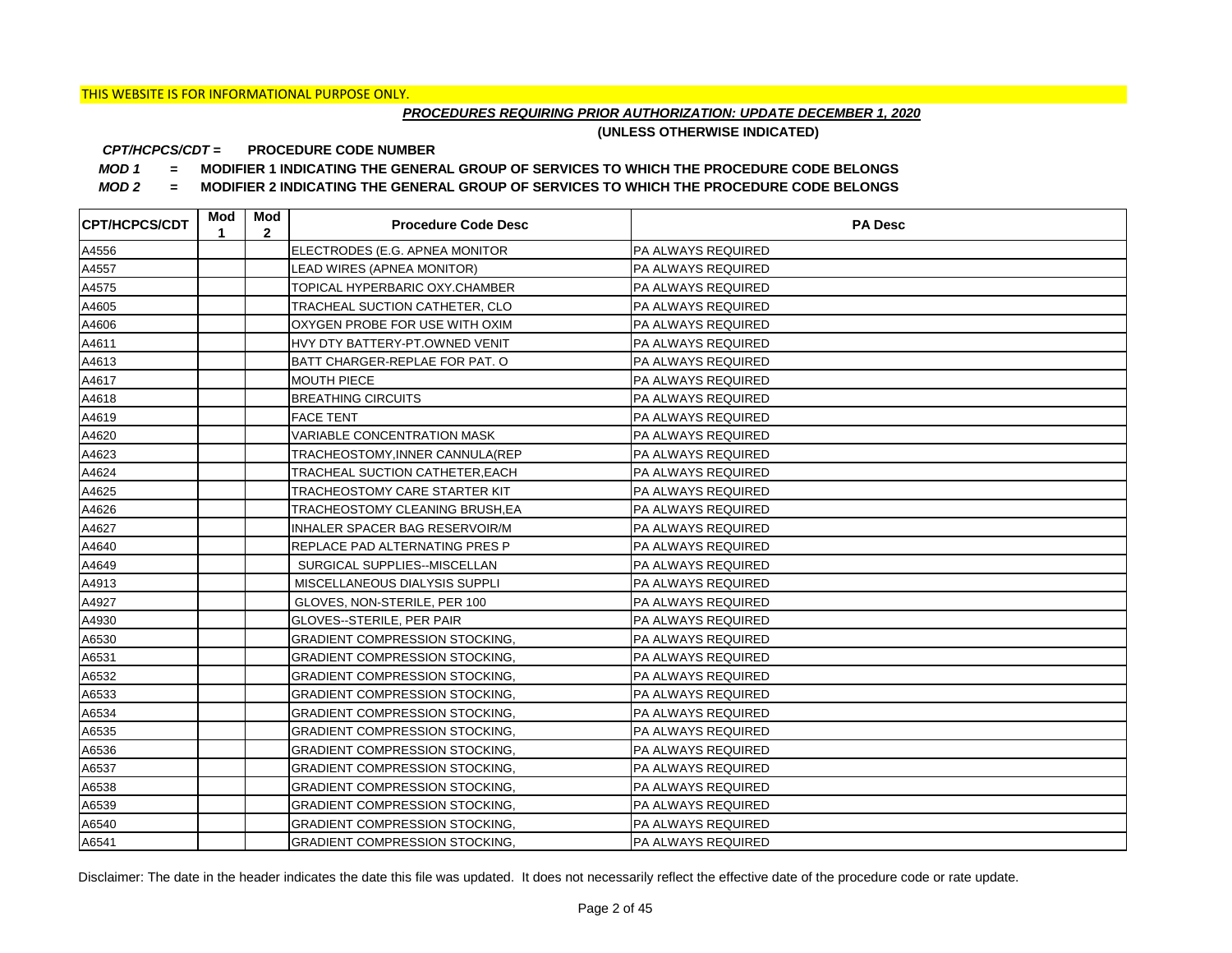## *PROCEDURES REQUIRING PRIOR AUTHORIZATION: UPDATE DECEMBER 1, 2020*

**(UNLESS OTHERWISE INDICATED)**

#### **PROCEDURE CODE NUMBER** *CPT/HCPCS/CDT =*

*MOD 1 =* **MODIFIER 1 INDICATING THE GENERAL GROUP OF SERVICES TO WHICH THE PROCEDURE CODE BELONGS**

*MOD 2 =* **MODIFIER 2 INDICATING THE GENERAL GROUP OF SERVICES TO WHICH THE PROCEDURE CODE BELONGS**

| <b>CPT/HCPCS/CDT</b> | Mod<br>1 | Mod<br>$\mathbf{2}$ | <b>Procedure Code Desc</b>            | <b>PA Desc</b>            |
|----------------------|----------|---------------------|---------------------------------------|---------------------------|
| A6544                |          |                     | <b>GRADIENT COMPRESSION STOCKING.</b> | PA ALWAYS REQUIRED        |
| A6545                |          |                     | <b>GRADIENT COMPRESSION WRAP, NON</b> | <b>PA ALWAYS REQUIRED</b> |
| A6549                |          |                     | <b>GRADIENT COMPRESSION STOCKING/</b> | <b>PA ALWAYS REQUIRED</b> |
| A6550                |          |                     | WOUND CARE SET, FOR NEGATIVE P        | <b>PA ALWAYS REQUIRED</b> |
| A7000                |          |                     | CANISTER, DISPOSABLE, USED WIT        | PA ALWAYS REQUIRED        |
| A7020                |          |                     | INTERFACE FOR COUGH STIMULAT D        | PA ALWAYS REQUIRED        |
| A7030                |          |                     | FULL FACE MASK USED WITH POSIT        | PA ALWAYS REQUIRED        |
| A7033                |          |                     | PILLOW FOR USE ON NASAL CANNUL        | PA ALWAYS REQUIRED        |
| A7034                |          |                     | NASAL INTERFACE (MASK OR CANNU        | PA ALWAYS REQUIRED        |
| A7035                |          |                     | HEADGEAR USED WITH POSITIVE AI        | <b>PA ALWAYS REQUIRED</b> |
| A7036                |          |                     | CHINSTRAP USED WITH POSITIVE A        | PA ALWAYS REQUIRED        |
| A7037                |          |                     | TUBING USED WITH POSITIVE AIRW        | PA ALWAYS REQUIRED        |
| A7038                |          |                     | FILTER, DISPOSABLE, USED WITH         | PA ALWAYS REQUIRED        |
| A7039                |          |                     | FILTER, NON DISPOSABLE, USED W        | <b>PA ALWAYS REQUIRED</b> |
| A7047                |          |                     | ORAL INTERFACE USED WITH RESPI        | <b>PA ALWAYS REQUIRED</b> |
| A7048                |          |                     | VACUUM DRAINAGE COLLECTION UNI        | <b>PA ALWAYS REQUIRED</b> |
| A7520                |          |                     | TRACHEOSTOMY/LARYNGECTOMY TUBE        | PA ALWAYS REQUIRED        |
| A7521                |          |                     | TRACHEOSTOMY/LARYNGECTOMY TUBE        | <b>PA ALWAYS REQUIRED</b> |
| A7522                |          |                     | TRACHEOSTOMY/LARYNGECTOMY TUBE        | <b>PA ALWAYS REQUIRED</b> |
| A7525                |          |                     | TRACHEOSTOMY MASK, EACH               | <b>PA ALWAYS REQUIRED</b> |
| A7526                |          |                     | TRACHEOSTOMY TUBE COLLAR/HOLDE        | <b>PA ALWAYS REQUIRED</b> |
| A9155                |          |                     | ARTIFICIAL SALIVA, 30 ML              | <b>PA ALWAYS REQUIRED</b> |
| A9274                |          |                     | EXTERNAL AMBULATORY INSULIN DE        | PA ALWAYS REQUIRED        |
| A9276                |          |                     | SENSOR: INVASIVE (E.G. SUBCUTA        | PA ALWAYS REQUIRED        |
| A9277                |          |                     | TRANSMITTER: EXTERNAL, FOR USE        | <b>PA ALWAYS REQUIRED</b> |
| A9278                |          |                     | RECEIVER (MONITOR): EXTERNAL,         | <b>PA ALWAYS REQUIRED</b> |
| A9283                |          |                     | FOOT PRESSURE OFF LOADING/SUPP        | <b>PA ALWAYS REQUIRED</b> |
| B4034                |          |                     | ENTERAL FEEDING SUPPLY KIT: SY        | <b>PA ALWAYS REQUIRED</b> |
| B4035                |          |                     | ENTERAL FEEDING SUPPLY KIT: P         | <b>PA ALWAYS REQUIRED</b> |
| B4036                |          |                     | ENTERAL FEEDING SUPPLY KIT: GR        | PA ALWAYS REQUIRED        |
| B4081                |          |                     | NASOGASTRIC TUBING WITH STYLET        | PA ALWAYS REQUIRED        |
| B4082                |          |                     | NASOGASTRIC TUBING WITHOUT STY        | PA ALWAYS REQUIRED        |
| B4083                |          |                     | STOMACH TUBE - LEVINE TYPE            | <b>PA ALWAYS REQUIRED</b> |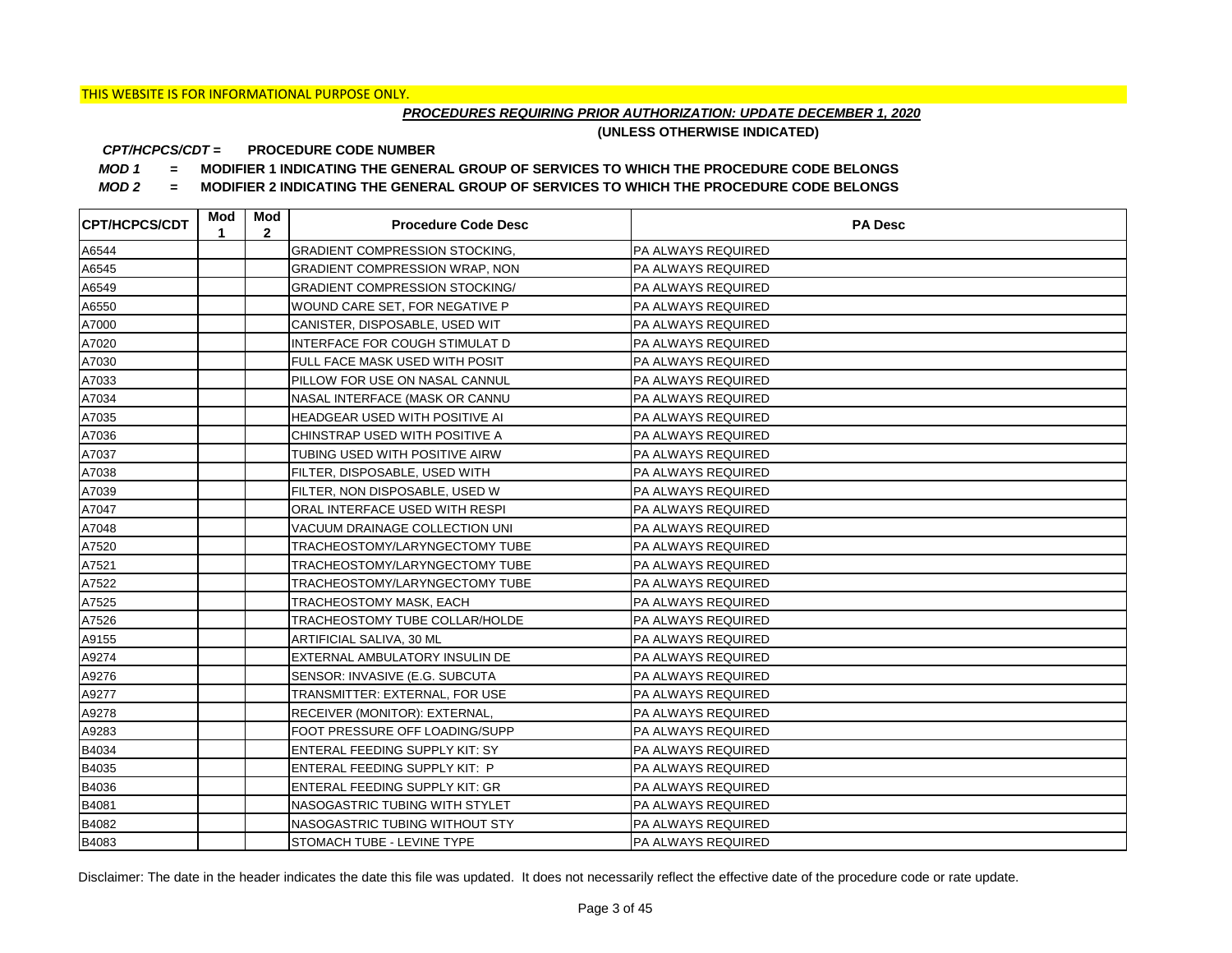## *PROCEDURES REQUIRING PRIOR AUTHORIZATION: UPDATE DECEMBER 1, 2020*

**(UNLESS OTHERWISE INDICATED)**

#### **PROCEDURE CODE NUMBER** *CPT/HCPCS/CDT =*

*MOD 1 =* **MODIFIER 1 INDICATING THE GENERAL GROUP OF SERVICES TO WHICH THE PROCEDURE CODE BELONGS**

*MOD 2 =* **MODIFIER 2 INDICATING THE GENERAL GROUP OF SERVICES TO WHICH THE PROCEDURE CODE BELONGS**

| CPT/HCPCS/CDT | Mod<br>1 | Mod<br>$\mathbf{2}$ | <b>Procedure Code Desc</b>      | <b>PA Desc</b>            |
|---------------|----------|---------------------|---------------------------------|---------------------------|
| B4087         |          |                     | GASTROSTOMY/JEJUNOSTOMY TUBE.   | PA ALWAYS REQUIRED        |
| B4088         |          |                     | GASTROSTOMY/JEJUNOSTOMY TUBE,   | <b>PA ALWAYS REQUIRED</b> |
| B4150         |          |                     | ENTERAL FORMULA, NUTRITIONALLY  | <b>PA ALWAYS REQUIRED</b> |
| B4152         |          |                     | ENTERAL FORMULA, NUTRITIONALLY  | <b>PA ALWAYS REQUIRED</b> |
| B4153         |          |                     | ENTERAL FORMULA, NUTRITIONALLY  | PA ALWAYS REQUIRED        |
| B4154         |          |                     | ENTERAL FORMULA, NUTRITIONALLY  | PA ALWAYS REQUIRED        |
| B4155         |          |                     | ENTERAL FORMULA, NUTRITIONALLY  | PA ALWAYS REQUIRED        |
| B4157         |          |                     | ENTERAL FORMULA, NUTRITIONALLY  | PA ALWAYS REQUIRED        |
| B4158         |          |                     | ENTERAL FORMULA, FOR PEDIATRIC  | PA ALWAYS REQUIRED        |
| B4159         |          |                     | ENTERAL FORMULA, FOR PEDIATRIC  | <b>PA ALWAYS REQUIRED</b> |
| B4160         |          |                     | ENTERAL FORMULA, FOR PEDIATRIC  | PA ALWAYS REQUIRED        |
| B4161         |          |                     | ENTERAL FORMULA, FOR PEDIATRIC  | PA ALWAYS REQUIRED        |
| B4162         |          |                     | ENTERAL FORMULA, FOR PEDIATRIC  | PA ALWAYS REQUIRED        |
| B4164         |          |                     | 50% DEXTROSE SOLUTION, (500 ML  | <b>PA ALWAYS REQUIRED</b> |
| B4168         |          |                     | AMINO ACID 3.5% HOMEMIX-500ML=  | <b>PA ALWAYS REQUIRED</b> |
| B4172         |          |                     | AMINO ACID 5.5%TO7% HOMEMIX/50  | <b>PA ALWAYS REQUIRED</b> |
| B4176         |          |                     | AMINO ACID 7%TO8.5% HOMEMIX/50  | PA ALWAYS REQUIRED        |
| B4178         |          |                     | AMINO ACID GREATER 8.5%-500ML/  | PA ALWAYS REQUIRED        |
| B4180         |          |                     | IV NUTR.SOL.CARBO.>50%--500ML   | <b>PA ALWAYS REQUIRED</b> |
| B4185         |          |                     | PARENTERAL NUTRITION SOLUTION,  | <b>PA ALWAYS REQUIRED</b> |
| B4189         |          |                     | PARENTERAL NUTR.SOL.COMPOUND 1  | <b>PA ALWAYS REQUIRED</b> |
| B4193         |          |                     | PAREN NUTRI SOLN 52-73 GM PROT  | <b>PA ALWAYS REQUIRED</b> |
| B4197         |          |                     | PAREN NUTRI SOLN 74 TO 100 GM-  | <b>PA ALWAYS REQUIRED</b> |
| B4199         |          |                     | TPN SOL-PREMIX:>100GRAMS PROTI  | PA ALWAYS REQUIRED        |
| B4216         |          |                     | IV NUTRIT: ADDITIVES--HOMEMIX-P | <b>PA ALWAYS REQUIRED</b> |
| B4220         |          |                     | IV NUTRITIONAL SUPPLY KIT-1 MO  | <b>PA ALWAYS REQUIRED</b> |
| B4222         |          |                     | IV NUTRITIONAL SUPPLY KIT-1MO-  | <b>PA ALWAYS REQUIRED</b> |
| B4224         |          |                     | PARENTERAL NUTRI ADMIN KIT PER  | <b>PA ALWAYS REQUIRED</b> |
| <b>B5000</b>  |          |                     | PARENTERAL NUTRITION SOLUTION   | <b>PA ALWAYS REQUIRED</b> |
| B5100         |          |                     | PARENTERAL NUTRITION SOLUTION   | PA ALWAYS REQUIRED        |
| B5200         |          |                     | PARENTERAL NUTRITION SOLUTION   | PA ALWAYS REQUIRED        |
| B9002         |          |                     | ENTERAL NUTRITION INFUSION PUM  | PA ALWAYS REQUIRED        |
| B9004         |          |                     | PARENTERAL INFUSION PUMP PORTA  | <b>PA ALWAYS REQUIRED</b> |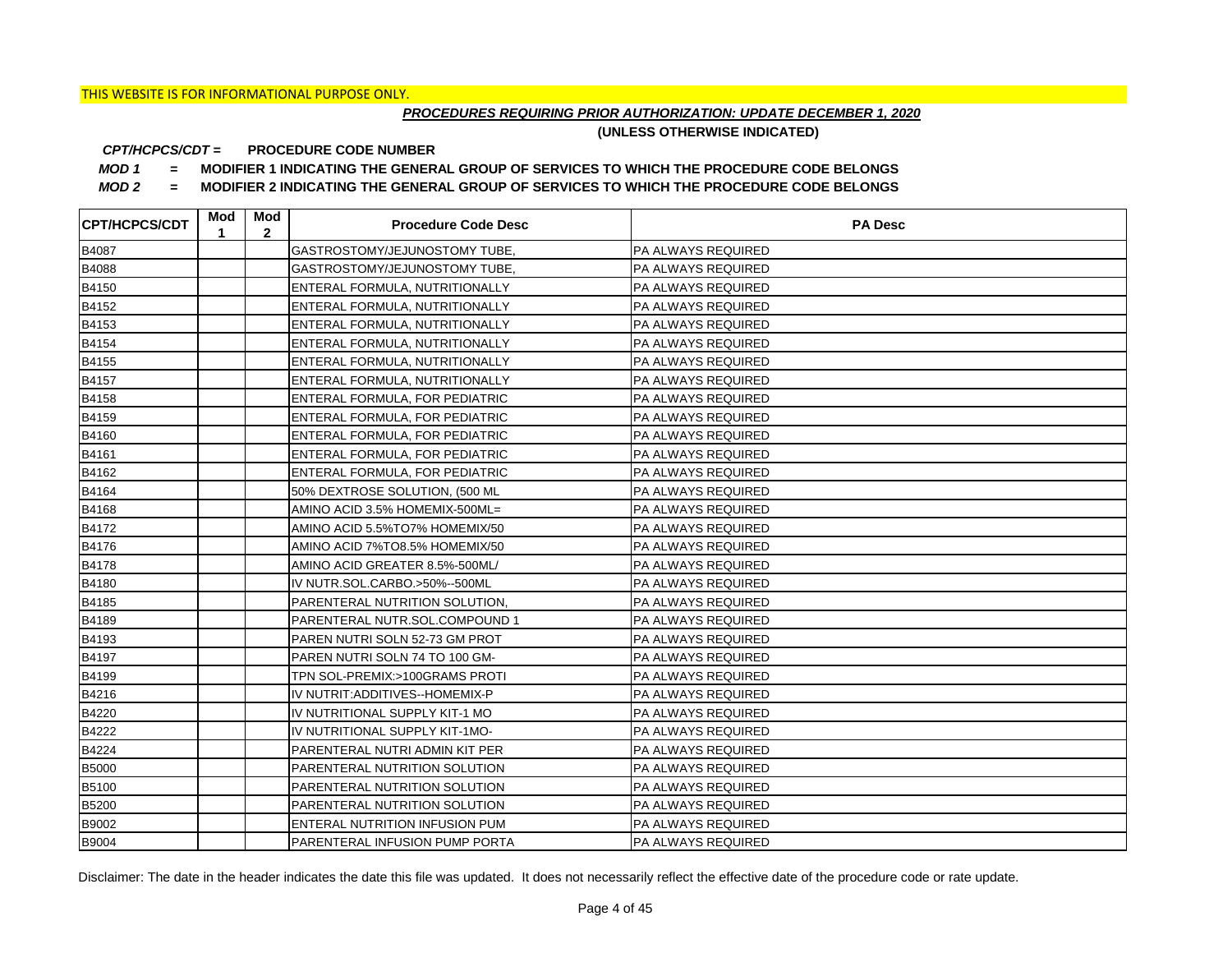## *PROCEDURES REQUIRING PRIOR AUTHORIZATION: UPDATE DECEMBER 1, 2020*

**(UNLESS OTHERWISE INDICATED)**

#### **PROCEDURE CODE NUMBER** *CPT/HCPCS/CDT =*

*MOD 1 =* **MODIFIER 1 INDICATING THE GENERAL GROUP OF SERVICES TO WHICH THE PROCEDURE CODE BELONGS**

*MOD 2 =* **MODIFIER 2 INDICATING THE GENERAL GROUP OF SERVICES TO WHICH THE PROCEDURE CODE BELONGS**

| <b>CPT/HCPCS/CDT</b> | Mod<br>1 | Mod<br>$\mathbf{2}$ | <b>Procedure Code Desc</b>     | <b>PA Desc</b>                                        |
|----------------------|----------|---------------------|--------------------------------|-------------------------------------------------------|
| B9006                |          |                     | PARENTERAL INFUSION PUMP-STATI | PA ALWAYS REQUIRED                                    |
| <b>B9998</b>         |          |                     | NOC FOR ENTERNAL SUPPLIES      | <b>PA ALWAYS REQUIRED</b>                             |
| <b>B9999</b>         |          |                     | NOC FOR PARENTERAL SUPPLIES    | <b>PA ALWAYS REQUIRED</b>                             |
| D0120                |          |                     | PERIODIC ORAL EVALUATION       | PA SOMETIMES REQUIRED, USED TO OVERRIDE SERVICE LIMIT |
| D0140                |          |                     | LIMITED ORAL EXAMINATION       | PA SOMETIMES REQUIRED, USED TO OVERRIDE SERVICE LIMIT |
| D0150                |          |                     | COMPREHENSIVE ORAL EXAMINATION | PA SOMETIMES REQUIRED, USED TO OVERRIDE SERVICE LIMIT |
| D0160                |          |                     | DETAILED & EXTENSIVE ORAL EVAL | PA SOMETIMES REQUIRED, USED TO OVERRIDE SERVICE LIMIT |
| D0170                |          |                     | RE-EVALUATION-LIMITED, PROB FO | PA SOMETIMES REQUIRED, USED TO OVERRIDE SERVICE LIMIT |
| D0171                |          |                     | RE-EVALUATION - POST-OPERATIVE | PA SOMETIMES REQUIRED, USED TO OVERRIDE SERVICE LIMIT |
| D0180                |          |                     | COMPREHENSIVE PERIODONTAL EVAL | PA ALWAYS REQUIRED                                    |
| D0190                |          |                     | SCREENING OF A PATIENT         | PA SOMETIMES REQUIRED, USED TO OVERRIDE SERVICE LIMIT |
| D0321                |          |                     | OTHER TEMPOROMANDIBULAR JOINT  | PA ALWAYS REQUIRED                                    |
| D0351                |          |                     | 3D PHOTOGRAPHIC IMAGE          | PA ALWAYS REQUIRED                                    |
| D0364                |          |                     | CONE BEAM CT CAPTURE AND INTER | <b>PA ALWAYS REQUIRED</b>                             |
| D0365                |          |                     | CONE BEAM CT CAPTURE AND INTER | <b>PA ALWAYS REQUIRED</b>                             |
| D0366                |          |                     | CONE BEAM CT CAPTURE AND INTER | <b>PA ALWAYS REQUIRED</b>                             |
| D0367                |          |                     | CONE BEAM CT CAPTURE AND INTER | <b>PA ALWAYS REQUIRED</b>                             |
| D0368                |          |                     | CONE BEAM CT CAPTURE AND INTER | <b>PA ALWAYS REQUIRED</b>                             |
| D0380                |          |                     | CONE BEAM CT IMAGE CAPTURE WIT | <b>PA ALWAYS REQUIRED</b>                             |
| D0381                |          |                     | CONE BEAM CT IMAGE CAPTURE WIT | PA ALWAYS REQUIRED                                    |
| D0382                |          |                     | CONE BEAM CT IMAGE CAPTURE WIT | <b>PA ALWAYS REQUIRED</b>                             |
| D0383                |          |                     | CONE BEAM CT IMAGE CAPTURE WIT | PA ALWAYS REQUIRED                                    |
| D0384                |          |                     | CONE BEAM CT IMAGE CAPTURE FOR | PA ALWAYS REQUIRED                                    |
| D0393                |          |                     | TREATMENT SIMULATION USING 3D  | PA ALWAYS REQUIRED                                    |
| D0394                |          |                     | DIGITAL SUBTRACTION OF TWO OR  | <b>PA ALWAYS REQUIRED</b>                             |
| D0395                |          |                     | FUSION OF TWO OR MORE 3D IMAGE | <b>PA ALWAYS REQUIRED</b>                             |
| D0411                |          |                     | HBA1C IN-OFFICE POINT OF SERVI | <b>PA ALWAYS REQUIRED</b>                             |
| D0416                |          |                     | <b>VIRAL CULTURE</b>           | PA SOMETIMES REQUIRED, USED TO OVERRIDE SERVICE LIMIT |
| D0417                |          |                     | COLLECTION AND PREPARATION OF  | <b>PA ALWAYS REQUIRED</b>                             |
| D0502                |          |                     | OTHER ORAL PROCEDURES          | PA ALWAYS REQUIRED                                    |
| D0601                |          |                     | CARIES RISK ASSESSMENT AND DOC | PA SOMETIMES REQUIRED, USED TO OVERRIDE SERVICE LIMIT |
| D0602                |          |                     | CARIES RISK ASSESSMENT AND DOC | PA SOMETIMES REQUIRED, USED TO OVERRIDE SERVICE LIMIT |
| D0603                |          |                     | CARIES RISK ASSESSMENT AND DOC | PA SOMETIMES REQUIRED, USED TO OVERRIDE SERVICE LIMIT |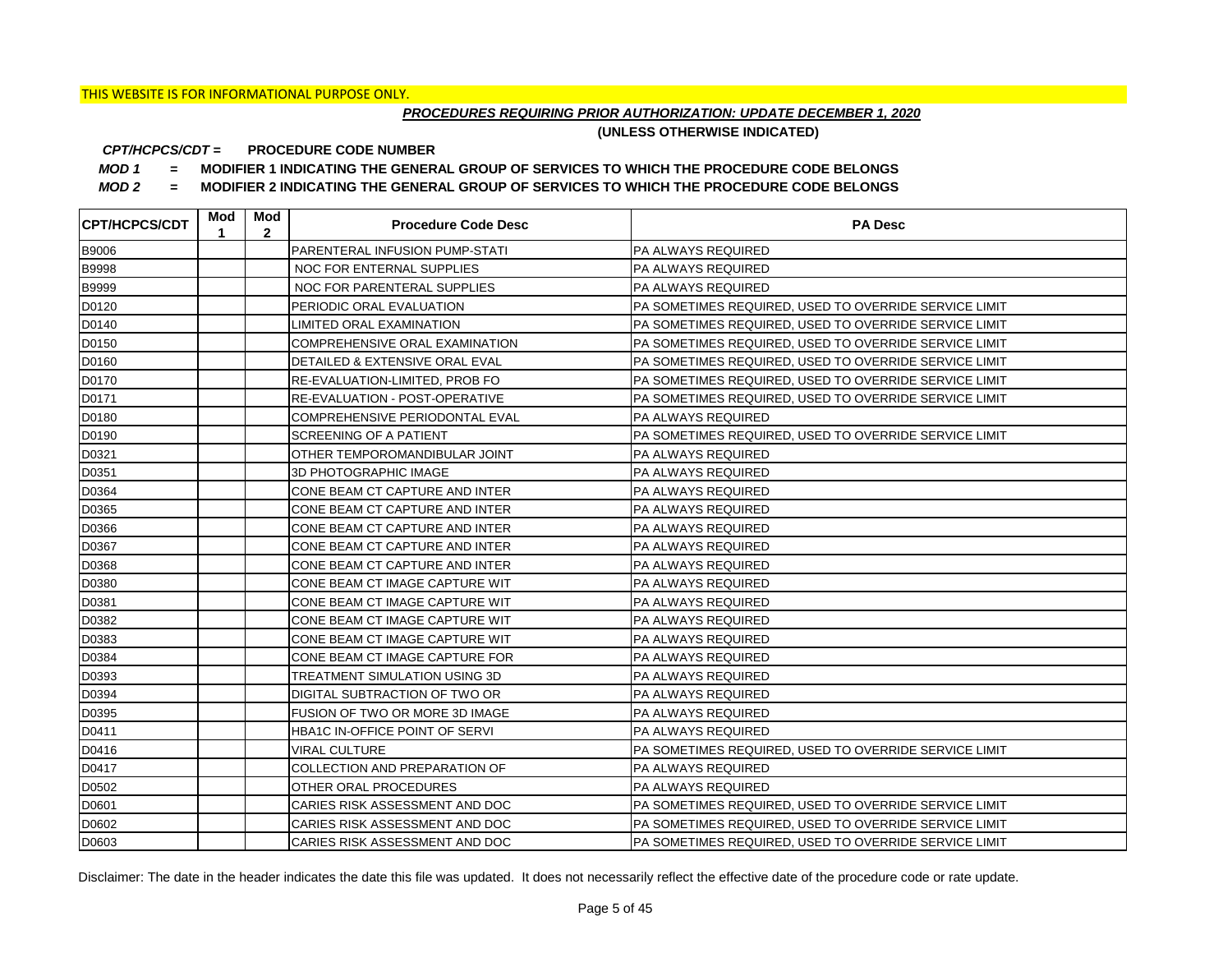## *PROCEDURES REQUIRING PRIOR AUTHORIZATION: UPDATE DECEMBER 1, 2020*

**(UNLESS OTHERWISE INDICATED)**

#### **PROCEDURE CODE NUMBER** *CPT/HCPCS/CDT =*

*MOD 1 =* **MODIFIER 1 INDICATING THE GENERAL GROUP OF SERVICES TO WHICH THE PROCEDURE CODE BELONGS**

*MOD 2 =* **MODIFIER 2 INDICATING THE GENERAL GROUP OF SERVICES TO WHICH THE PROCEDURE CODE BELONGS**

| <b>CPT/HCPCS/CDT</b> | Mod<br>$\mathbf{1}$ | Mod<br>$\mathbf{2}$ | <b>Procedure Code Desc</b>           | <b>PA Desc</b>                                                   |
|----------------------|---------------------|---------------------|--------------------------------------|------------------------------------------------------------------|
| D0999                |                     |                     | UNSPECIFIED DIAGNOSTIC PROCEDU       | <b>PA ALWAYS REQUIRED</b>                                        |
| D1110                |                     |                     | PROPHYLAXIS - ADULT                  | PA SOMETIMES REQUIRED, USED TO OVERRIDE SERVICE LIMIT            |
| D1120                |                     |                     | PROPHYLAXIS - CHILD                  | PA SOMETIMES REQUIRED, USED TO OVERRIDE SERVICE LIMIT            |
| D1206                |                     |                     | TOPICAL APPLICATION OF FLUORID       | PA SOMETIMES REQUIRED, USED TO OVERRIDE SERVICE LIMIT            |
| D1354                |                     |                     | INTERIM CARIES ARRESTING MEDIC       | PA SOMETIMES REQUIRED, USED TO OVERRIDE SERVICE LIMIT            |
| D1516                |                     |                     | SPACE MAINTAINER - FIXED - BIL       | PA SOMETIMES REQUIRED, USED TO OVERRIDE SERVICE LIMIT            |
| D <sub>1517</sub>    |                     |                     | SPACE MAINTAINER - FIXED - BIL       | PA SOMETIMES REQUIRED, USED TO OVERRIDE SERVICE LIMIT            |
| D <sub>1526</sub>    |                     |                     | SPACE MAINTAINER - REMOVABLE -       | PA SOMETIMES REQUIRED, USED TO OVERRIDE SERVICE LIMIT            |
| D1527                |                     |                     | SPACE MAINTAINER - REMOVABLE -       | PA SOMETIMES REQUIRED, USED TO OVERRIDE SERVICE LIMIT            |
| D1551                |                     |                     | RECEMENT OR REBOND BILATENAL S       | PA SOMETIMES REQUIRED, USED TO OVERRIDE SERVICE LIMIT            |
| D <sub>1552</sub>    |                     |                     | RECEMENT OR REBOND BILATENAL S       | PA SOMETIMES REQUIRED, USED TO OVERRIDE SERVICE LIMIT            |
| D1553                |                     |                     | RECEMENT OR REBOND UNILSTENAL        | PA SOMETIMES REQUIRED, USED TO OVERRIDE SERVICE LIMIT            |
| D1556                |                     |                     | REMOVAL OF FIXED UNILATERAL SP       | PA SOMETIMES REQUIRED, USED TO OVERRIDE SERVICE LIMIT            |
| D1557                |                     |                     | REMOVAL OF FIXED BILATERAL SPA       | PA SOMETIMES REQUIRED, USED TO OVERRIDE SERVICE LIMIT            |
| D1558                |                     |                     | REMOVAL OF FIXED BILATERAL SPA       | PA SOMETIMES REQUIRED, USED TO OVERRIDE SERVICE LIMIT            |
| D <sub>1575</sub>    |                     |                     | DISTAL SHOE SPACE MAINTAINER -       | PA SOMETIMES REQUIRED, USED TO OVERRIDE SERVICE LIMIT            |
| D <sub>1999</sub>    |                     |                     | UNSPECIFIED PREVENTIVE PROCEDU       | <b>PA ALWAYS REQUIRED</b>                                        |
| D2710                |                     |                     | <b>CROWN - RESIN-BASED COMPOSITE</b> | PA REQUIRED IF A DENTAL CLAIM AND THE PATIENT AGE IS 21 OR OLDER |
| D2720                |                     |                     | CROWN-RESIN WITH HIGH NOBLE ME       | PA ALWAYS REQUIRED                                               |
| D2721                |                     |                     | CROWN-RESIN WITH PREDOMINATELY       | PA ALWAYS REQUIRED                                               |
| D2722                |                     |                     | CROWN-RESIN WITH NOBLE METAL-A       | PA ALWAYS REQUIRED                                               |
| D2740                |                     |                     | CROWN - PORCELAIN/CERAMIC            | PA ALWAYS REQUIRED                                               |
| D2750                |                     |                     | CROWN-PORCELAIN FUSED TO HIGH        | PA ALWAYS REQUIRED                                               |
| D2751                |                     |                     | CROWN-PORCELAIN FUSED TO BASE        | PA ALWAYS REQUIRED                                               |
| D2752                |                     |                     | CROWN-PORCELAIN FUSED TO NOBLE       | <b>PA ALWAYS REQUIRED</b>                                        |
| D2790                |                     |                     | CROWN-FULL CAST HIGH NOBLE MET       | PA ALWAYS REQUIRED                                               |
| D2791                |                     |                     | CROWN-FULL CAST PREDOMINATELY        | PA ALWAYS REQUIRED                                               |
| D2792                |                     |                     | CROWN-FULL CAST NOBLE METAL          | <b>PA ALWAYS REQUIRED</b>                                        |
| D2952                |                     |                     | CAST POST AND CORE IN ADD. TO        | PA REQUIRED IF A DENTAL CLAIM AND THE PATIENT AGE IS 21 OR OLDER |
| D2953                |                     |                     | EACH ADDITIONAL CAST POST - S        | PA ALWAYS REQUIRED                                               |
| D2954                |                     |                     | PREFAB. POST+CORE IN ADD. TO C       | PA REQUIRED IF A DENTAL CLAIM AND THE PATIENT AGE IS 21 OR OLDER |
| D2955                |                     |                     | POST REMOVAL                         | <b>PA ALWAYS REQUIRED</b>                                        |
| D2957                |                     |                     | EACH ADDITIONAL PREFABRICATED        | <b>PA ALWAYS REQUIRED</b>                                        |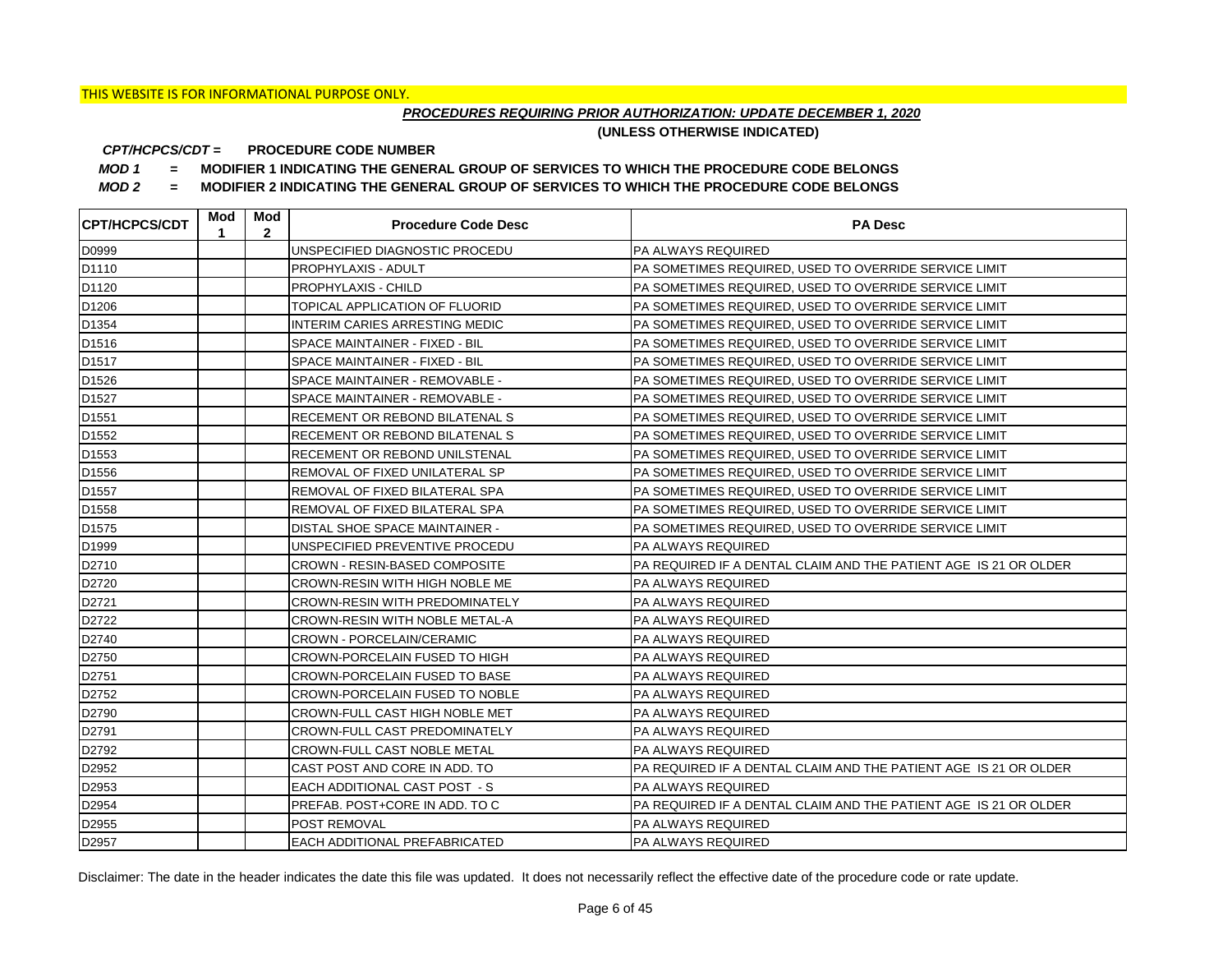## *PROCEDURES REQUIRING PRIOR AUTHORIZATION: UPDATE DECEMBER 1, 2020*

**(UNLESS OTHERWISE INDICATED)**

#### **PROCEDURE CODE NUMBER** *CPT/HCPCS/CDT =*

*MOD 1 =* **MODIFIER 1 INDICATING THE GENERAL GROUP OF SERVICES TO WHICH THE PROCEDURE CODE BELONGS**

*MOD 2 =* **MODIFIER 2 INDICATING THE GENERAL GROUP OF SERVICES TO WHICH THE PROCEDURE CODE BELONGS**

| <b>CPT/HCPCS/CDT</b> | Mod<br>1 | Mod<br>$\mathbf{2}$ | <b>Procedure Code Desc</b>            | <b>PA Desc</b>            |
|----------------------|----------|---------------------|---------------------------------------|---------------------------|
| D2971                |          |                     | ADDITIONAL PROCEDURES TO CONST        | PA ALWAYS REQUIRED        |
| D2975                |          |                     | <b>COPING</b>                         | PA ALWAYS REQUIRED        |
| D2980                |          |                     | CROWN REPAIR NECESSITATED BY R        | PA ALWAYS REQUIRED        |
| D2981                |          |                     | <b>INLAY REPAIR NECESSITATED BY R</b> | PA ALWAYS REQUIRED        |
| D2982                |          |                     | ONLAY REPAIR NECESSITATED BY R        | PA ALWAYS REQUIRED        |
| D2999                |          |                     | UNSPECIFIED RESTORATIVE PROCED        | PA ALWAYS REQUIRED        |
| D3310                |          |                     | <b>ENDODONTIC THERAPY, ANTERIOR T</b> | PA ALWAYS REQUIRED        |
| D3320                |          |                     | ENDODONTIC THERAPY, PREMOLAR T        | PA ALWAYS REQUIRED        |
| D3330                |          |                     | ENDODONTIC THERAPY, MOLAR TOOT        | <b>PA ALWAYS REQUIRED</b> |
| D3331                |          |                     | TREATMENT OF ROOT CANAL OBSTRU        | PA ALWAYS REQUIRED        |
| D3332                |          |                     | INCOMPLETE ENDODONTIC THERAPY:        | PA ALWAYS REQUIRED        |
| D3333                |          |                     | INTERNAL ROOT REPAIR OF PERFOR        | PA ALWAYS REQUIRED        |
| D3346                |          |                     | RETREATMENT PREV ROOT CANAL TH        | <b>PA ALWAYS REQUIRED</b> |
| D3347                |          |                     | RETREATMENT OF PREVIOUS ROOT C        | PA ALWAYS REQUIRED        |
| D3348                |          |                     | RETREAT PREV ROOT CANAL THER M        | PA ALWAYS REQUIRED        |
| D3351                |          |                     | APEXIFICATION/RECALCIFICATION         | PA ALWAYS REQUIRED        |
| D3352                |          |                     | APEXIFICATION/RECALCIFICATION         | PA ALWAYS REQUIRED        |
| D3353                |          |                     | APEXIFICATION/RECALCIFICATION-        | PA ALWAYS REQUIRED        |
| D3428                |          |                     | BONE GRAFT IN CONJUNCTION WITH        | PA ALWAYS REQUIRED        |
| D3429                |          |                     | BONE GRAFT IN CONJUNCTION WITH        | PA ALWAYS REQUIRED        |
| D3910                |          |                     | SURGICAL PROCEDURE FOR ISOLATI        | PA ALWAYS REQUIRED        |
| D3999                |          |                     | UNSPECIFIED ENDODONTIC PROCEDU        | PA ALWAYS REQUIRED        |
| D4210                |          |                     | GINGIVECTOMY OR GINGIVOPLASTY         | PA ALWAYS REQUIRED        |
| D4211                |          |                     | GINGIVECTOMY OR GINGIVOPLASTY         | PA ALWAYS REQUIRED        |
| D4212                |          |                     | GINGIVECTOMY OR GINGIVOPLASTY         | PA ALWAYS REQUIRED        |
| D4240                |          |                     | GINGIVAL FLAP PROCEDURE, INCLU        | PA ALWAYS REQUIRED        |
| D4241                |          |                     | GINGIVAL FLAP PROCEDURE, INCLU        | PA ALWAYS REQUIRED        |
| D4245                |          |                     | APICALLY POSITIONED FLAP              | PA ALWAYS REQUIRED        |
| D4249                |          |                     | CLINICAL CROWN LENGTHENING-HAR        | <b>PA ALWAYS REQUIRED</b> |
| D4260                |          |                     | OSSEOUS SURGERY (INCLUDING ELE        | PA ALWAYS REQUIRED        |
| D4261                |          |                     | OSSEOUS SURGERY (INCLUDING ELE        | PA ALWAYS REQUIRED        |
| D4263                |          |                     | BONE REPLACEMENT GRAFT - RETAI        | PA ALWAYS REQUIRED        |
| D4264                |          |                     | <b>BONE REPLACEMENT GRAFT - RETAI</b> | <b>PA ALWAYS REQUIRED</b> |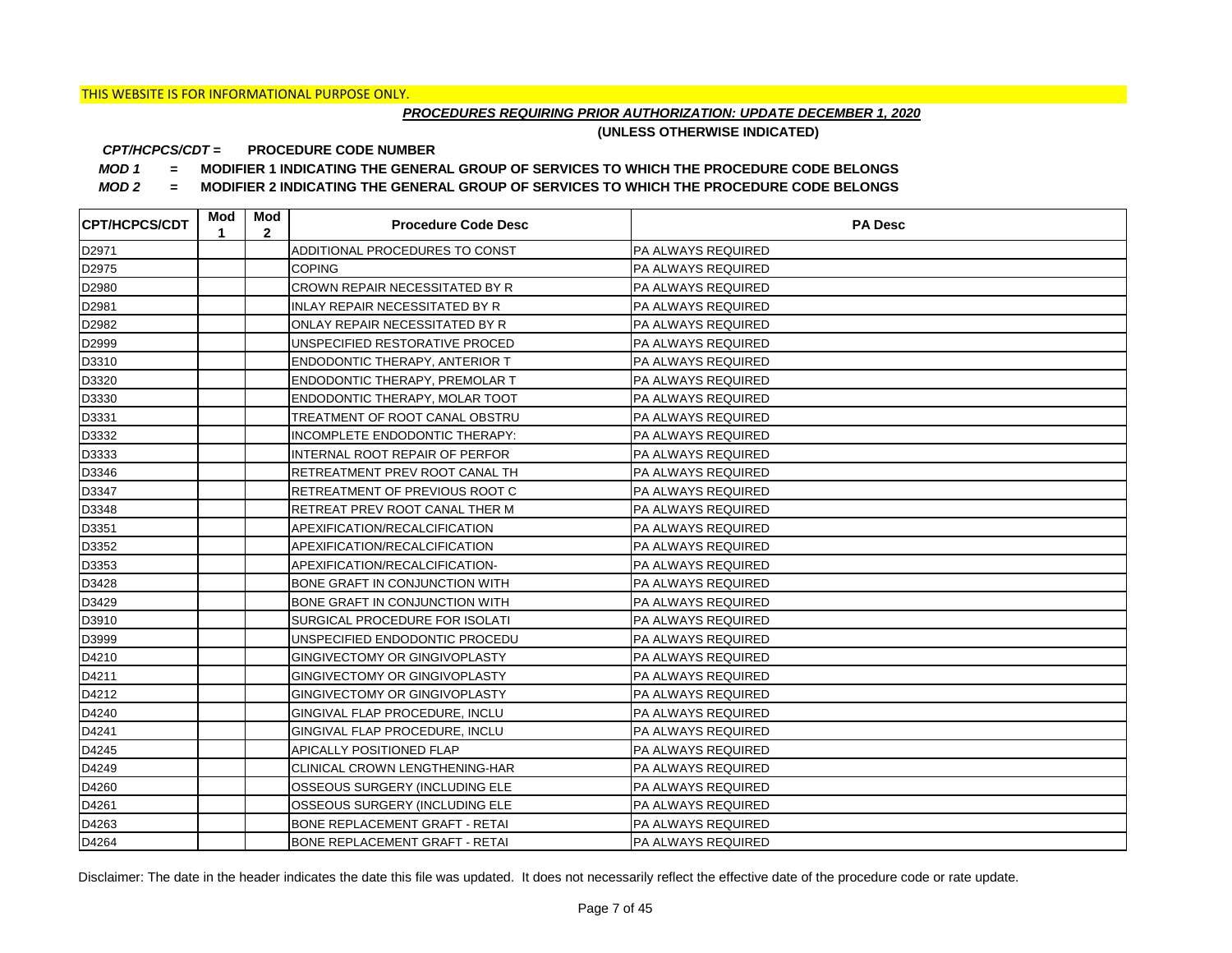## *PROCEDURES REQUIRING PRIOR AUTHORIZATION: UPDATE DECEMBER 1, 2020*

**(UNLESS OTHERWISE INDICATED)**

#### **PROCEDURE CODE NUMBER** *CPT/HCPCS/CDT =*

*MOD 1 =* **MODIFIER 1 INDICATING THE GENERAL GROUP OF SERVICES TO WHICH THE PROCEDURE CODE BELONGS**

*MOD 2 =* **MODIFIER 2 INDICATING THE GENERAL GROUP OF SERVICES TO WHICH THE PROCEDURE CODE BELONGS**

| <b>CPT/HCPCS/CDT</b> | Mod<br>1 | Mod<br>$\mathbf{2}$ | <b>Procedure Code Desc</b>            | <b>PA Desc</b>                                        |
|----------------------|----------|---------------------|---------------------------------------|-------------------------------------------------------|
| D4265                |          |                     | BIOLOGICAL MAT TO AID SOFT & O        | <b>PA ALWAYS REQUIRED</b>                             |
| D4266                |          |                     | <b>GUIDED TISSUE REGENERATION - R</b> | <b>PA ALWAYS REQUIRED</b>                             |
| D4267                |          |                     | <b>GUIDED TISSUE REGENERATION - N</b> | <b>PA ALWAYS REQUIRED</b>                             |
| D4268                |          |                     | SURGICAL REVISION PROCEDURE, P        | <b>PA ALWAYS REQUIRED</b>                             |
| D4270                |          |                     | PEDICLE SOFT TISSUE GRAFT PROC        | PA ALWAYS REQUIRED                                    |
| D4273                |          |                     | AUTOGENOUS CONNECTIVE TISSUE G        | PA ALWAYS REQUIRED                                    |
| D4274                |          |                     | MESIAL/DISTAL WEDGE PROCEDURE,        | <b>PA ALWAYS REQUIRED</b>                             |
| D4275                |          |                     | NON-AUTOGENOUS CONNECTIVE TISS        | <b>PA ALWAYS REQUIRED</b>                             |
| D4276                |          |                     | COMBINED CONNECTIVE TISSUE AND        | <b>PA ALWAYS REQUIRED</b>                             |
| D4277                |          |                     | FREE SOFT TISSUE GRAFT PROCEDU        | <b>PA ALWAYS REQUIRED</b>                             |
| D4278                |          |                     | FREE SOFT TISSUE GRAFT PROCEDU        | PA ALWAYS REQUIRED                                    |
| D4283                |          |                     | AUTOGENOUS CONNECTIVE TISSUE G        | <b>PA ALWAYS REQUIRED</b>                             |
| D4285                |          |                     | NON-AUTOGENOUS CONNECTIVE TISS        | <b>PA ALWAYS REQUIRED</b>                             |
| D4320                |          |                     | PROVISIONAL SPLINTING-INTRACOR        | <b>PA ALWAYS REQUIRED</b>                             |
| D4341                |          |                     | PERIODONTAL SCALING AND ROOT P        | PA ALWAYS REQUIRED                                    |
| D4342                |          |                     | PERIODONTAL SCALING & ROOT PLA        | PA ALWAYS REQUIRED                                    |
| D4346                |          |                     | SCALING IN PRESENCE OF GENERAL        | PA SOMETIMES REQUIRED, USED TO OVERRIDE SERVICE LIMIT |
| D4355                |          |                     | FULL MOUTH DEBRIDEMENT TO ENAB        | PA SOMETIMES REQUIRED, USED TO OVERRIDE SERVICE LIMIT |
| D4381                |          |                     | LOCALIZED DELIVERY OF ANTIMICR        | PA ALWAYS REQUIRED                                    |
| D4910                |          |                     | PERIODONTAL MAINTENANCE               | PA ALWAYS REQUIRED                                    |
| D4999                |          |                     | UNSPECIFIED PERIODONTAL SERVIC        | PA ALWAYS REQUIRED                                    |
| D5110                |          |                     | COMPLETE DENTURE-MAXILLARY            | PA ALWAYS REQUIRED                                    |
| D5120                |          |                     | COMPLETE DENTURE-MANDIBULAR           | PA ALWAYS REQUIRED                                    |
| D5130                |          |                     | IMMEDIATE DENTURE-MAXILLARY           | PA ALWAYS REQUIRED                                    |
| D5140                |          |                     | IMMEDIATE DENTURE-MANDIBULAR          | <b>PA ALWAYS REQUIRED</b>                             |
| D5211                |          |                     | MAXILLARY PARTIAL DENTURE - RE        | PA ALWAYS REQUIRED                                    |
| D5212                |          |                     | MANDIBULAR PARTIAL DENTURE - R        | PA ALWAYS REQUIRED                                    |
| D5213                |          |                     | MAXILLARY PARTIAL DENTURE - CA        | PA ALWAYS REQUIRED                                    |
| D5214                |          |                     | MANDIBULAR PARTIAL DENTURE - C        | PA ALWAYS REQUIRED                                    |
| D5225                |          |                     | MAXILLARY PARTIAL DENTURE - FL        | PA ALWAYS REQUIRED                                    |
| D5226                |          |                     | MANDIBULAR PARTIAL DENTURE - F        | PA ALWAYS REQUIRED                                    |
| D5710                |          |                     | REBASE COMPLETE MAXILLARY DENT        | <b>PA ALWAYS REQUIRED</b>                             |
| D5711                |          |                     | REBASE COMPLETE MANDIBULAR DEN        | <b>PA ALWAYS REQUIRED</b>                             |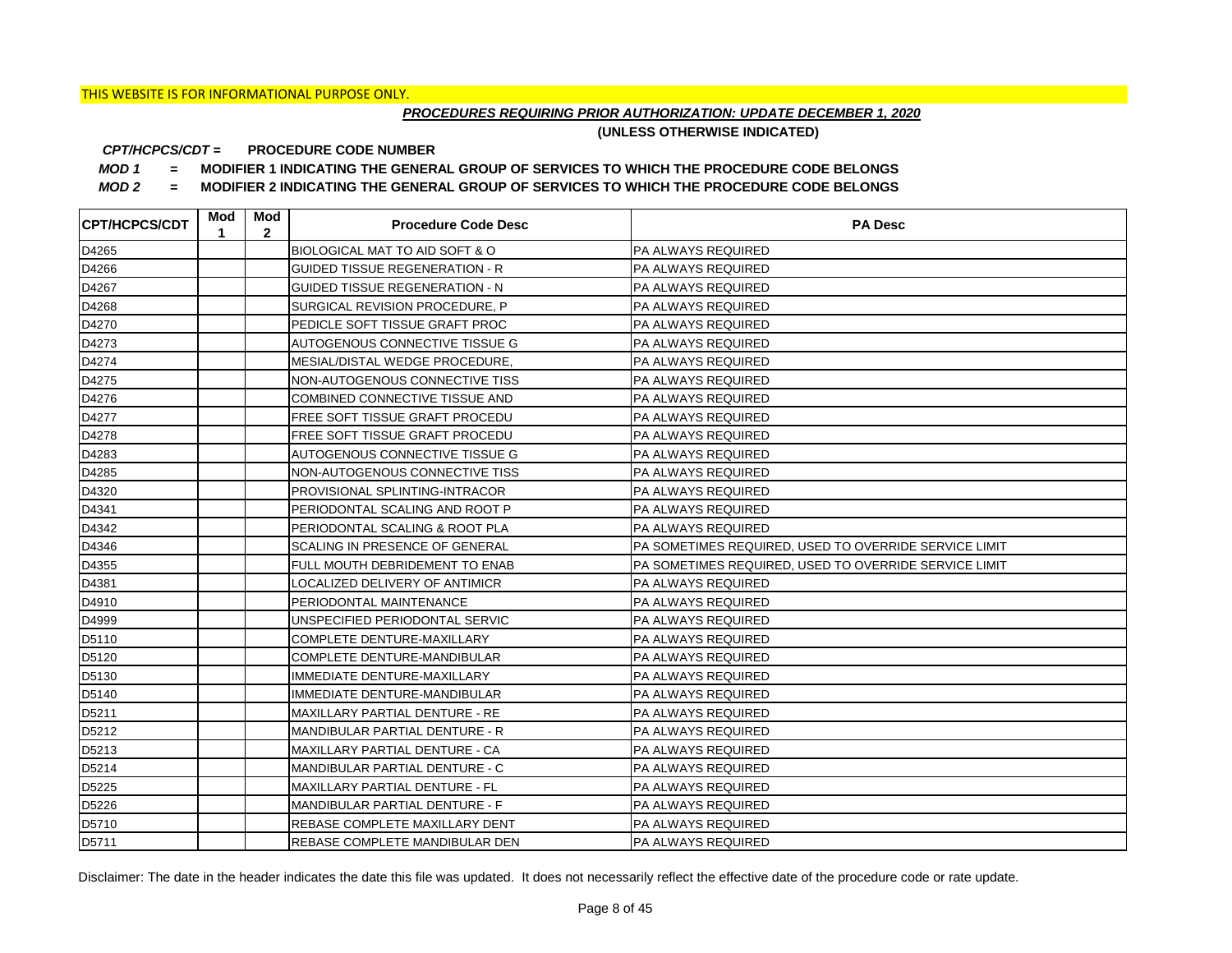## *PROCEDURES REQUIRING PRIOR AUTHORIZATION: UPDATE DECEMBER 1, 2020*

**(UNLESS OTHERWISE INDICATED)**

#### **PROCEDURE CODE NUMBER** *CPT/HCPCS/CDT =*

*MOD 1 =* **MODIFIER 1 INDICATING THE GENERAL GROUP OF SERVICES TO WHICH THE PROCEDURE CODE BELONGS**

*MOD 2 =* **MODIFIER 2 INDICATING THE GENERAL GROUP OF SERVICES TO WHICH THE PROCEDURE CODE BELONGS**

| <b>CPT/HCPCS/CDT</b> | Mod<br>1 | Mod<br>$\mathbf{2}$ | <b>Procedure Code Desc</b>            | <b>PA Desc</b>                                        |
|----------------------|----------|---------------------|---------------------------------------|-------------------------------------------------------|
| D5720                |          |                     | REBASE MAXILLARY PARTIAL DENTU        | <b>PA ALWAYS REQUIRED</b>                             |
| D5721                |          |                     | REBASE MANDIBULAR PARTIAL DENT        | <b>PA ALWAYS REQUIRED</b>                             |
| D5850                |          |                     | TISSUE CONDITIONING, MAXILLARY        | PA SOMETIMES REQUIRED, USED TO OVERRIDE SERVICE LIMIT |
| D5851                |          |                     | TISSUE CONDITIONING, MANDIBULA        | PA SOMETIMES REQUIRED, USED TO OVERRIDE SERVICE LIMIT |
| D5862                |          |                     | <b>PRECISION ATTACHMENT</b>           | <b>PA ALWAYS REQUIRED</b>                             |
| D5863                |          |                     | OVERDENTURE - COMPLETE MAXILLA        | PA ALWAYS REQUIRED                                    |
| D5864                |          |                     | OVERDENTURE - PARTIAL MAXILLAR        | PA ALWAYS REQUIRED                                    |
| D5865                |          |                     | OVERDENTURE - COMPLETE MANDIBU        | PA ALWAYS REQUIRED                                    |
| D5866                |          |                     | OVERDENTURE - PARTIAL MANDIBUL        | PA ALWAYS REQUIRED                                    |
| D5867                |          |                     | REPLACE PART SEMI/PRECISION AT        | PA ALWAYS REQUIRED                                    |
| D5875                |          |                     | <b>MODIFICATION OF REMOVABLE PROS</b> | <b>PA ALWAYS REQUIRED</b>                             |
| D5899                |          |                     | UNSPECIFIED REMOVABLE PROSTHOD        | PA ALWAYS REQUIRED                                    |
| D5911                |          |                     | <b>FACIAL MOULAGE (SECTIONAL)</b>     | PA ALWAYS REQUIRED                                    |
| D5912                |          |                     | <b>FACIAL MOULAGE (COMPLETE)</b>      | <b>PA ALWAYS REQUIRED</b>                             |
| D5913                |          |                     | <b>NASAL PROSTHESIS</b>               | PA ALWAYS REQUIRED                                    |
| D5914                |          |                     | <b>AURICULAR PROSTHESIS</b>           | PA ALWAYS REQUIRED                                    |
| D5915                |          |                     | ORBITAL PROSTHESIS                    | PA ALWAYS REQUIRED                                    |
| D5916                |          |                     | <b>OCULAR PROSTHESIS</b>              | PA ALWAYS REQUIRED                                    |
| D5919                |          |                     | <b>FACIAL PROSTHESIS</b>              | PA ALWAYS REQUIRED                                    |
| D5922                |          |                     | NASAL SEPTAL PROSTHESIS               | PA ALWAYS REQUIRED                                    |
| D5923                |          |                     | <b>OCULAR PROSTHESIS, INTERIM</b>     | PA ALWAYS REQUIRED                                    |
| D5924                |          |                     | <b>CRANIAL PROSTHESIS</b>             | PA ALWAYS REQUIRED                                    |
| D5925                |          |                     | <b>FACIAL AUGMENTATION IMPLANT PR</b> | PA ALWAYS REQUIRED                                    |
| D5926                |          |                     | NASAL PROSTHESIS, REPLACEMENT         | PA ALWAYS REQUIRED                                    |
| D5927                |          |                     | <b>AURICULAR PROSTHESIS, REPLACEM</b> | PA ALWAYS REQUIRED                                    |
| D5928                |          |                     | ORBITAL PROSTHESIS, REPLACEMEN        | PA ALWAYS REQUIRED                                    |
| D5929                |          |                     | FACIAL PROSTHESIS, REPLACEMENT        | PA ALWAYS REQUIRED                                    |
| D5931                |          |                     | OBTURATOR PROSTHESIS, SURGICAL        | PA ALWAYS REQUIRED                                    |
| D5932                |          |                     | OBTURATOR PROSTHESIS, DEFINITI        | PA ALWAYS REQUIRED                                    |
| D5933                |          |                     | OBTURATOR PROSTHESIS, MODIFICA        | PA ALWAYS REQUIRED                                    |
| D5934                |          |                     | MANDIBULAR RESECTION PROSTHESI        | PA ALWAYS REQUIRED                                    |
| D5935                |          |                     | MANDIBULAR RESECTION PROSTHESI        | PA ALWAYS REQUIRED                                    |
| D5936                |          |                     | OBTURATOR PROSTHESIS, INTERIM         | <b>PA ALWAYS REQUIRED</b>                             |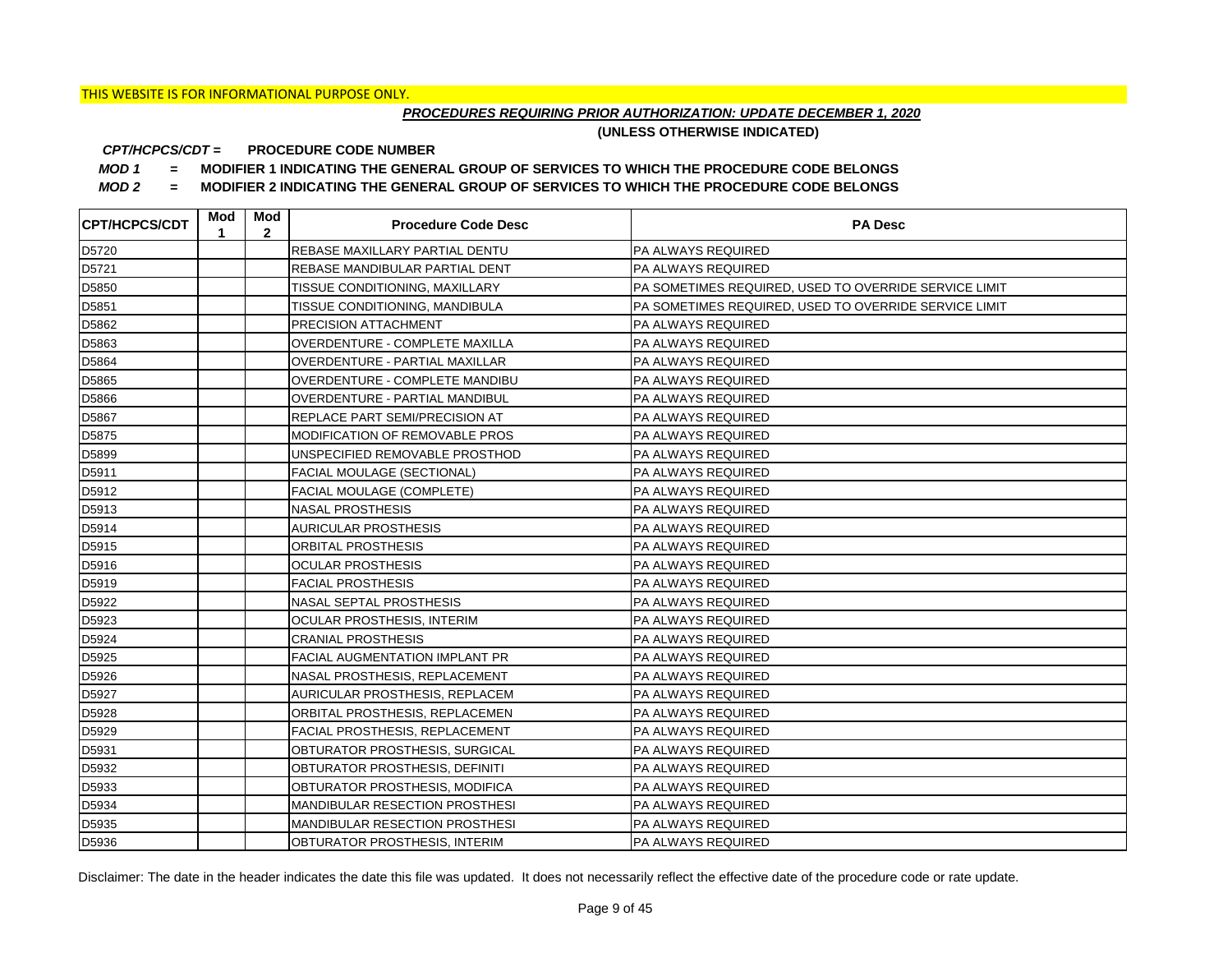## *PROCEDURES REQUIRING PRIOR AUTHORIZATION: UPDATE DECEMBER 1, 2020*

**(UNLESS OTHERWISE INDICATED)**

#### **PROCEDURE CODE NUMBER** *CPT/HCPCS/CDT =*

*MOD 1 =* **MODIFIER 1 INDICATING THE GENERAL GROUP OF SERVICES TO WHICH THE PROCEDURE CODE BELONGS**

*MOD 2 =* **MODIFIER 2 INDICATING THE GENERAL GROUP OF SERVICES TO WHICH THE PROCEDURE CODE BELONGS**

| <b>CPT/HCPCS/CDT</b> | Mod<br>1 | Mod<br>$\overline{2}$ | <b>Procedure Code Desc</b>            | <b>PA Desc</b>                                        |
|----------------------|----------|-----------------------|---------------------------------------|-------------------------------------------------------|
| D5937                |          |                       | TRISMUS APPLIANCE                     | PA SOMETIMES REQUIRED, USED TO OVERRIDE SERVICE LIMIT |
| D5951                |          |                       | <b>FEEDING AID</b>                    | PA SOMETIMES REQUIRED, USED TO OVERRIDE SERVICE LIMIT |
| D5952                |          |                       | SPEECH AID PROSTHESIS, PEDIATR        | PA ALWAYS REQUIRED                                    |
| D5953                |          |                       | SPEECH AID PROSTHESIS, ADULT          | PA SOMETIMES REQUIRED, USED TO OVERRIDE SERVICE LIMIT |
| D5954                |          |                       | PALATAL AUGMENTATION PROSTHESI        | PA ALWAYS REQUIRED                                    |
| D5955                |          |                       | PALATAL LIFT PROSTHESIS, DEFIN        | PA ALWAYS REQUIRED                                    |
| D5958                |          |                       | PALATAL LIFT PROSTHESIS, INTER        | <b>PA ALWAYS REQUIRED</b>                             |
| D5959                |          |                       | PALATAL LIFT PROSTHESIS, MODIF        | PA ALWAYS REQUIRED                                    |
| D5960                |          |                       | SPEECH AID PROSTHESIS, MODIFIC        | PA ALWAYS REQUIRED                                    |
| D5982                |          |                       | SURGICAL STENT                        | PA SOMETIMES REQUIRED, USED TO OVERRIDE SERVICE LIMIT |
| D5983                |          |                       | <b>RADIATION CARRIER</b>              | PA ALWAYS REQUIRED                                    |
| D5984                |          |                       | <b>RADIATION SHIELD</b>               | PA ALWAYS REQUIRED                                    |
| D5985                |          |                       | <b>RADIATION CONE LOCATOR</b>         | PA ALWAYS REQUIRED                                    |
| D5986                |          |                       | <b>FLUORIDE GEL CARRIER</b>           | PA ALWAYS REQUIRED                                    |
| D5987                |          |                       | <b>COMMISSURE SPLINT</b>              | PA ALWAYS REQUIRED                                    |
| D5988                |          |                       | SURGICAL SPLINT                       | PA SOMETIMES REQUIRED, USED TO OVERRIDE SERVICE LIMIT |
| D5991                |          |                       | <b>VESICULOBULLOUS DISEASE MEDICA</b> | PA ALWAYS REQUIRED                                    |
| D5993                |          |                       | MAINTENANCE AND CLEANING OF A         | PA ALWAYS REQUIRED                                    |
| D5999                |          |                       | UNSPECIFIED MAXILLOFACIAL PROS        | PA ALWAYS REQUIRED                                    |
| D6010                |          |                       | SURGICAL PLACEMENT ENDOSTEAL I        | PA ALWAYS REQUIRED                                    |
| D6055                |          |                       | DENTAL IMPLANT SUPPORTED CONNE        | PA ALWAYS REQUIRED                                    |
| D6056                |          |                       | PREFABRICATED ABUTMENT - INCLU        | PA ALWAYS REQUIRED                                    |
| D6080                |          |                       | <b>IMPLANT MAINTENANCE PROCEDURES</b> | PA ALWAYS REQUIRED                                    |
| D6081                |          |                       | SCALING AND DEBRIDEMENT IN THE        | PA SOMETIMES REQUIRED, USED TO OVERRIDE SERVICE LIMIT |
| D6090                |          |                       | REPAIR IMPLANTSUPPORTED PROSTH        | PA ALWAYS REQUIRED                                    |
| D6091                |          |                       | REPLACEMENT OF SEMI-PRECISION         | PA ALWAYS REQUIRED                                    |
| D6092                |          |                       | RE-CEMENT OR RE-BOND IMPLANT/A        | PA ALWAYS REQUIRED                                    |
| D6095                |          |                       | REPAIR IMPLANT ABUTMENT, BY RE        | PA ALWAYS REQUIRED                                    |
| D6096                |          |                       | REMOVE BROKEN IMPLANT RETAININ        | PA ALWAYS REQUIRED                                    |
| D6100                |          |                       | <b>IMPLANT REMOVAL, BY REPORT</b>     | PA ALWAYS REQUIRED                                    |
| D6101                |          |                       | DEBRIDEMENT OF A PERI-IMPLANT         | PA ALWAYS REQUIRED                                    |
| D6102                |          |                       | DEBRIDEMENT AND OSSEOUS CONTOU        | PA ALWAYS REQUIRED                                    |
| D6103                |          |                       | BONE GRAFT FOR REPAIR OF PERI-        | <b>PA ALWAYS REQUIRED</b>                             |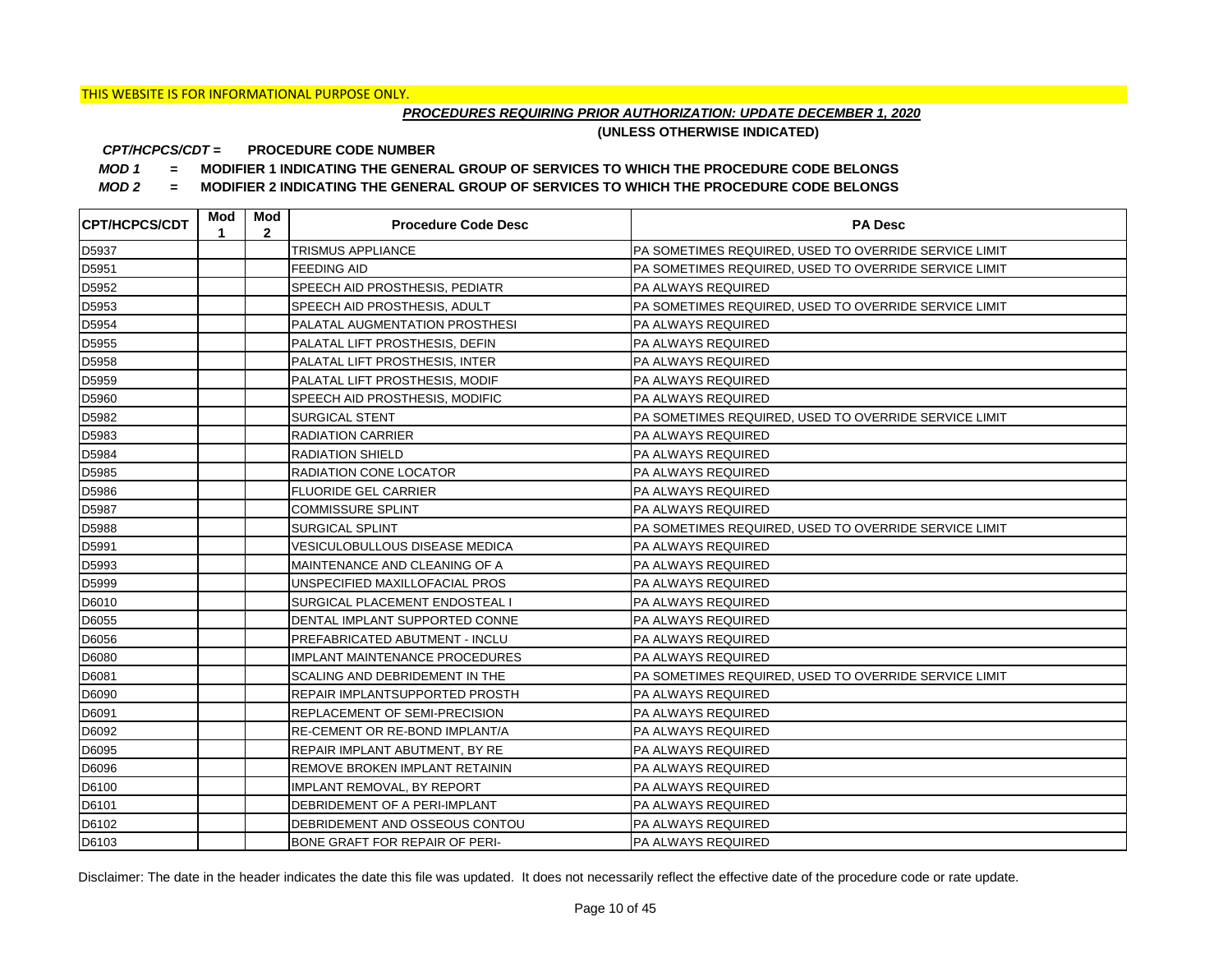## *PROCEDURES REQUIRING PRIOR AUTHORIZATION: UPDATE DECEMBER 1, 2020*

**(UNLESS OTHERWISE INDICATED)**

#### **PROCEDURE CODE NUMBER** *CPT/HCPCS/CDT =*

*MOD 1 =* **MODIFIER 1 INDICATING THE GENERAL GROUP OF SERVICES TO WHICH THE PROCEDURE CODE BELONGS**

*MOD 2 =* **MODIFIER 2 INDICATING THE GENERAL GROUP OF SERVICES TO WHICH THE PROCEDURE CODE BELONGS**

| <b>CPT/HCPCS/CDT</b> | Mod<br>1 | Mod<br>$\mathbf{2}$ | <b>Procedure Code Desc</b>            | <b>PA Desc</b>                                        |
|----------------------|----------|---------------------|---------------------------------------|-------------------------------------------------------|
| D6104                |          |                     | <b>BONE GRAFT AT TIME OF IMPLANT</b>  | <b>PA ALWAYS REQUIRED</b>                             |
| D6110                |          |                     | <b>IMPLANT/ABUTMENT SUPPORTED REM</b> | PA ALWAYS REQUIRED                                    |
| D6111                |          |                     | IMPLANT/ABUTMENT SUPPORTED REM        | PA ALWAYS REQUIRED                                    |
| D6190                |          |                     | RADIOGRAPHIC/SURGICAL IMPLANT         | PA ALWAYS REQUIRED                                    |
| D6199                |          |                     | UNSPECIFIED IMPLANT PROCEDURE         | PA ALWAYS REQUIRED                                    |
| D6210                |          |                     | PONTIC-CAST HIGH NOBLE METAL          | PA ALWAYS REQUIRED                                    |
| D6211                |          |                     | PONTIC-CAST PREDOMINANTLY BASE        | PA ALWAYS REQUIRED                                    |
| D6212                |          |                     | PONTIC-CAST NOBLE METAL               | PA ALWAYS REQUIRED                                    |
| D6240                |          |                     | PONTIC-PORCELAIN FUSED TO HIGH        | PA ALWAYS REQUIRED                                    |
| D6241                |          |                     | PONTIC-PORCELAIN FUSED TO PRED        | PA ALWAYS REQUIRED                                    |
| D6242                |          |                     | PONTIC-PORCELAIN FUSED TO NOBL        | PA ALWAYS REQUIRED                                    |
| D6250                |          |                     | PONTIC-RESIN WITH HIGH NOBLE M        | PA ALWAYS REQUIRED                                    |
| D6251                |          |                     | PONTIC-RESIN WITH PREDOMINANTL        | PA ALWAYS REQUIRED                                    |
| D6252                |          |                     | PONTIC-RESIN WITH NOBLE METAL         | PA ALWAYS REQUIRED                                    |
| D6545                |          |                     | RETAINER-CAST METAL RES BONDED        | PA ALWAYS REQUIRED                                    |
| D6720                |          |                     | RETAINER CROWN-RESIN WITH HIGH        | PA ALWAYS REQUIRED                                    |
| D6721                |          |                     | <b>RETAINER CROWN-RESIN WITH PRED</b> | PA ALWAYS REQUIRED                                    |
| D6722                |          |                     | <b>RETAINER CROWN - RESIN WITH NO</b> | PA ALWAYS REQUIRED                                    |
| D6750                |          |                     | <b>RETAINER CROWN - PORCELAIN FUS</b> | PA ALWAYS REQUIRED                                    |
| D6751                |          |                     | <b>RETAINER CROWN - PORCELAIN FUS</b> | PA ALWAYS REQUIRED                                    |
| D6752                |          |                     | <b>RETAINER CROWN - PORCELAIN FUS</b> | PA ALWAYS REQUIRED                                    |
| D6790                |          |                     | RETAINER CROWN - FULL CAST HIG        | PA ALWAYS REQUIRED                                    |
| D6791                |          |                     | <b>RETAINER CROWN - FULL CAST PRE</b> | PA ALWAYS REQUIRED                                    |
| D6792                |          |                     | RETAINER CROWN - FULL CAST NOB        | PA ALWAYS REQUIRED                                    |
| D6920                |          |                     | <b>CONNECTOR BAR</b>                  | <b>PA ALWAYS REQUIRED</b>                             |
| D6940                |          |                     | <b>STRESS BREAKER</b>                 | PA ALWAYS REQUIRED                                    |
| D6950                |          |                     | PRECISION ATTACHMENT                  | PA ALWAYS REQUIRED                                    |
| D6970                |          |                     | CAST POST AND CORE IN ADDITION        | PA ALWAYS REQUIRED                                    |
| D6972                |          |                     | PREFABRICATED POST AND CORE IN        | PA ALWAYS REQUIRED                                    |
| D6980                |          |                     | FIXED PARTIAL DENTURE REPAIR N        | PA ALWAYS REQUIRED                                    |
| D6985                |          |                     | PEDIATRIC PARTIAL DENTURE, FIX        | PA SOMETIMES REQUIRED, USED TO OVERRIDE SERVICE LIMIT |
| D6999                |          |                     | UNSPECIFIED FIXED PROSTHODONTI        | PA ALWAYS REQUIRED                                    |
| D7210                |          |                     | <b>EXTRACTION, ERUPTED TOOTH REQU</b> | PA SOMETIMES REQUIRED, USED TO OVERRIDE SERVICE LIMIT |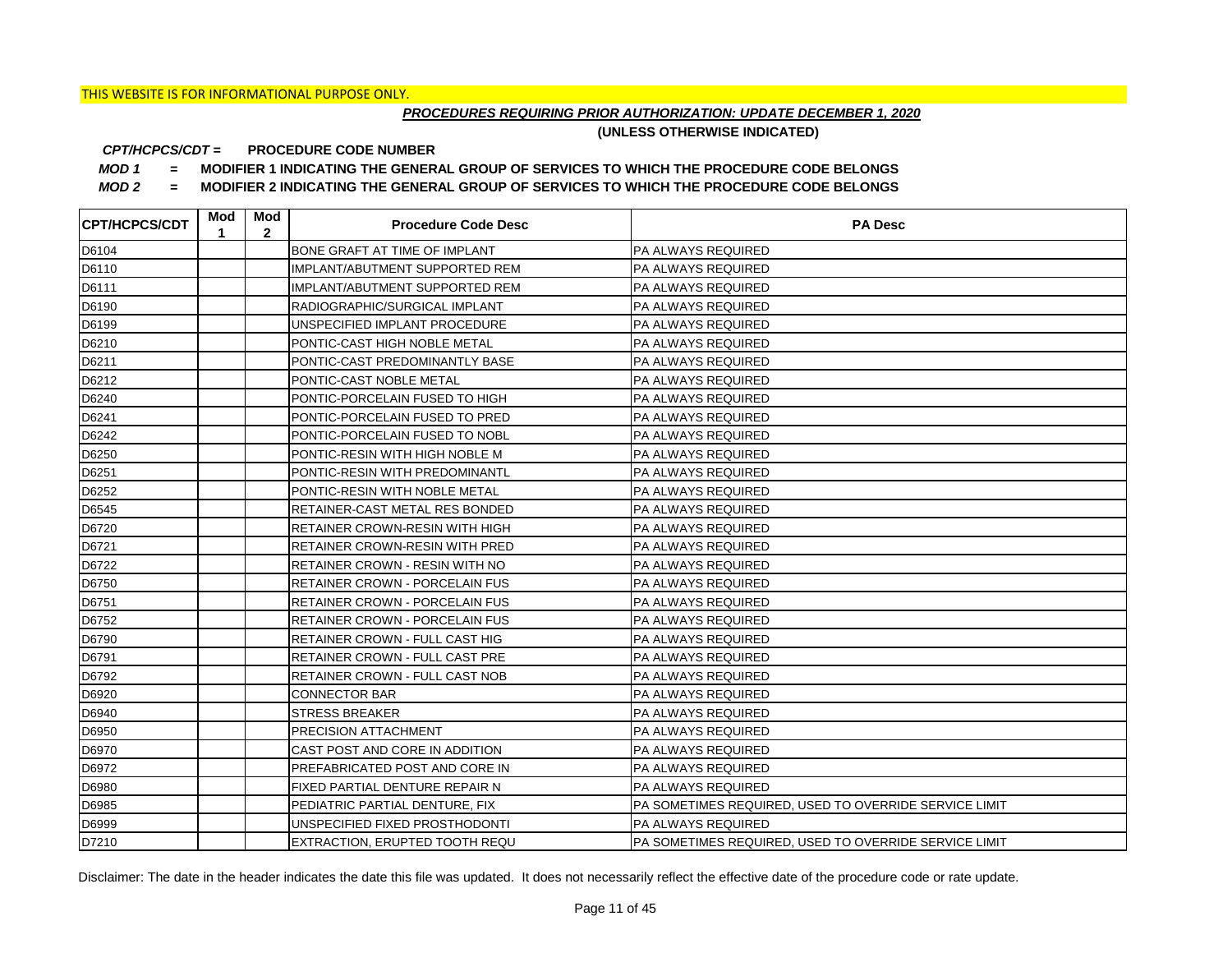## *PROCEDURES REQUIRING PRIOR AUTHORIZATION: UPDATE DECEMBER 1, 2020*

**(UNLESS OTHERWISE INDICATED)**

#### **PROCEDURE CODE NUMBER** *CPT/HCPCS/CDT =*

*MOD 1 =* **MODIFIER 1 INDICATING THE GENERAL GROUP OF SERVICES TO WHICH THE PROCEDURE CODE BELONGS**

*MOD 2 =* **MODIFIER 2 INDICATING THE GENERAL GROUP OF SERVICES TO WHICH THE PROCEDURE CODE BELONGS**

| <b>CPT/HCPCS/CDT</b> | Mod<br>1 | Mod<br>$\mathbf{2}$ | <b>Procedure Code Desc</b>     | <b>PA Desc</b>                                                           |
|----------------------|----------|---------------------|--------------------------------|--------------------------------------------------------------------------|
| D7220                |          |                     | REMOVAL OF IMPACTED TOOTH-SOFT | <b>PA ALWAYS REQUIRED</b>                                                |
| D7230                |          |                     | REMOVAL OF IMPACTED TOOTH-PART | <b>PA ALWAYS REQUIRED</b>                                                |
| D7240                |          |                     | REMOVAL OF IMPACTED TOOTH-COMP | PA ALWAYS REQUIRED                                                       |
| D7241                |          |                     | REMOVAL OF IMPACTED TOOTH-COMP | <b>PA ALWAYS REQUIRED</b>                                                |
| D7250                |          |                     | REMOVAL OF RESIDUAL TOOTH ROOT | PA REQUIRED IF A DENTAL CLAIM AND THE PATIENT AGE IS 0 THRU 17 YEARS OLD |
| D7251                |          |                     | CORONECTOMY - INTENTIONAL PART | PA ALWAYS REQUIRED                                                       |
| D7290                |          |                     | SURGICAL REPOSITIONING OF TEET | PA ALWAYS REQUIRED                                                       |
| D7291                |          |                     | TRANSSEPTAL FIBEROTOMY/SUPRA C | <b>PA ALWAYS REQUIRED</b>                                                |
| D7292                |          |                     | PLACEMENT OF TEMPORARY ANCHORA | <b>PA ALWAYS REQUIRED</b>                                                |
| D7293                |          |                     | PLACEMENT OF TEMPORARY ANCHORA | PA ALWAYS REQUIRED                                                       |
| D7294                |          |                     | PLACEMENT OF TEMPORARY ANCHORA | <b>PA ALWAYS REQUIRED</b>                                                |
| D7295                |          |                     | HARVEST OF BONE FOR USE IN AUT | PA ALWAYS REQUIRED                                                       |
| D7311                |          |                     | ALVEOLOPLASTY IN CONJUNCTION W | PA SOMETIMES REQUIRED, USED TO OVERRIDE SERVICE LIMIT                    |
| D7321                |          |                     | ALVEOLOPLASTY NOT IN CONJUNCTI | PA SOMETIMES REQUIRED, USED TO OVERRIDE SERVICE LIMIT                    |
| D7490                |          |                     | RADICAL RESECTION OF MAXILLA O | PA ALWAYS REQUIRED                                                       |
| D7511                |          |                     | INCISION AND DRAINAGE OF ABSCE | PA ALWAYS REQUIRED                                                       |
| D7521                |          |                     | INCISION AND DRAINAGE OF ABSCE | <b>PA ALWAYS REQUIRED</b>                                                |
| D7856                |          |                     | <b>MYOTOMY</b>                 | PA ALWAYS REQUIRED                                                       |
| D7876                |          |                     | ARTHROSCOPY: DISCECTOMY        | PA ALWAYS REQUIRED                                                       |
| D7880                |          |                     | OCCLUSAL ORTHOTIC DEVICE       | PA ALWAYS REQUIRED                                                       |
| D7881                |          |                     | OCCLUSAL ORTHOTIC DEVICE ADJUS | PA ALWAYS REQUIRED                                                       |
| D7899                |          |                     | UNSPECIFIED TMD THERAPY        | PA ALWAYS REQUIRED                                                       |
| D7940                |          |                     | OSTEOPLASTY - FOR ORTHOGNATHIC | PA ALWAYS REQUIRED                                                       |
| D7951                |          |                     | SINUS AUGMENTATION WITH BONE O | PA ALWAYS REQUIRED                                                       |
| D7952                |          |                     | SINUS AUGMENTATION VIA A VERTI | PA ALWAYS REQUIRED                                                       |
| D7955                |          |                     | REPAIR OF MAXILLOFACIAL SOFT A | PA ALWAYS REQUIRED                                                       |
| D7963                |          |                     | <b>FRENULOPLASTY</b>           | PA SOMETIMES REQUIRED, USED TO OVERRIDE SERVICE LIMIT                    |
| D7979                |          |                     | NON-SURGICAL SIALOLITHOTOMY    | PA ALWAYS REQUIRED                                                       |
| D7995                |          |                     | SYNTHETIC GRAFT MANDIBLE/FACIA | PA ALWAYS REQUIRED                                                       |
| D7996                |          |                     | IMPLANT-MANDIBLE AUGMENTATION  | PA ALWAYS REQUIRED                                                       |
| D7999                |          |                     | UNSPECIFIED ORAL SURGERY PROCE | PA ALWAYS REQUIRED                                                       |
| D8010                |          |                     | LIMIT ORTHODONTIC RX PRIM DENT | <b>PA ALWAYS REQUIRED</b>                                                |
| D8020                |          |                     | LIMIT ORTHODINTIC RX TRANS DEN | PA ALWAYS REQUIRED                                                       |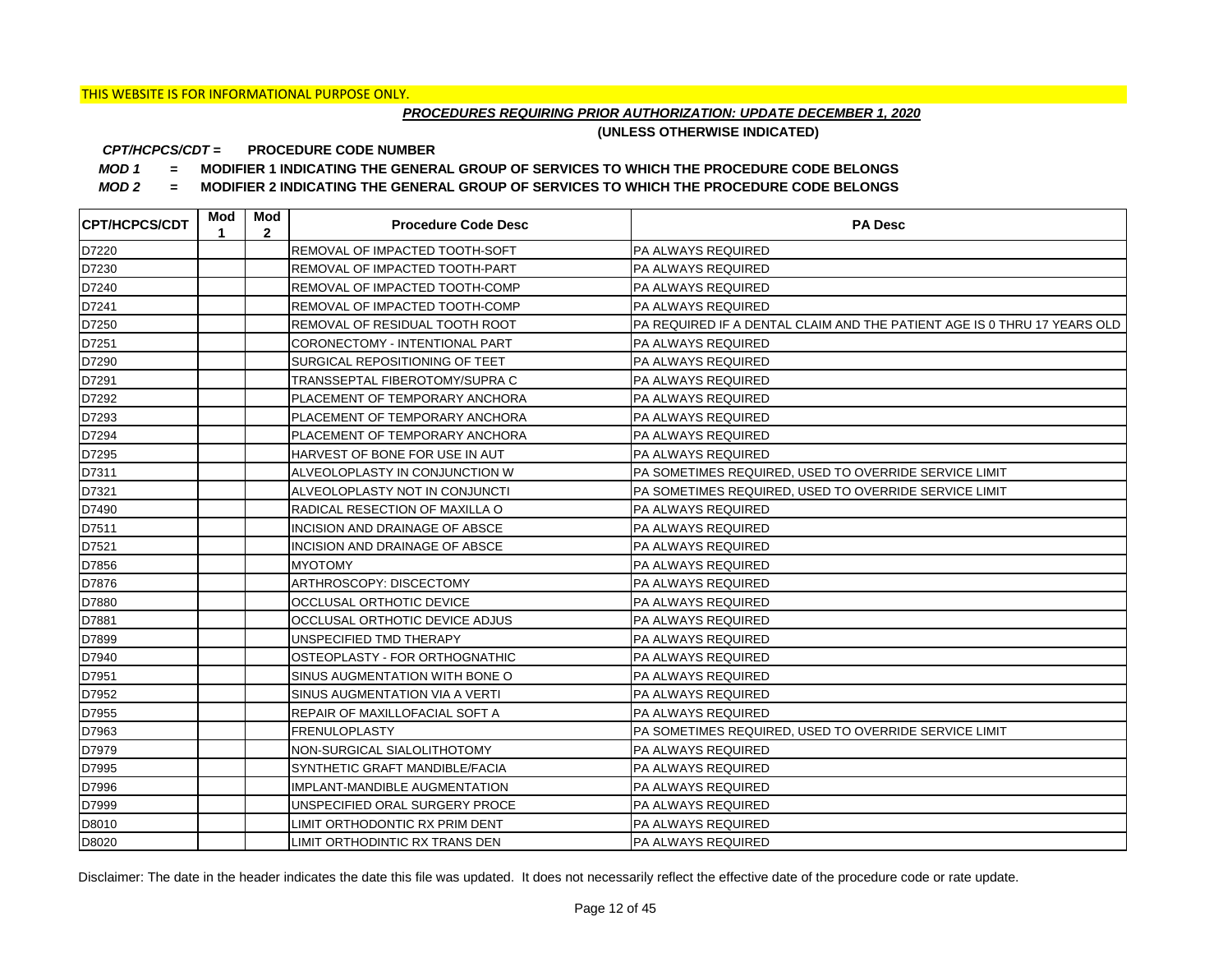## *PROCEDURES REQUIRING PRIOR AUTHORIZATION: UPDATE DECEMBER 1, 2020*

**(UNLESS OTHERWISE INDICATED)**

#### **PROCEDURE CODE NUMBER** *CPT/HCPCS/CDT =*

*MOD 1 =* **MODIFIER 1 INDICATING THE GENERAL GROUP OF SERVICES TO WHICH THE PROCEDURE CODE BELONGS**

*MOD 2 =* **MODIFIER 2 INDICATING THE GENERAL GROUP OF SERVICES TO WHICH THE PROCEDURE CODE BELONGS**

| <b>ICPT/HCPCS/CDT</b> | Mod<br>1 | Mod<br>$\mathbf{2}$ | <b>Procedure Code Desc</b>     | <b>PA Desc</b>                                        |
|-----------------------|----------|---------------------|--------------------------------|-------------------------------------------------------|
| D8030                 |          |                     | LIMIT ORTHODONTIC RX ADOL DENT | <b>PA ALWAYS REQUIRED</b>                             |
| D8040                 |          |                     | LIMIT ORTHODONTIC RX ADULT DEN | <b>PA ALWAYS REQUIRED</b>                             |
| D8050                 |          |                     | INTERCEPTIVE ORTHO RX PRIM DEN | <b>PA ALWAYS REQUIRED</b>                             |
| D8060                 |          |                     | INTERCEPTIVE ORTHO RX TRAN DEN | <b>PA ALWAYS REQUIRED</b>                             |
| D8080                 |          |                     | COMPREHENS ORTHODONTIC APPLIAN | PA ALWAYS REQUIRED                                    |
| D8210                 |          |                     | REMOVABLE APPLIANCE THERAPY, H | PA ALWAYS REQUIRED                                    |
| D8220                 |          |                     | FIXED APPLIANCE THERAPY, HABIT | PA ALWAYS REQUIRED                                    |
| D8660                 |          |                     | PRE-ORTHODONTIC TREATMENT EXAM | PA ALWAYS REQUIRED                                    |
| D8670                 |          |                     | PERIODIC ORTHODONTIC TREATMENT | <b>PA ALWAYS REQUIRED</b>                             |
| D8680                 |          |                     | ORTHODONTIC RETENTION (REMOVAL | PA ALWAYS REQUIRED                                    |
| D8681                 |          |                     | REMOVABLE ORTHODONTIC RETAINER | PA ALWAYS REQUIRED                                    |
| D8695                 |          |                     | REMOVAL OF FIXED ORTHODONTIC A | PA ALWAYS REQUIRED                                    |
| D8696                 |          |                     | REPAIR OF ORTHODONTIC APPLIANC | <b>PA ALWAYS REQUIRED</b>                             |
| D8697                 |          |                     | REPAIR OF ORTHODONTIC APPLIANC | PA ALWAYS REQUIRED                                    |
| D8698                 |          |                     | RECEMENT OR REBOND FIXED RETAI | <b>PA ALWAYS REQUIRED</b>                             |
| D8699                 |          |                     | RECEMENT OR REBOND FIXED RETAI | <b>PA ALWAYS REQUIRED</b>                             |
| D8701                 |          |                     | REPAIRE OF FIXED RETAINER - IN | <b>PA ALWAYS REQUIRED</b>                             |
| D8702                 |          |                     | REPAIR OF FIXED DETAINER - INC | <b>PA ALWAYS REQUIRED</b>                             |
| D8703                 |          |                     | REPLACEMENT OF LOST OR BROKEN  | PA ALWAYS REQUIRED                                    |
| D8704                 |          |                     | REPLACEMENT OF LOST OR BROKEN  | <b>PA ALWAYS REQUIRED</b>                             |
| D8999                 |          |                     | UNSPECIFIED ORTHODONTIC PROCED | <b>PA ALWAYS REQUIRED</b>                             |
| D9110                 |          |                     | PALLIATIVE (EMERGENCY) TREATME | PA SOMETIMES REQUIRED. USED TO OVERRIDE SERVICE LIMIT |
| D9311                 |          |                     | CONSULTATION WITH A MEDICAL HE | PA SOMETIMES REQUIRED, USED TO OVERRIDE SERVICE LIMIT |
| D9420                 |          |                     | HOSPITAL DAY - SUBSEQUENT      | <b>PA ALWAYS REQUIRED</b>                             |
| D9612                 |          |                     | THERAPEUTIC PARENTERAL DRUGS,  | <b>PA ALWAYS REQUIRED</b>                             |
| D9630                 |          |                     | DRUGS OR MEDICAMENTS DISPENSED | <b>PA ALWAYS REQUIRED</b>                             |
| D9920                 |          |                     | BEHAVIOR MANAGEMENT, BY REPORT | PA SOMETIMES REQUIRED, USED TO OVERRIDE SERVICE LIMIT |
| D9951                 |          |                     | OCCLUSAL ADJUSTMENT - LIMITED  | PA SOMETIMES REQUIRED, USED TO OVERRIDE SERVICE LIMIT |
| D9952                 |          |                     | OCCLUSAL ADJUSTMENT-COMPLETE   | PA SOMETIMES REQUIRED, USED TO OVERRIDE SERVICE LIMIT |
| D9974                 |          |                     | INTERNAL BLEACHING - PER TOOTH | PA SOMETIMES REQUIRED, USED TO OVERRIDE SERVICE LIMIT |
| D9999                 |          |                     | UNSPECIFIED ADJUNCTIVE PROCEDU | PA ALWAYS REQUIRED                                    |
| E0148                 |          |                     | WALKER, HEAVY DUTY, WITHOUT WH | <b>PA ALWAYS REQUIRED</b>                             |
| E0149                 |          |                     | WALKER, HEAVY DUTY, WHEELED, R | <b>PA ALWAYS REQUIRED</b>                             |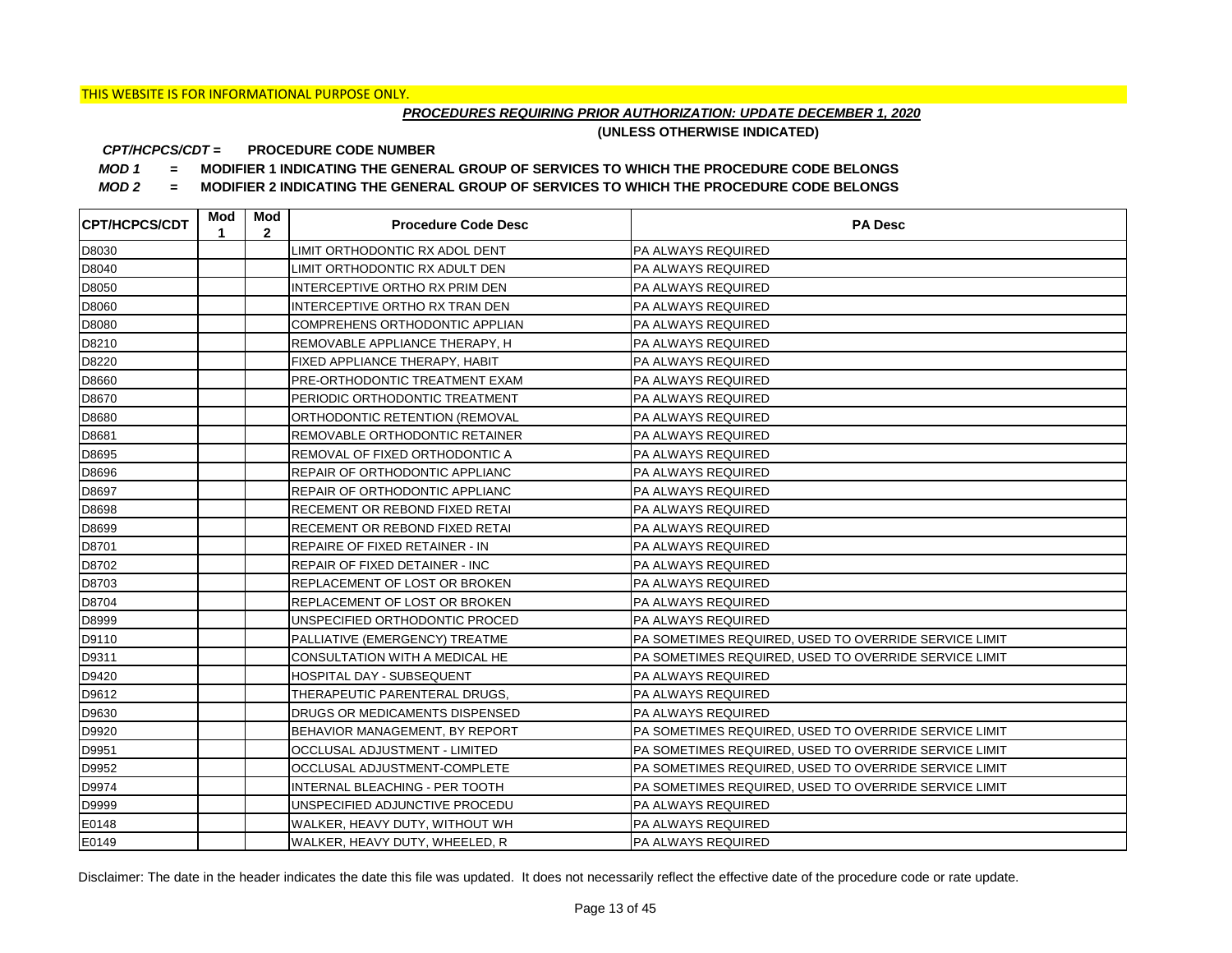## *PROCEDURES REQUIRING PRIOR AUTHORIZATION: UPDATE DECEMBER 1, 2020*

**(UNLESS OTHERWISE INDICATED)**

#### **PROCEDURE CODE NUMBER** *CPT/HCPCS/CDT =*

*MOD 1 =* **MODIFIER 1 INDICATING THE GENERAL GROUP OF SERVICES TO WHICH THE PROCEDURE CODE BELONGS**

*MOD 2 =* **MODIFIER 2 INDICATING THE GENERAL GROUP OF SERVICES TO WHICH THE PROCEDURE CODE BELONGS**

| <b>CPT/HCPCS/CDT</b> | Mod<br>1 | Mod<br>$\overline{2}$ | <b>Procedure Code Desc</b>            | <b>PA Desc</b>            |
|----------------------|----------|-----------------------|---------------------------------------|---------------------------|
| E0168                |          |                       | COMMODE CHAIR, EXTRA WIDE AND/        | PA ALWAYS REQUIRED        |
| E0181                |          |                       | PRESSURE PAD, ALTERNAT.W/PUMP         | PA ALWAYS REQUIRED        |
| E0182                |          |                       | PUMP FOR ALTERNATING PRESSURE         | PA ALWAYS REQUIRED        |
| E0184                |          |                       | FLOTATION MATTRESS DRY (EGGCRA        | PA ALWAYS REQUIRED        |
| E0185                |          |                       | DECUBITUS CARE PAD, FLOTATION         | PA ALWAYS REQUIRED        |
| E0186                |          |                       | <b>AIR PRESSURE MATTRESS</b>          | PA ALWAYS REQUIRED        |
| E0187                |          |                       | <b>WATER PRESSURE MATTRESS</b>        | <b>PA ALWAYS REQUIRED</b> |
| E0193                |          |                       | PWR AIR FLOAT LOW AIR LOSS BED        | PA ALWAYS REQUIRED        |
| E0194                |          |                       | AIR FLUIDIZED BED                     | PA ALWAYS REQUIRED        |
| E0202                |          |                       | PHOTOTHERAPY (BILIRUBIN) LIGHT        | <b>PA ALWAYS REQUIRED</b> |
| E0217                |          |                       | WATER CIRCULATING HEAT PAD WIT        | PA ALWAYS REQUIRED        |
| E0240                |          |                       | <b>BATH/SHOWER CHAIR, WITH OR WIT</b> | PA ALWAYS REQUIRED        |
| E0250                |          |                       | HOSP.BED-RAIL,FIX.HGT.-W.MATTR        | <b>PA ALWAYS REQUIRED</b> |
| E0251                |          |                       | HOSP.BED-RAILS,FIX.HGT.-NO MAT        | PA ALWAYS REQUIRED        |
| E0255                |          |                       | HOSPITAL BED, RAILS, VARY HAT, MA     | PA ALWAYS REQUIRED        |
| E0256                |          |                       | HOSP BED/VARIABLE HGT/RAILS/NO        | PA ALWAYS REQUIRED        |
| E0260                |          |                       | HOSP.BED-RAILS, W/MATT.SEMI-ELE       | PA ALWAYS REQUIRED        |
| E0261                |          |                       | HOSP BED SEMIELEC/RAILS/NO MAT        | PA ALWAYS REQUIRED        |
| E0265                |          |                       | TOTAL ELEC.HOSP.BED W/RAILS&MA        | PA ALWAYS REQUIRED        |
| E0266                |          |                       | TOTAL ELEC.HOSP.BED-RAILS-NO M        | <b>PA ALWAYS REQUIRED</b> |
| E0270                |          |                       | INST.HOSP.BED/OSC,CIRC.&STRKW/        | PA ALWAYS REQUIRED        |
| E0277                |          |                       | <b>ALTERNATING PRESSURE MATTRESS</b>  | PA ALWAYS REQUIRED        |
| E0290                |          |                       | HOSP BED, FIXED HGT, NO RAILS, W      | PA ALWAYS REQUIRED        |
| E0291                |          |                       | HOSPITAL BED, FIXED W/NO RAIL         | PA ALWAYS REQUIRED        |
| E0292                |          |                       | HOS.BED, VARY HGT. NO RAIL W/MA       | PA ALWAYS REQUIRED        |
| E0293                |          |                       | HOSP BED VARIABLE HGT NO RAIL         | PA ALWAYS REQUIRED        |
| E0294                |          |                       | HOSP BED, SEMI-ELEC NO RAILS/WI       | PA ALWAYS REQUIRED        |
| E0295                |          |                       | HOSPITAL BED.SEMI-ELEC.NO RAIL        | PA ALWAYS REQUIRED        |
| E0296                |          |                       | HOSP BED, ALL ELEC, W/O RAILS, W      | PA ALWAYS REQUIRED        |
| E0297                |          |                       | HOS.BED, ALL ELEC.NO RAIL OR MA       | PA ALWAYS REQUIRED        |
| E0302                |          |                       | HOSPITAL BED, EXTRA HEAVY DUTY        | PA ALWAYS REQUIRED        |
| E0303                |          |                       | HOSPITAL BED, HEAVY DUTY, EXTR        | PA ALWAYS REQUIRED        |
| E0304                |          |                       | HOSPITAL BED, EXTRA HEAVY DUTY        | <b>PA ALWAYS REQUIRED</b> |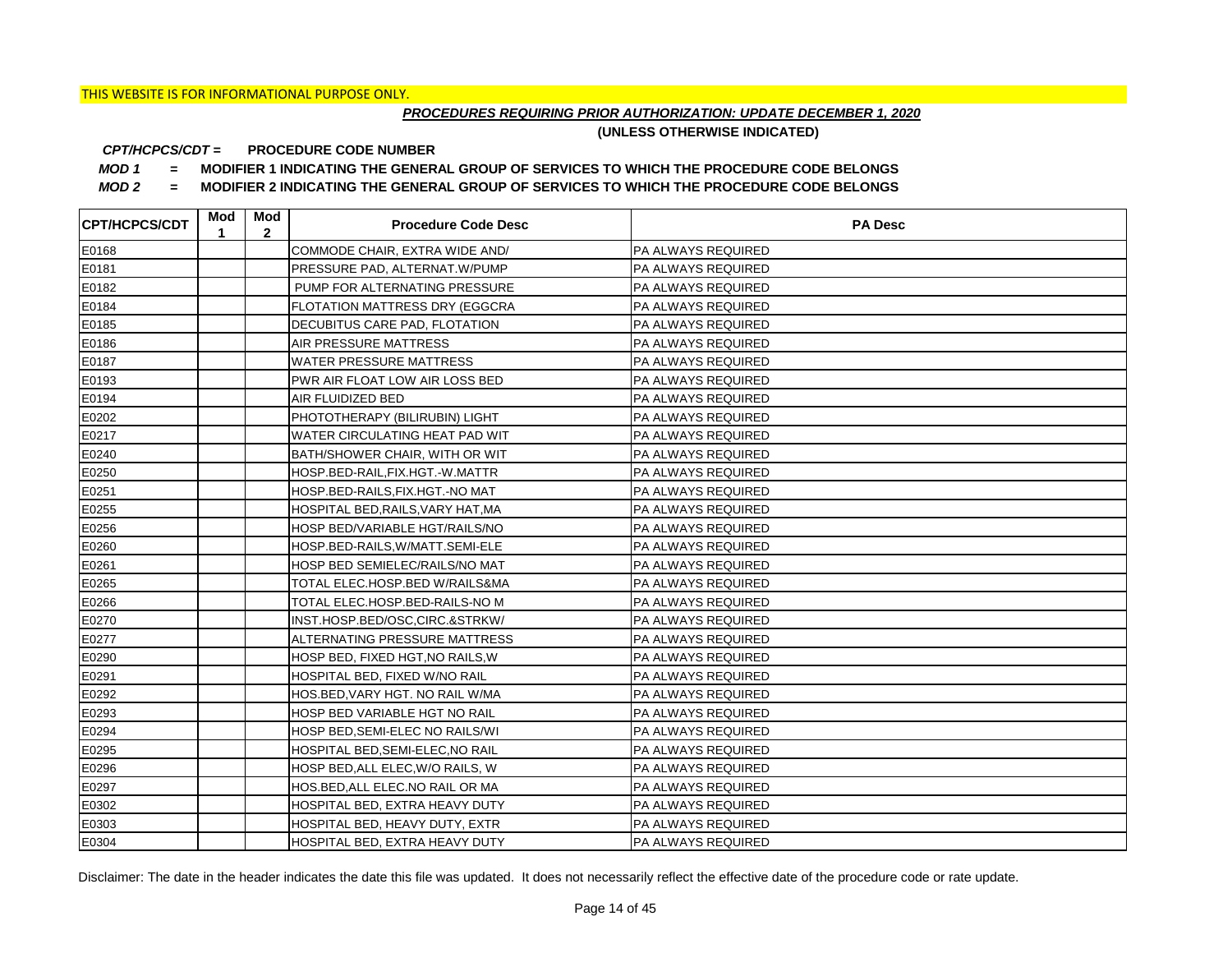## *PROCEDURES REQUIRING PRIOR AUTHORIZATION: UPDATE DECEMBER 1, 2020*

**(UNLESS OTHERWISE INDICATED)**

#### **PROCEDURE CODE NUMBER** *CPT/HCPCS/CDT =*

*MOD 1 =* **MODIFIER 1 INDICATING THE GENERAL GROUP OF SERVICES TO WHICH THE PROCEDURE CODE BELONGS**

*MOD 2 =* **MODIFIER 2 INDICATING THE GENERAL GROUP OF SERVICES TO WHICH THE PROCEDURE CODE BELONGS**

| <b>CPT/HCPCS/CDT</b> | Mod<br>1 | Mod<br>$\mathbf{2}$ | <b>Procedure Code Desc</b>      | <b>PA Desc</b>            |
|----------------------|----------|---------------------|---------------------------------|---------------------------|
| E0371                |          |                     | NONPOWERED ADVANCED PRESSURE R  | PA ALWAYS REQUIRED        |
| E0372                |          |                     | POWERED AIR OVERLAY FOR MATTRE  | <b>PA ALWAYS REQUIRED</b> |
| E0424                |          |                     | STAT.COMP.GAS SYS/INCLUD.CONTE  | <b>PA ALWAYS REQUIRED</b> |
| E0431                |          |                     | PT GAS O2 INC.CONTENTS, REG.HUM | <b>PA ALWAYS REQUIRED</b> |
| E0434                |          |                     | PT. LIQ O2 SYS INC.CONTENTS,FL  | PA ALWAYS REQUIRED        |
| E0439                |          |                     | STAT.LIG 02 SYS.INCLUDING CONT  | PA ALWAYS REQUIRED        |
| E0441                |          |                     | STATIONARY OXYGEN CONTENTS, GA  | PA ALWAYS REQUIRED        |
| E0442                |          |                     | STATIONARY OXYGEN CONTENTS, LI  | PA ALWAYS REQUIRED        |
| E0443                |          |                     | PORTABLE OXYGEN CONTENTS, GASE  | PA ALWAYS REQUIRED        |
| E0444                |          |                     | PORTABLE OXYGEN CONTENTS, LIQU  | PA ALWAYS REQUIRED        |
| E0445                |          |                     | OXIMETER DEVICE FOR MEASURING   | PA ALWAYS REQUIRED        |
| E0447                |          |                     | PORTABLE OXYGEN CONTENTS, LIQU  | PA ALWAYS REQUIRED        |
| E0455                |          |                     | OXYGEN TENT EXCLUDING CROUP TE  | PA ALWAYS REQUIRED        |
| E0457                |          |                     | <b>CHEST SHELL (CUIRASS)</b>    | <b>PA ALWAYS REQUIRED</b> |
| E0459                |          |                     | <b>CHEST WRAP</b>               | <b>PA ALWAYS REQUIRED</b> |
| E0462                |          |                     | ROCKING BED WITH OR WITHOUT RA  | <b>PA ALWAYS REQUIRED</b> |
| E0465                |          |                     | HOME VENTILATOR, ANY TYPE, USE  | PA ALWAYS REQUIRED        |
| E0466                |          |                     | HOME VENTILATOR, ANY TYPE, USE  | PA ALWAYS REQUIRED        |
| E0467                |          |                     | HOME VENTILATOR, MULTI-FUNCTIO  | <b>PA ALWAYS REQUIRED</b> |
| E0470                |          |                     | RESPIRATORY ASSIST DEVICE, BI-  | <b>PA ALWAYS REQUIRED</b> |
| E0471                |          |                     | RESPIRATORY ASSIST DEVICE, BI-  | <b>PA ALWAYS REQUIRED</b> |
| E0472                |          |                     | RESPIRATORY ASSIST DEVICE, BI-  | <b>PA ALWAYS REQUIRED</b> |
| E0480                |          |                     | PERCUSSOR, ELEC/PNEUMATIC, HOME | <b>PA ALWAYS REQUIRED</b> |
| E0482                |          |                     | COUGH STIMULATING DEVICE, ALTE  | PA ALWAYS REQUIRED        |
| E0483                |          |                     | HIGH FREQUENCY CHEST WALL OSCI  | <b>PA ALWAYS REQUIRED</b> |
| E0485                |          |                     | ORAL DEVICE/APPLIANCE USED TO   | <b>PA ALWAYS REQUIRED</b> |
| E0486                |          |                     | ORAL DEVICE/APPLIANCE USED TO   | <b>PA ALWAYS REQUIRED</b> |
| E0500                |          |                     | <b>IPPB MACHINE ALL TYPES</b>   | <b>PA ALWAYS REQUIRED</b> |
| E0550                |          |                     | HUMIDIFIER, DURABLE FOR EXTENS  | <b>PA ALWAYS REQUIRED</b> |
| E0555                |          |                     | HUMIDIFIER, DURABLE, GLASS OR   | PA ALWAYS REQUIRED        |
| E0560                |          |                     | HUMIDIFIER, DURABLE FOR SUPPLE  | PA ALWAYS REQUIRED        |
| E0561                |          |                     | HUMIDIFIER, NON-HEATED, USED W  | PA ALWAYS REQUIRED        |
| E0565                |          |                     | COMPRESSOR (NOT OXYGEN OR IPPB  | <b>PA ALWAYS REQUIRED</b> |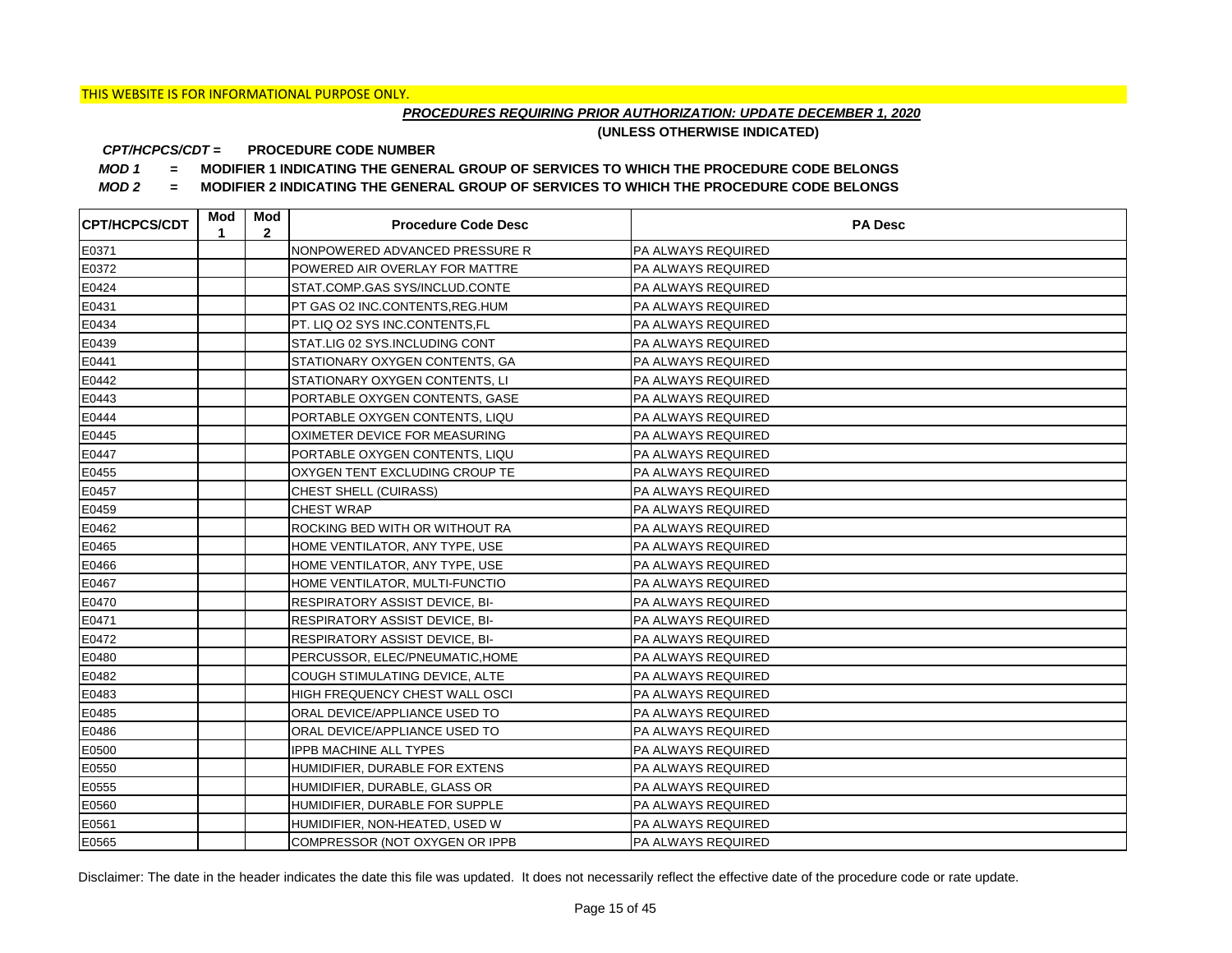## *PROCEDURES REQUIRING PRIOR AUTHORIZATION: UPDATE DECEMBER 1, 2020*

**(UNLESS OTHERWISE INDICATED)**

#### **PROCEDURE CODE NUMBER** *CPT/HCPCS/CDT =*

*MOD 1 =* **MODIFIER 1 INDICATING THE GENERAL GROUP OF SERVICES TO WHICH THE PROCEDURE CODE BELONGS**

*MOD 2 =* **MODIFIER 2 INDICATING THE GENERAL GROUP OF SERVICES TO WHICH THE PROCEDURE CODE BELONGS**

| <b>CPT/HCPCS/CDT</b> | Mod<br>1 | Mod<br>$\mathbf{2}$ | <b>Procedure Code Desc</b>      | <b>PA Desc</b>            |
|----------------------|----------|---------------------|---------------------------------|---------------------------|
| E0600                |          |                     | SUCTION PUMP, HOME MODEL, POR   | <b>PA ALWAYS REQUIRED</b> |
| E0601                |          |                     | CONTINUOUS POSITIVE AIRWAY PRE  | <b>PA ALWAYS REQUIRED</b> |
| E0603                |          |                     | BREAST PUMP, ELECTRIC (AC AND/  | <b>PA ALWAYS REQUIRED</b> |
| E0604                |          |                     | BREAST PUMP, HOSPITAL GRADE, E  | <b>PA ALWAYS REQUIRED</b> |
| E0610                |          |                     | PACEMAKER MTR.INC.AUDIBLE/VISU  | PA ALWAYS REQUIRED        |
| E0615                |          |                     | PACEMAKER/FULL MONITOR/DIG/VIS  | PA ALWAYS REQUIRED        |
| E0618                |          |                     | APNEA MONITOR, WITHOUT RECORDI  | <b>PA ALWAYS REQUIRED</b> |
| E0619                |          |                     | APNEA MONITOR, WITH RECORDING   | PA ALWAYS REQUIRED        |
| E0630                |          |                     | PATIENT LIFT, HYDRAULIC OR MEC  | <b>PA ALWAYS REQUIRED</b> |
| E0635                |          |                     | PATIENT LIFT, ELECTRIC WITH SE  | PA ALWAYS REQUIRED        |
| E0641                |          |                     | STANDING FRAME/TABLE SYSTEM, M  | PA ALWAYS REQUIRED        |
| E0642                |          |                     | STANDING FRAME/TABLE SYSTEM, M  | PA ALWAYS REQUIRED        |
| E0650                |          |                     | PNEUMATIC CPR NON-SEGMENTAL HO  | <b>PA ALWAYS REQUIRED</b> |
| E0651                |          |                     | PNEUMATIC COMPRESSOR, SEGMENTAL | <b>PA ALWAYS REQUIRED</b> |
| E0652                |          |                     | PNEUMATIC COMPRESS, SEGMENTAL H | PA ALWAYS REQUIRED        |
| E0655                |          |                     | PNEUMATIC APPLICANCE W/PNEU CO  | PA ALWAYS REQUIRED        |
| E0660                |          |                     | PNEUMATIC APPL WITH COMPRESSOR  | PA ALWAYS REQUIRED        |
| E0665                |          |                     | PNEUMATIC APPL W/PNEUCOMPR FUL  | PA ALWAYS REQUIRED        |
| E0666                |          |                     | PNEUMATIC APPL W/PNEUCOMPR HAL  | PA ALWAYS REQUIRED        |
| E0667                |          |                     | PNEUMATIC APPL W/SEGMPNEUCOMPR  | PA ALWAYS REQUIRED        |
| E0668                |          |                     | PNEUMATIC APPL W/SEGMPNEUCOMPR  | PA ALWAYS REQUIRED        |
| E0669                |          |                     | SEG PNEUMATIC APPL USE W/CPR 1  | PA ALWAYS REQUIRED        |
| E0670                |          |                     | SEG PNEU APPL W/PNEU CPR INTEG  | PA ALWAYS REQUIRED        |
| E0671                |          |                     | SEG.GRAD.PRESS.PNEU.APPL.,FULL  | PA ALWAYS REQUIRED        |
| E0672                |          |                     | SEG.GRAD.PRESS.PNEU.APPL.FULL   | PA ALWAYS REQUIRED        |
| E0673                |          |                     | SEG.GRAD.PRESS.PNEUM.APPL.HALF  | PA ALWAYS REQUIRED        |
| E0720                |          |                     | TENS, TWO LEAD, LOCALIZED STI   | PA ALWAYS REQUIRED        |
| E0730                |          |                     | TENS, FOUR LEAD, LARGER AREA/   | PA ALWAYS REQUIRED        |
| E0740                |          |                     | NON-IMPLANTED PELVIC FLOOR ELE  | PA ALWAYS REQUIRED        |
| E0744                |          |                     | NEUROMUSCULAR SCOLIOSIS STIMUL  | PA ALWAYS REQUIRED        |
| E0745                |          |                     | NEURO-MUSC STIM ELEC SHOCK UNI  | PA ALWAYS REQUIRED        |
| E0746                |          |                     | ELECTROMYOGRAPHY(EMG)BIOFEEDBA  | PA ALWAYS REQUIRED        |
| E0747                |          |                     | OSTEOGEN.STIM.NONINVASIVE,NON-  | <b>PA ALWAYS REQUIRED</b> |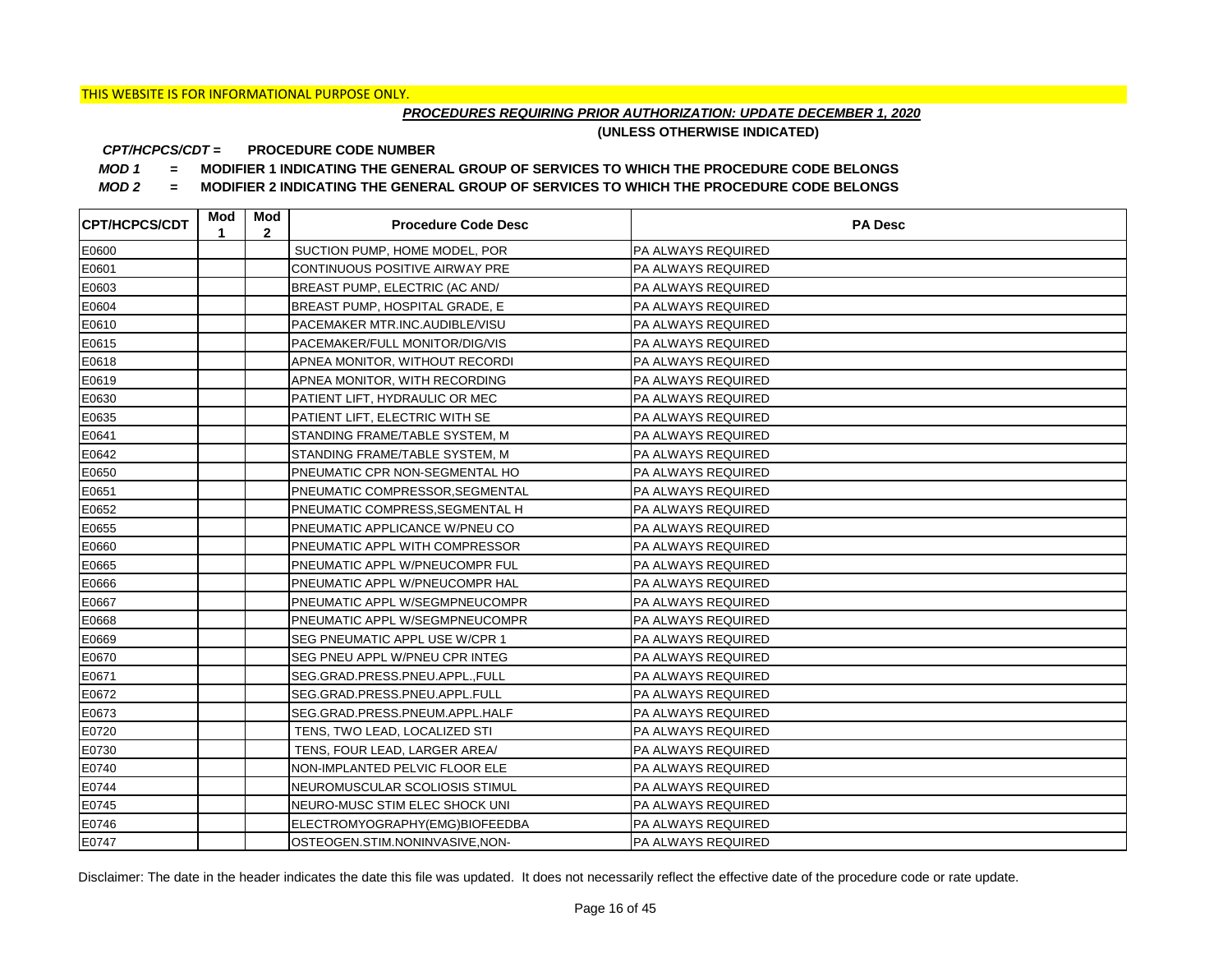## *PROCEDURES REQUIRING PRIOR AUTHORIZATION: UPDATE DECEMBER 1, 2020*

**(UNLESS OTHERWISE INDICATED)**

#### **PROCEDURE CODE NUMBER** *CPT/HCPCS/CDT =*

*MOD 1 =* **MODIFIER 1 INDICATING THE GENERAL GROUP OF SERVICES TO WHICH THE PROCEDURE CODE BELONGS**

*MOD 2 =* **MODIFIER 2 INDICATING THE GENERAL GROUP OF SERVICES TO WHICH THE PROCEDURE CODE BELONGS**

| <b>CPT/HCPCS/CDT</b> | Mod<br>1 | Mod<br>$\mathbf{2}$ | <b>Procedure Code Desc</b>             | <b>PA Desc</b>            |
|----------------------|----------|---------------------|----------------------------------------|---------------------------|
| E0748                |          |                     | OSTEOGEN.STIM. NONINVASIVE-SPI         | PA ALWAYS REQUIRED        |
| E0755                |          |                     | ELECTRIC SAL. REFLEXT STIMULAT         | PA ALWAYS REQUIRED        |
| E0762                |          |                     | TRANSCUTANEOUS ELECTRICAL JOIN         | PA ALWAYS REQUIRED        |
| E0766                |          |                     | ELECTRICAL STIMULATION DEVICE          | PA ALWAYS REQUIRED        |
| E0780                |          |                     | AMBULATORY INFUSION PUMP, MECH         | PA ALWAYS REQUIRED        |
| E0781                |          |                     | EXTERNAL AMBULATORY INFUSION P         | PA ALWAYS REQUIRED        |
| E0784                |          |                     | EXT.AMBUL. INFUSION PUMP, INSU         | PA ALWAYS REQUIRED        |
| E0791                |          |                     | PARENTERAL INFUSION PUMP STATI         | PA ALWAYS REQUIRED        |
| E0911                |          |                     | TRAPEZE BAR, HEAVY DUTY, FOR P         | PA ALWAYS REQUIRED        |
| E0912                |          |                     | TRAPEZE BAR, HEAVY DUTY, FOR P         | PA ALWAYS REQUIRED        |
| E0920                |          |                     | FRACTURE FRAME, ATTACHED TO B          | PA ALWAYS REQUIRED        |
| E0930                |          |                     | <b>FRACTURE FRAME, FREE STAND W/WE</b> | PA ALWAYS REQUIRED        |
| E0935                |          |                     | CONTINUOUS PASSIVE MOTION EXER         | PA ALWAYS REQUIRED        |
| E0940                |          |                     | TRAPEZE BAR, FREE STANDING, CO         | PA ALWAYS REQUIRED        |
| E0941                |          |                     | <b>GRAVITY ASSIST TRACTION DEVICE</b>  | PA ALWAYS REQUIRED        |
| E0946                |          |                     | FRAC FRM, DUAL W/X-BARS BED AT         | PA ALWAYS REQUIRED        |
| E0947                |          |                     | FRAC FRAME W/ATT COMPLEX PELVI         | PA ALWAYS REQUIRED        |
| E0948                |          |                     | FRAC FRM ATTACH FOR CPX CERV T         | PA ALWAYS REQUIRED        |
| E0953                |          |                     | WHEELCHAIR ACCESSORY, LATERAL          | PA ALWAYS REQUIRED        |
| E0954                |          |                     | WHEELCHAIR ACCESSORY, FOOT BOX         | PA ALWAYS REQUIRED        |
| E0955                |          |                     | WHEELCHAIR ACCESSORY, HEADREST         | PA ALWAYS REQUIRED        |
| E0956                |          |                     | WHEELCHAIR ACCESSORY, LATERAL          | PA ALWAYS REQUIRED        |
| E0957                |          |                     | WHEELCHAIR ACCESSORY, MEDIAL T         | PA ALWAYS REQUIRED        |
| E0958                |          |                     | WHEELCHAIR ATTACHMENT TO CONV          | PA ALWAYS REQUIRED        |
| E0960                |          |                     | WHEELCHAIR ACCESSORY, SHOULDER         | PA ALWAYS REQUIRED        |
| E0983                |          |                     | MANUAL WHEELCHAIR ACCESSORY, P         | PA ALWAYS REQUIRED        |
| E0984                |          |                     | MANUAL WHEELCHAIR ACCESSORY, P         | PA ALWAYS REQUIRED        |
| E0988                |          |                     | MANUAL WHEELCHAIR ACCESSORY, L         | PA ALWAYS REQUIRED        |
| E1002                |          |                     | WHEELCHAIR ACCESSORY, POWER SE         | <b>PA ALWAYS REQUIRED</b> |
| E1012                |          |                     | WHEELCHAIR ACCESSORY, ADDITION         | PA ALWAYS REQUIRED        |
| E1028                |          |                     | WHEELCHAIR ACCESSORY, MANUAL S         | PA ALWAYS REQUIRED        |
| E1031                |          |                     | ROLLABOUT CHAIR ANYTYPE W/5"+          | PA ALWAYS REQUIRED        |
| E1038                |          |                     | TRANSPORT CHAIR, ADULT SIZE, P         | <b>PA ALWAYS REQUIRED</b> |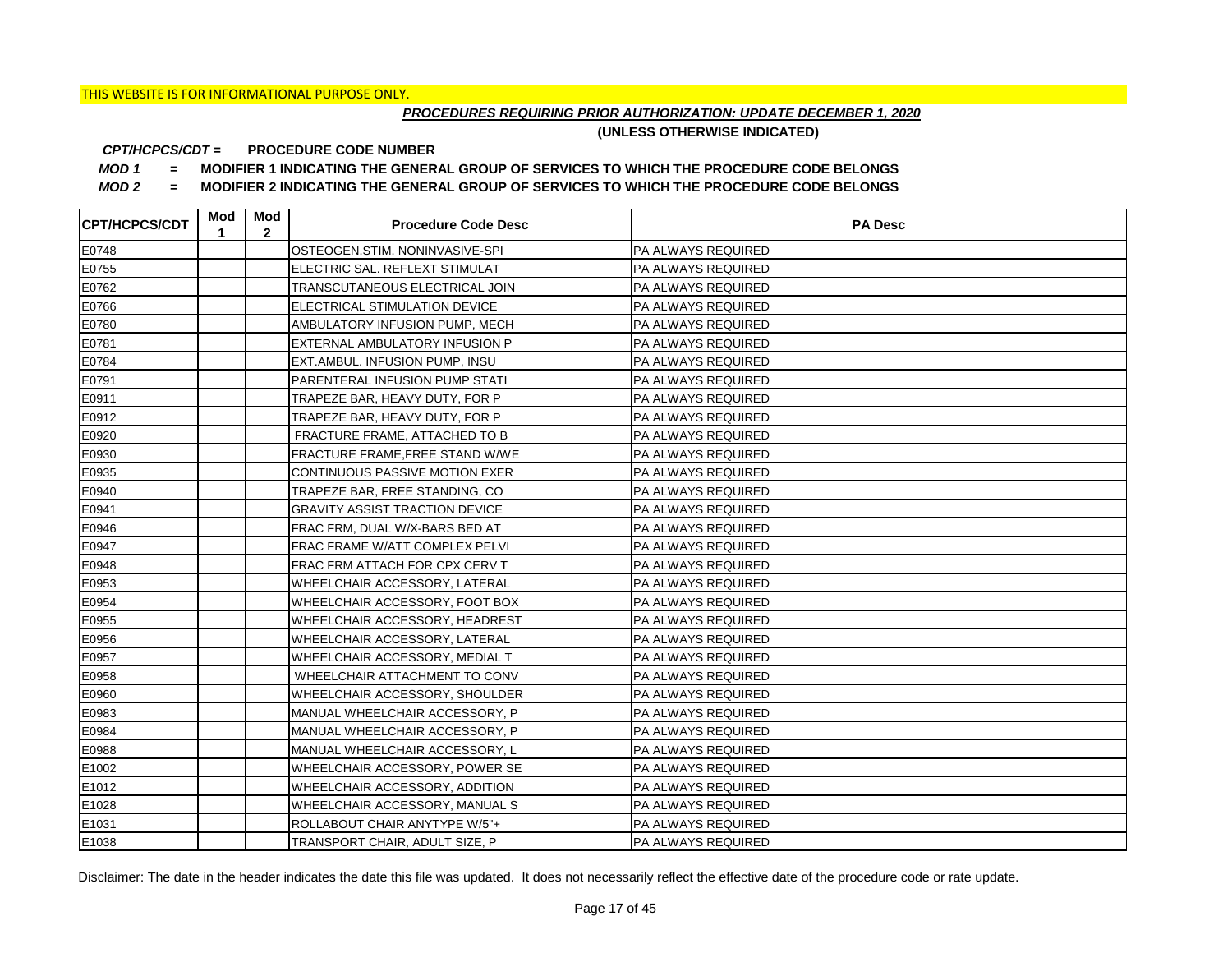## *PROCEDURES REQUIRING PRIOR AUTHORIZATION: UPDATE DECEMBER 1, 2020*

**(UNLESS OTHERWISE INDICATED)**

#### **PROCEDURE CODE NUMBER** *CPT/HCPCS/CDT =*

*MOD 1 =* **MODIFIER 1 INDICATING THE GENERAL GROUP OF SERVICES TO WHICH THE PROCEDURE CODE BELONGS**

*MOD 2 =* **MODIFIER 2 INDICATING THE GENERAL GROUP OF SERVICES TO WHICH THE PROCEDURE CODE BELONGS**

| <b>CPT/HCPCS/CDT</b> | Mod<br>1 | Mod<br>$\mathbf{2}$ | <b>Procedure Code Desc</b>             | <b>PA Desc</b>            |
|----------------------|----------|---------------------|----------------------------------------|---------------------------|
| E1039                |          |                     | TRANSPORT CHAIR, ADULT SIZE, H         | PA ALWAYS REQUIRED        |
| E1050                |          |                     | FULLY-RECLINING WHEELCHAIR, F          | PA ALWAYS REQUIRED        |
| E1060                |          |                     | RECLINING WC, DETACH ARMS, EL LE       | PA ALWAYS REQUIRED        |
| E1070                |          |                     | FULLY-RECLINING WHEELCHAIR, DE         | PA ALWAYS REQUIRED        |
| E1083                |          |                     | HEMI-WHEELCHAIR, FIXED FULL L          | PA ALWAYS REQUIRED        |
| E1084                |          |                     | HEMI-WHEELCHAIR, DETACHABLE A          | PA ALWAYS REQUIRED        |
| E1085                |          |                     | HEMI-WHEELCHAIR, FIXED FULL L          | PA ALWAYS REQUIRED        |
| E1086                |          |                     | HEMI-WHEELCHAIR DETACHABLE AR          | PA ALWAYS REQUIRED        |
| E1087                |          |                     | HIGH STRENGTH LIGHTWEIGHT WHE          | PA ALWAYS REQUIRED        |
| E1088                |          |                     | HIGH STRENGTH LIGHTWEIGHT WHE          | PA ALWAYS REQUIRED        |
| E1089                |          |                     | HIGH STRENGTH LIGHTWEIGHT WHE          | PA ALWAYS REQUIRED        |
| E1090                |          |                     | HI STR, LTWT WC DETACH ARMS/FT         | PA ALWAYS REQUIRED        |
| E1092                |          |                     | WIDE HEAVY DUTY WHEEL CHAIR,           | PA ALWAYS REQUIRED        |
| E1093                |          |                     | WIDE HEAVY DUTY WHEELCHAIR, D          | PA ALWAYS REQUIRED        |
| E1100                |          |                     | SEMI-RECLINING WHEELCHAIR, FI          | PA ALWAYS REQUIRED        |
| E1110                |          |                     | SEMI-RECLINING WHEELCHAIR, DET         | PA ALWAYS REQUIRED        |
| E1130                |          |                     | STANDARD WHEELCHAIR, FIXED FU          | PA ALWAYS REQUIRED        |
| E1140                |          |                     | STD WC, DETACH ARMS/FOOTREST           | PA ALWAYS REQUIRED        |
| E1150                |          |                     | <b>WC, DETACH ARMS/ELEVATING LEGRE</b> | PA ALWAYS REQUIRED        |
| E1160                |          |                     | WC.FIX ARMS, DETACH ELEVATE LEG        | PA ALWAYS REQUIRED        |
| E1161                |          |                     | MANUAL ADULT SIZE WHEELCHAIR,          | PA ALWAYS REQUIRED        |
| E1170                |          |                     | AMPUTEE WHEELCHAIR, FIXED FUL          | PA ALWAYS REQUIRED        |
| E1171                |          |                     | AMPUTEE WHEELCHAIR, FIXED FUL          | PA ALWAYS REQUIRED        |
| E1172                |          |                     | AMPUTEE WC, DETACH ARMS W/O F/L        | PA ALWAYS REQUIRED        |
| E1180                |          |                     | AMPUTEE WHEELCHAIR, DETACHABL          | PA ALWAYS REQUIRED        |
| E1190                |          |                     | AMPUTEE WHEELCHAIR, DETACHABL          | PA ALWAYS REQUIRED        |
| E1195                |          |                     | HVY DUTY WC FIX ARMS DETACH EL         | PA ALWAYS REQUIRED        |
| E1200                |          |                     | AMPUTEE WHEELCHAIR, FIXED FULL         | PA ALWAYS REQUIRED        |
| E1220                |          |                     | SPECIALLY SIZED OR CONSTRUCTE          | PA ALWAYS REQUIRED        |
| E1221                |          |                     | WHEELCHAIR WITH FIXED ARM, FO          | PA ALWAYS REQUIRED        |
| E1222                |          |                     | WHEELCHAIR W/FIX ARM &ELEV.LE          | PA ALWAYS REQUIRED        |
| E1223                |          |                     | WHEELCHAIR W/DETACH.ARM, FOOTR         | PA ALWAYS REQUIRED        |
| E1224                |          |                     | WHEELCHAIR W/DETACH.ARM, ELEV          | <b>PA ALWAYS REQUIRED</b> |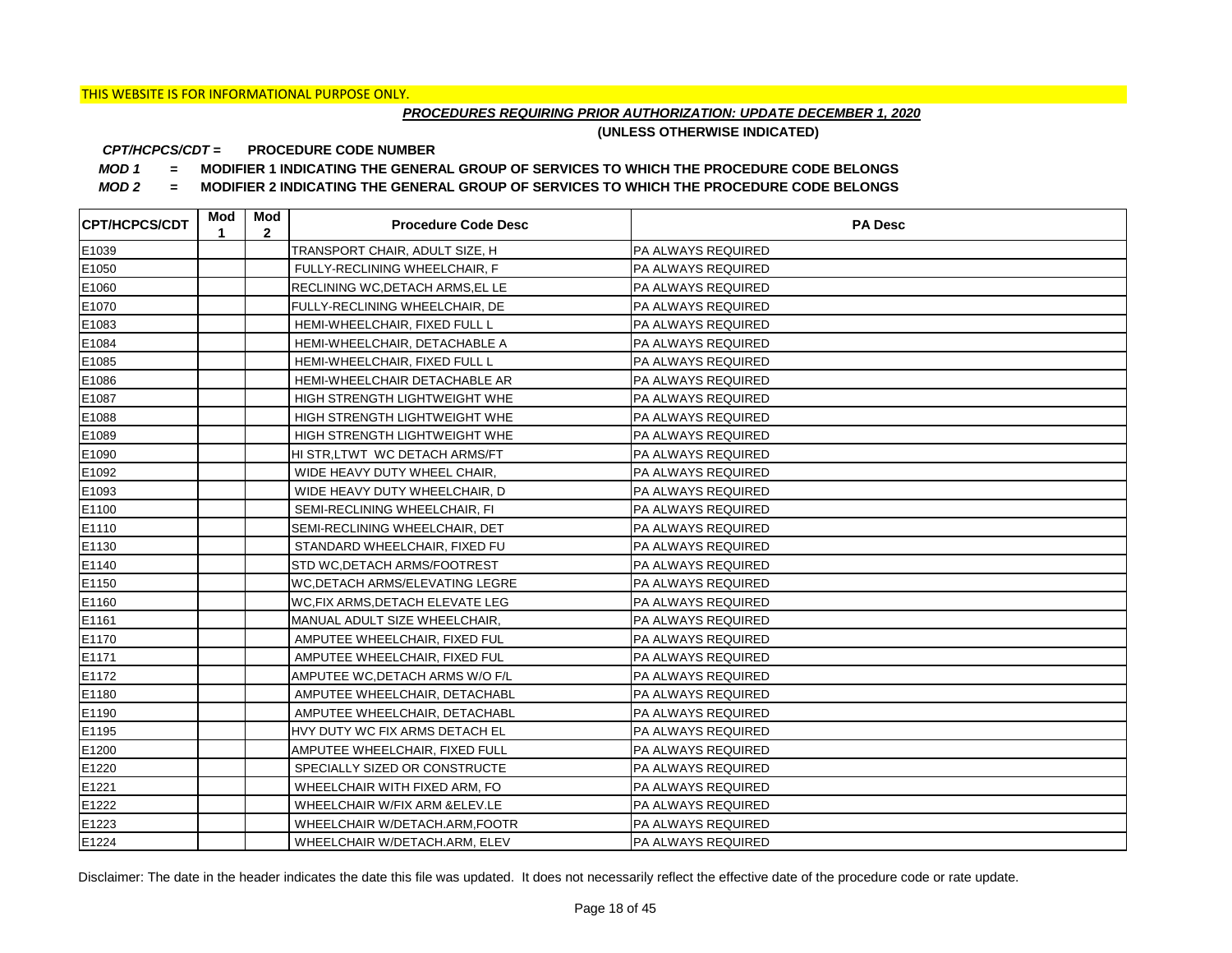## *PROCEDURES REQUIRING PRIOR AUTHORIZATION: UPDATE DECEMBER 1, 2020*

**(UNLESS OTHERWISE INDICATED)**

#### **PROCEDURE CODE NUMBER** *CPT/HCPCS/CDT =*

*MOD 1 =* **MODIFIER 1 INDICATING THE GENERAL GROUP OF SERVICES TO WHICH THE PROCEDURE CODE BELONGS**

*MOD 2 =* **MODIFIER 2 INDICATING THE GENERAL GROUP OF SERVICES TO WHICH THE PROCEDURE CODE BELONGS**

| <b>CPT/HCPCS/CDT</b> | Mod<br>1 | Mod<br>$\mathbf{2}$ | <b>Procedure Code Desc</b>            | <b>PA Desc</b>            |
|----------------------|----------|---------------------|---------------------------------------|---------------------------|
| E1225                |          |                     | WHEELCHAIR ACCESSORY, MANUAL S        | PA ALWAYS REQUIRED        |
| E1226                |          |                     | WHEELCHAIR ACCESSORY, MANUAL F        | PA ALWAYS REQUIRED        |
| E1230                |          |                     | POWER VEHICLE/3-4WHEEL(NON-HIG        | PA ALWAYS REQUIRED        |
| E1231                |          |                     | WHEELCHAIR, PEDIATRIC SIZE, TI        | PA ALWAYS REQUIRED        |
| E1232                |          |                     | WHEELCHAIR, PEDIATRIC SIZE, TI        | PA ALWAYS REQUIRED        |
| E1233                |          |                     | WHEELCHAIR, PEDIATRIC SIZE, TI        | PA ALWAYS REQUIRED        |
| E1234                |          |                     | WHEELCHAIR, PEDIATRIC SIZE, TI        | PA ALWAYS REQUIRED        |
| E1235                |          |                     | WHEELCHAIR, PEDIATRIC SIZE, RI        | PA ALWAYS REQUIRED        |
| E1236                |          |                     | WHEELCHAIR, PEDIATRIC SIZE, FO        | PA ALWAYS REQUIRED        |
| E1237                |          |                     | WHEELCHAIR, PEDIATRIC SIZE, RI        | PA ALWAYS REQUIRED        |
| E1238                |          |                     | WHEELCHAIR, PEDIATRIC SIZE, FO        | PA ALWAYS REQUIRED        |
| E1239                |          |                     | POWER WHEELCHAIR, PEDIATRIC SI        | PA ALWAYS REQUIRED        |
| E1240                |          |                     | LGHT.WT. WHEELCH.DETACH ARM,EL        | PA ALWAYS REQUIRED        |
| E1250                |          |                     | LTWT WC FIX ARMS DETACH FOOTRE        | PA ALWAYS REQUIRED        |
| E1260                |          |                     | LTWT WC DETACH ARMS/FOOTREST          | PA ALWAYS REQUIRED        |
| E1270                |          |                     | LTWT WC FIX ARMS DETACH ELV LG        | PA ALWAYS REQUIRED        |
| E1280                |          |                     | HVY DUTY WC DETACH ARMS ELV LG        | PA ALWAYS REQUIRED        |
| E1285                |          |                     | HVY DTY WC FIX ARM DETACH FTRT        | PA ALWAYS REQUIRED        |
| E1290                |          |                     | HVY DTY WC DETACH ARM/FTRT            | PA ALWAYS REQUIRED        |
| E1295                |          |                     | HEAVY DUTY WHCH/FIX ARM, ELEV.        | PA ALWAYS REQUIRED        |
| E1298                |          |                     | SPEC. CONSTRUCT.WC SEAT/DEPTH-        | PA ALWAYS REQUIRED        |
| E1300                |          |                     | WHIRLPOOL, PORTABLE (OVERTUB)         | PA ALWAYS REQUIRED        |
| E1310                |          |                     | WHIRLPOOL, NON-PORTABLE (BUILT-I      | PA ALWAYS REQUIRED        |
| E1353                |          |                     | <b>REGULATOR</b>                      | PA ALWAYS REQUIRED        |
| E1355                |          |                     | STAND/RACK FOR OXYGEN USE             | PA ALWAYS REQUIRED        |
| E1372                |          |                     | <b>IMMERSION EXTERNAL HEATER FOR</b>  | PA ALWAYS REQUIRED        |
| E1390                |          |                     | OXY. CONCENTRATOR EQUIV. NOT D        | PA ALWAYS REQUIRED        |
| E1399                |          |                     | DURABLE MEDICAL EQUIPMENT, NOT        | PA ALWAYS REQUIRED        |
| E1405                |          |                     | 02&H20 VAPOR ENRICH SYS W/HEAT        | <b>PA ALWAYS REQUIRED</b> |
| E1406                |          |                     | 02&H20 VAPOR ENRICH SYS W/O HE        | PA ALWAYS REQUIRED        |
| E1592                |          |                     | AUTO INTERMIT PERITONEAL DIALY        | PA ALWAYS REQUIRED        |
| E1594                |          |                     | CYCLER MACHINE-PERITONEAL DIAL        | PA ALWAYS REQUIRED        |
| E1610                |          |                     | <b>REVERSE OSMOSIS H20 PURIFICATI</b> | <b>PA ALWAYS REQUIRED</b> |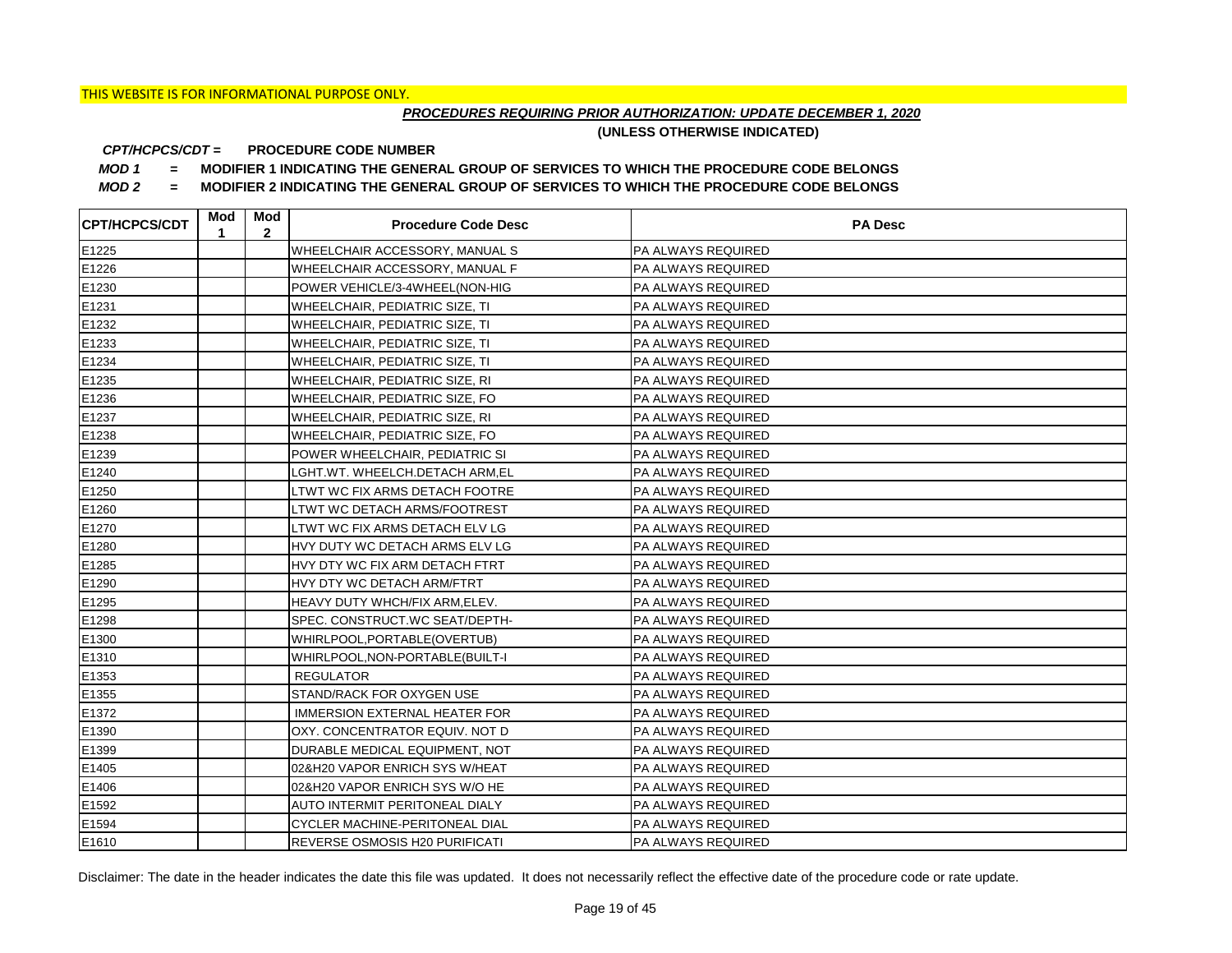## *PROCEDURES REQUIRING PRIOR AUTHORIZATION: UPDATE DECEMBER 1, 2020*

**(UNLESS OTHERWISE INDICATED)**

#### **PROCEDURE CODE NUMBER** *CPT/HCPCS/CDT =*

*MOD 1 =* **MODIFIER 1 INDICATING THE GENERAL GROUP OF SERVICES TO WHICH THE PROCEDURE CODE BELONGS**

*MOD 2 =* **MODIFIER 2 INDICATING THE GENERAL GROUP OF SERVICES TO WHICH THE PROCEDURE CODE BELONGS**

| <b>CPT/HCPCS/CDT</b> | Mod<br>1 | Mod<br>$\mathbf{2}$ | <b>Procedure Code Desc</b>            | <b>PA Desc</b>            |
|----------------------|----------|---------------------|---------------------------------------|---------------------------|
| E1615                |          |                     | DEIONIZER WATER PURIFICATION S        | PA ALWAYS REQUIRED        |
| E1630                |          |                     | <b>RECIPROCATING PERITONEAL DIALY</b> | PA ALWAYS REQUIRED        |
| E1632                |          |                     | <b>WEARABLE ARTIFICIAL KIDNEY</b>     | PA ALWAYS REQUIRED        |
| E1699                |          |                     | DIALYSIS EQUIP-UNSPECIFIES-BY         | PA ALWAYS REQUIRED        |
| E1700                |          |                     | <b>JAW MOTION REHABILITATION SYST</b> | PA ALWAYS REQUIRED        |
| E1701                |          |                     | <b>REPLACE CUSION-JAW MOT. SYS.PK</b> | PA ALWAYS REQUIRED        |
| E1702                |          |                     | <b>REPLACE SCALES-JAW MOTION SYS-</b> | PA ALWAYS REQUIRED        |
| E1800                |          |                     | DYNAMIC ADJ.ELBOW EXT/FLEXION         | PA ALWAYS REQUIRED        |
| E1805                |          |                     | DYNAMIC ADJ.WRIST EXTEN/FLEX.         | PA ALWAYS REQUIRED        |
| E1810                |          |                     | DYNAMIC ADJ.KNEE EXTEN/FLEX. D        | PA ALWAYS REQUIRED        |
| E1812                |          |                     | DYNAMIC KNEE, EXTENSION/FLEXIO        | PA ALWAYS REQUIRED        |
| E1815                |          |                     | DYNAMIC ADJ. ANKLE EXTEN/FLEX.        | PA ALWAYS REQUIRED        |
| E1820                |          |                     | SOFT INTERFACE, DYN.ADJ.EXTEN/F       | PA ALWAYS REQUIRED        |
| E1825                |          |                     | DYN.ADJ. FINGER EXTEN/FLEXION         | <b>PA ALWAYS REQUIRED</b> |
| E1830                |          |                     | DYN.ADJ. TOE EXTENSION/FLEX. D        | PA ALWAYS REQUIRED        |
| E1902                |          |                     | AUGMENTIVE COMMUNICATION DEVIC        | PA ALWAYS REQUIRED        |
| E2100                |          |                     | BLOOD GLUCOSE MONITOR WITH INT        | PA ALWAYS REQUIRED        |
| E2208                |          |                     | WHEELCHAIR ACCESSORY, CYLINDER        | PA ALWAYS REQUIRED        |
| E2209                |          |                     | WHEELCHAIR ACCESSORY, ARM TROU        | PA ALWAYS REQUIRED        |
| E2210                |          |                     | <b>WHEELCHAIR ACCESSORY, BEARINGS</b> | PA ALWAYS REQUIRED        |
| E2211                |          |                     | MANUAL WHEELCHAIR ACCESSORY, P        | PA ALWAYS REQUIRED        |
| E2212                |          |                     | MANUAL WHEELCHAIR ACCESSORY, T        | PA ALWAYS REQUIRED        |
| E2213                |          |                     | MANUAL WHEELCHAIR ACCESSORY, I        | PA ALWAYS REQUIRED        |
| E2214                |          |                     | MANUAL WHEELCHAIR ACCESSORY, P        | PA ALWAYS REQUIRED        |
| E2215                |          |                     | MANUAL WHEELCHAIR ACCESSORY, T        | PA ALWAYS REQUIRED        |
| E2216                |          |                     | MANUAL WHEELCHAIR ACCESSORY, F        | PA ALWAYS REQUIRED        |
| E2217                |          |                     | MANUAL WHEELCHAIR ACCESSORY, F        | PA ALWAYS REQUIRED        |
| E2218                |          |                     | MANUAL WHEELCHAIR ACCESSORY, F        | PA ALWAYS REQUIRED        |
| E2219                |          |                     | MANUAL WHEELCHAIR ACCESSORY, F        | <b>PA ALWAYS REQUIRED</b> |
| E2220                |          |                     | MANUAL WHEELCHAIR ACCESSORY, S        | PA ALWAYS REQUIRED        |
| E2221                |          |                     | MANUAL WHEELCHAIR ACCESSORY, S        | PA ALWAYS REQUIRED        |
| E2222                |          |                     | MANUAL WHEELCHAIR ACCESSORY, S        | PA ALWAYS REQUIRED        |
| E2224                |          |                     | MANUAL WHEELCHAIR ACCESSORY, P        | <b>PA ALWAYS REQUIRED</b> |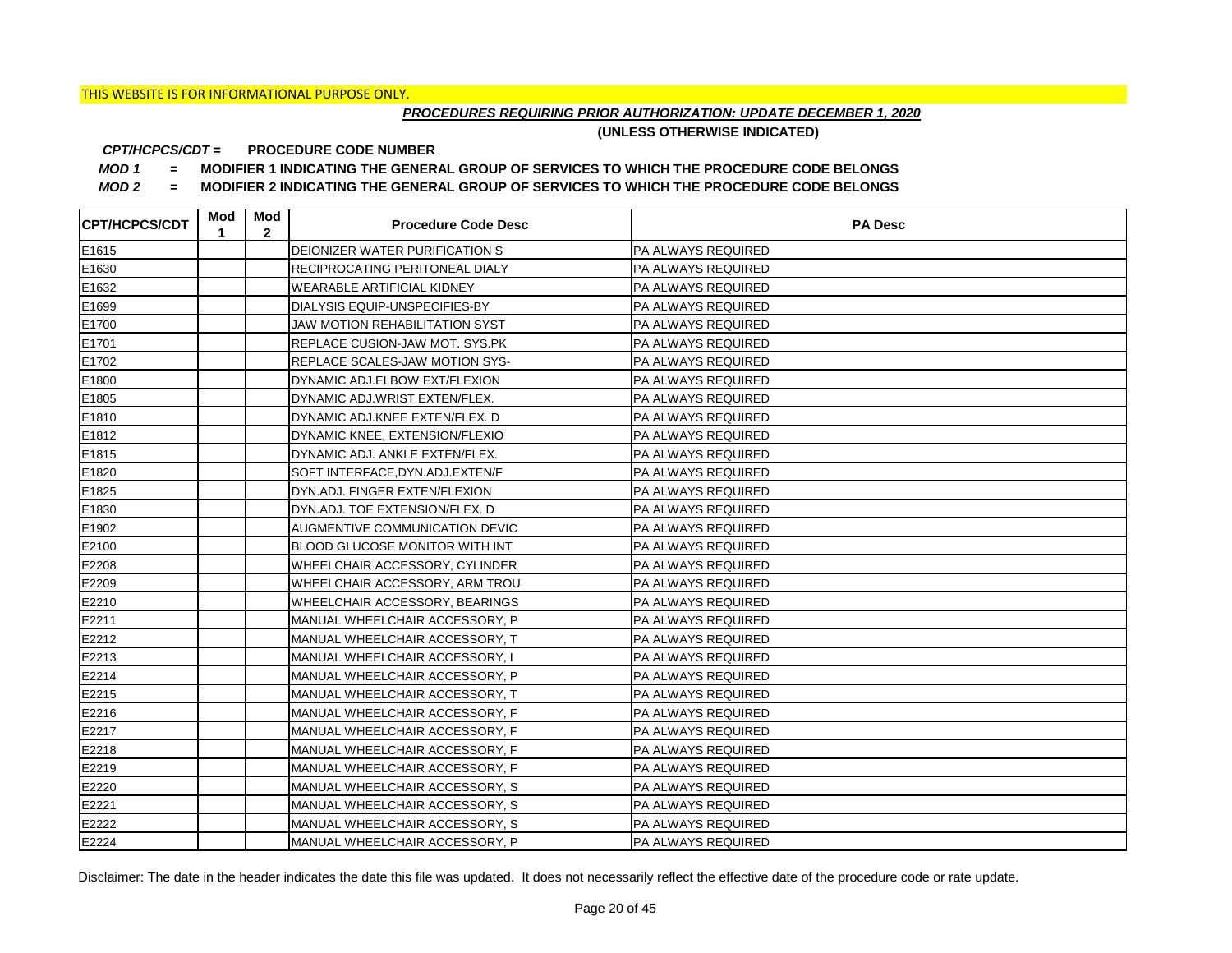## *PROCEDURES REQUIRING PRIOR AUTHORIZATION: UPDATE DECEMBER 1, 2020*

**(UNLESS OTHERWISE INDICATED)**

#### **PROCEDURE CODE NUMBER** *CPT/HCPCS/CDT =*

*MOD 1 =* **MODIFIER 1 INDICATING THE GENERAL GROUP OF SERVICES TO WHICH THE PROCEDURE CODE BELONGS**

*MOD 2 =* **MODIFIER 2 INDICATING THE GENERAL GROUP OF SERVICES TO WHICH THE PROCEDURE CODE BELONGS**

| <b>CPT/HCPCS/CDT</b> | Mod<br>1 | Mod<br>$\mathbf{2}$ | <b>Procedure Code Desc</b>     | <b>PA Desc</b>            |
|----------------------|----------|---------------------|--------------------------------|---------------------------|
| E2225                |          |                     | MANUAL WHEELCHAIR ACCESSORY, C | PA ALWAYS REQUIRED        |
| E2226                |          |                     | MANUAL WHEELCHAIR ACCESSORY, C | <b>PA ALWAYS REQUIRED</b> |
| E2231                |          |                     | MANUAL WHEELCHAIR ACCESSORY, S | <b>PA ALWAYS REQUIRED</b> |
| E2310                |          |                     | POWER WHEELCHAIR ACCESSORY, EL | <b>PA ALWAYS REQUIRED</b> |
| E2311                |          |                     | POWER WHEELCHAIR ACCESSORY, EL | PA ALWAYS REQUIRED        |
| E2312                |          |                     | POWER WHEELCHAIR ACCESSORY, HA | PA ALWAYS REQUIRED        |
| E2313                |          |                     | POWER WHEELCHAIR ACCESSORY, HA | PA ALWAYS REQUIRED        |
| E2358                |          |                     | POWER WHEELCHAIR ACCESSORY, GR | PA ALWAYS REQUIRED        |
| E2359                |          |                     | POWER WHEELCHAIR ACCESSORY, GR | PA ALWAYS REQUIRED        |
| E2368                |          |                     | POWER WHEELCHAIR COMPONENT, DR | PA ALWAYS REQUIRED        |
| E2369                |          |                     | POWER WHEELCHAIR COMPONENT, DR | PA ALWAYS REQUIRED        |
| E2370                |          |                     | POWER WHEELCHAIR COMPONENT, IN | PA ALWAYS REQUIRED        |
| E2371                |          |                     | POWER WHEELCHAIR ACCESSORY, GR | PA ALWAYS REQUIRED        |
| E2372                |          |                     | POWER WHEELCHAIR ACCESSORY, GR | <b>PA ALWAYS REQUIRED</b> |
| E2373                |          |                     | POWER WHEELCHAIR ACCESSORY, HA | <b>PA ALWAYS REQUIRED</b> |
| E2374                |          |                     | POWER WHEELCHAIR ACCESSORY, HA | <b>PA ALWAYS REQUIRED</b> |
| E2375                |          |                     | POWER WHEELCHAIR ACCESSORY, NO | <b>PA ALWAYS REQUIRED</b> |
| E2376                |          |                     | POWER WHEELCHAIR ACCESSORY, EX | PA ALWAYS REQUIRED        |
| E2377                |          |                     | POWER WHEELCHAIR ACCESSORY, EX | <b>PA ALWAYS REQUIRED</b> |
| E2378                |          |                     | POWER WHEELCHAIR COMPONENT, AC | <b>PA ALWAYS REQUIRED</b> |
| E2381                |          |                     | POWER WHEELCHAIR ACCESSORY, PN | <b>PA ALWAYS REQUIRED</b> |
| E2382                |          |                     | POWER WHEELCHAIR ACCESSORY, TU | <b>PA ALWAYS REQUIRED</b> |
| E2383                |          |                     | POWER WHEELCHAIR ACCESSORY, IN | <b>PA ALWAYS REQUIRED</b> |
| E2384                |          |                     | POWER WHEELCHAIR ACCESSORY, PN | PA ALWAYS REQUIRED        |
| E2385                |          |                     | POWER WHEELCHAIR ACCESSORY, TU | <b>PA ALWAYS REQUIRED</b> |
| E2386                |          |                     | POWER WHEELCHAIR ACCESSORY, FO | <b>PA ALWAYS REQUIRED</b> |
| E2387                |          |                     | POWER WHEELCHAIR ACCESSORY, FO | <b>PA ALWAYS REQUIRED</b> |
| E2388                |          |                     | POWER WHEELCHAIR ACCESSORY, FO | <b>PA ALWAYS REQUIRED</b> |
| E2389                |          |                     | POWER WHEELCHAIR ACCESSORY, FO | <b>PA ALWAYS REQUIRED</b> |
| E2390                |          |                     | POWER WHEELCHAIR ACCESSORY, SO | PA ALWAYS REQUIRED        |
| E2391                |          |                     | POWER WHEELCHAIR ACCESSORY, SO | PA ALWAYS REQUIRED        |
| E2392                |          |                     | POWER WHEELCHAIR ACCESSORY, SO | PA ALWAYS REQUIRED        |
| E2394                |          |                     | POWER WHEELCHAIR ACCESSORY, DR | <b>PA ALWAYS REQUIRED</b> |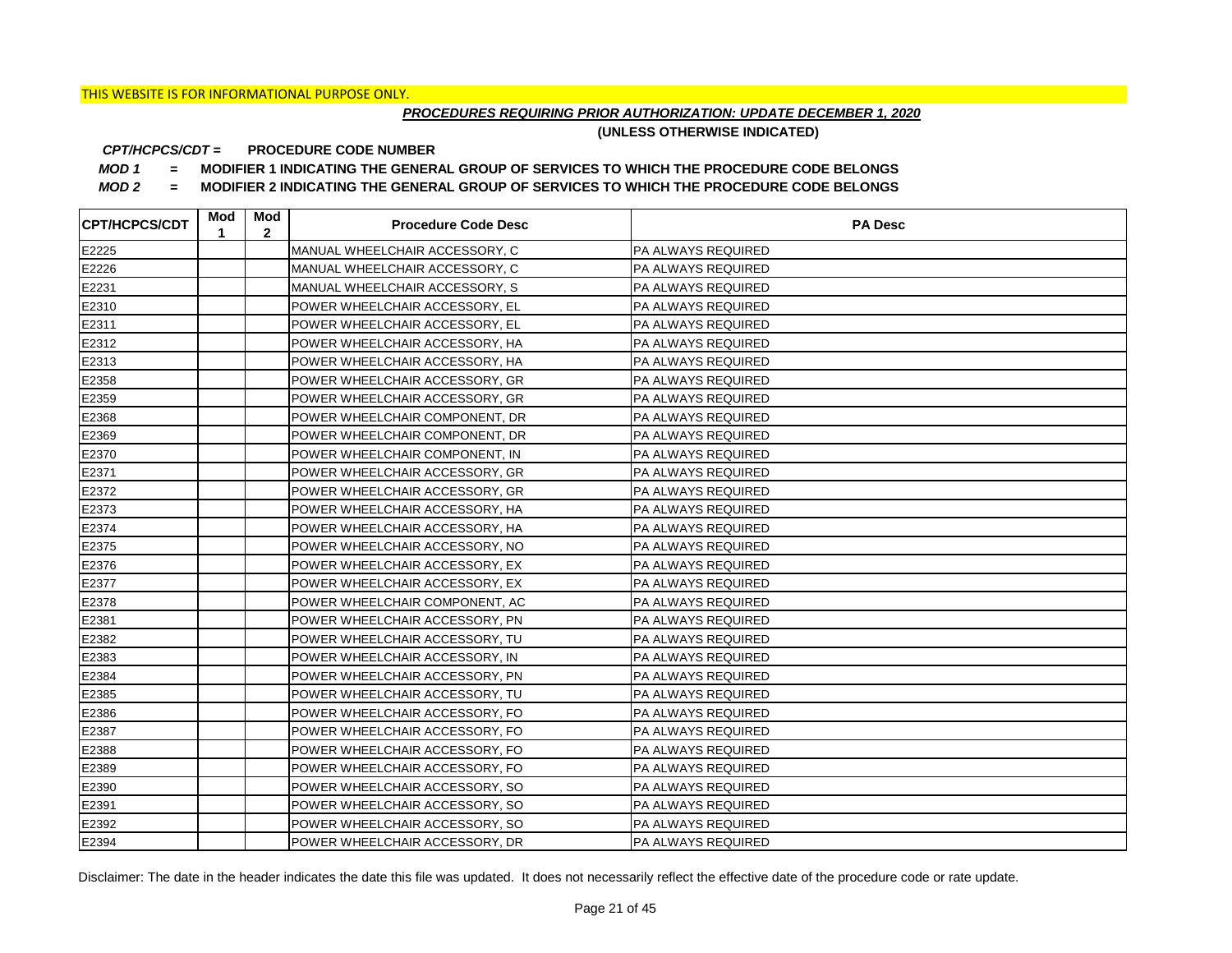## *PROCEDURES REQUIRING PRIOR AUTHORIZATION: UPDATE DECEMBER 1, 2020*

**(UNLESS OTHERWISE INDICATED)**

#### **PROCEDURE CODE NUMBER** *CPT/HCPCS/CDT =*

*MOD 1 =* **MODIFIER 1 INDICATING THE GENERAL GROUP OF SERVICES TO WHICH THE PROCEDURE CODE BELONGS**

*MOD 2 =* **MODIFIER 2 INDICATING THE GENERAL GROUP OF SERVICES TO WHICH THE PROCEDURE CODE BELONGS**

| <b>CPT/HCPCS/CDT</b> | Mod<br>1  | Mod<br>$\mathbf{2}$ | <b>Procedure Code Desc</b>            | <b>PA Desc</b>            |
|----------------------|-----------|---------------------|---------------------------------------|---------------------------|
| E2395                |           |                     | POWER WHEELCHAIR ACCESSORY, CA        | <b>PA ALWAYS REQUIRED</b> |
| E2396                |           |                     | POWER WHEELCHAIR ACCESSORY, CA        | <b>PA ALWAYS REQUIRED</b> |
| E2402                |           |                     | NEGATIVE PRESSURE WOUND THERAP        | <b>PA ALWAYS REQUIRED</b> |
| E2605                |           |                     | POSITIONING WHEELCHAIR SEAT CU        | <b>PA ALWAYS REQUIRED</b> |
| E2606                |           |                     | POSITIONING WHEELCHAIR SEAT CU        | PA ALWAYS REQUIRED        |
| E2607                |           |                     | SKIN PROTECTION AND POSITIONIN        | PA ALWAYS REQUIRED        |
| E2608                |           |                     | SKIN PROTECTION AND POSITIONIN        | <b>PA ALWAYS REQUIRED</b> |
| E2611                |           |                     | <b>GENERAL USE WHEELCHAIR BACK CU</b> | <b>PA ALWAYS REQUIRED</b> |
| E2612                |           |                     | GENERAL USE WHEELCHAIR BACK CU        | <b>PA ALWAYS REQUIRED</b> |
| E2613                |           |                     | POSITIONING WHEELCHAIR BACK CU        | <b>PA ALWAYS REQUIRED</b> |
| E2614                |           |                     | POSITIONING WHEELCHAIR BACK CU        | PA ALWAYS REQUIRED        |
| E2615                |           |                     | POSITIONING WHEELCHAIR BACK CU        | <b>PA ALWAYS REQUIRED</b> |
| E2616                |           |                     | POSITIONING WHEELCHAIR BACK CU        | <b>PA ALWAYS REQUIRED</b> |
| E2619                |           |                     | REPLACEMENT COVER FOR WHEELCHA        | <b>PA ALWAYS REQUIRED</b> |
| E2620                |           |                     | POSITIONING WHEELCHAIR BACK CU        | PA ALWAYS REQUIRED        |
| E2621                |           |                     | POSITIONING WHEELCHAIR BACK CU        | PA ALWAYS REQUIRED        |
| E2622                |           |                     | SKIN PROTECTION WHEELCHAIR SEA        | PA ALWAYS REQUIRED        |
| E2623                |           |                     | SKIN PROTECTION WHEELCHAIR SEA        | PA ALWAYS REQUIRED        |
| E2624                |           |                     | SKIN PROTECTION AND POSITIONIN        | PA ALWAYS REQUIRED        |
| E2625                |           |                     | SKIN PROTECTION AND POSITIONIN        | <b>PA ALWAYS REQUIRED</b> |
| E2626                |           |                     | WHEELCHAIR ACCESSORY, SHOULDER        | PA ALWAYS REQUIRED        |
| E2627                |           |                     | WHEELCHAIR ACCESSORY, SHOULDER        | PA ALWAYS REQUIRED        |
| E2628                |           |                     | WHEELCHAIR ACCESSORY, SHOULDER        | PA ALWAYS REQUIRED        |
| E2629                |           |                     | WHEELCHAIR ACCESSORY, SHOULDER        | PA ALWAYS REQUIRED        |
| E2630                |           |                     | WHEELCHAIR ACCESSORY, SHOULDER        | <b>PA ALWAYS REQUIRED</b> |
| E2631                |           |                     | WHEELCHAIR ACCESSORY, ADDITION        | <b>PA ALWAYS REQUIRED</b> |
| E2632                |           |                     | WHEELCHAIR ACCESSORY, ADDITION        | PA ALWAYS REQUIRED        |
| E2633                |           |                     | WHEELCHAIR ACCESSORY, ADDITION        | PA ALWAYS REQUIRED        |
| E8000                |           |                     | GAIT TRAINER, PEDIATRIC SIZE,         | PA ALWAYS REQUIRED        |
| E8001                |           |                     | GAIT TRAINER, PEDIATRIC SIZE,         | PA ALWAYS REQUIRED        |
| E8002                |           |                     | GAIT TRAINER, PEDIATRIC SIZE,         | PA ALWAYS REQUIRED        |
| H0001                | HA        |                     | ALCOHOL/DRUG ASSESSMENT(PRE-AD        | PA ALWAYS REQUIRED        |
| H0003                | <b>HA</b> |                     | ALCOHOL/DRUG SCREENING (URINE)        | <b>PA ALWAYS REQUIRED</b> |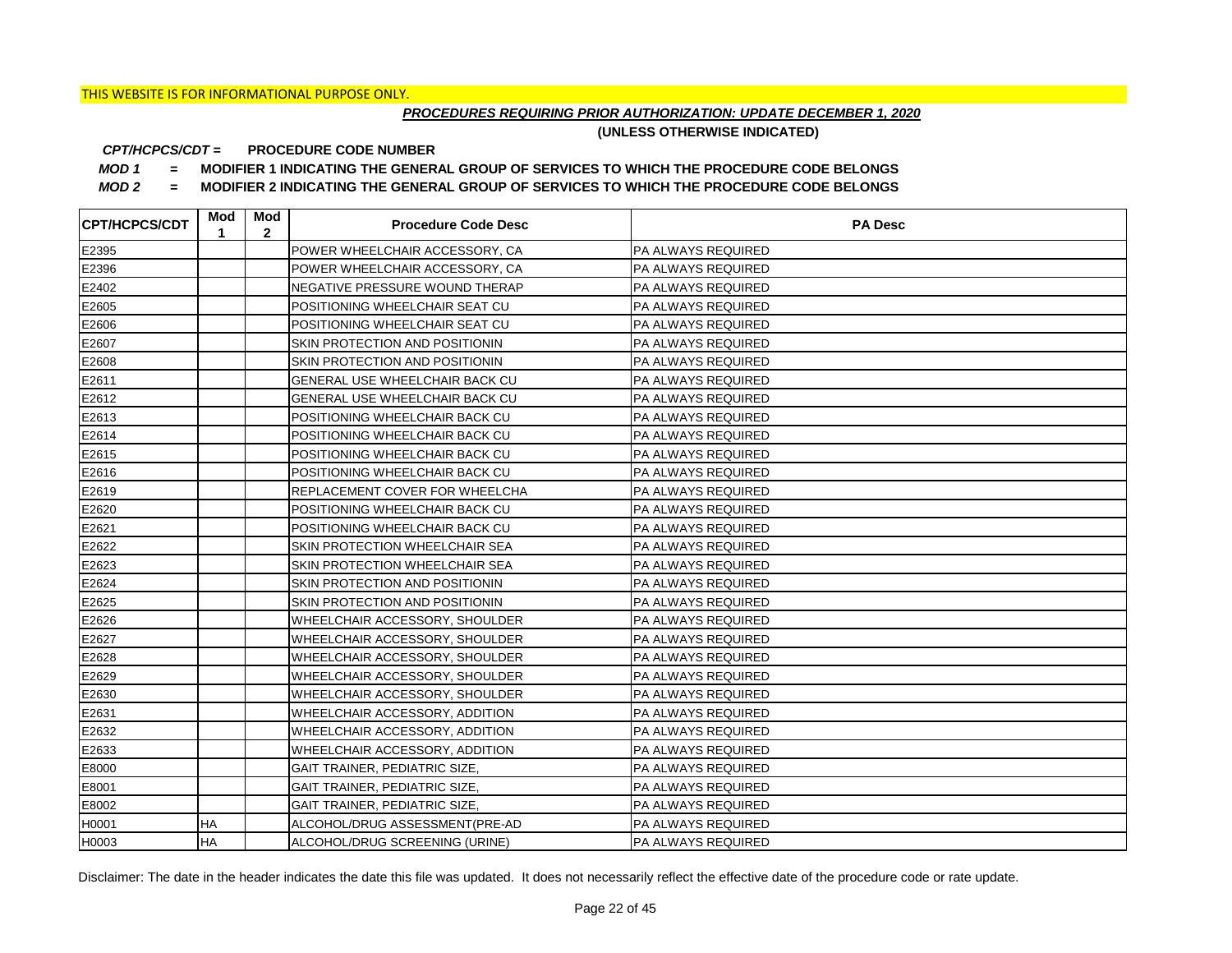## *PROCEDURES REQUIRING PRIOR AUTHORIZATION: UPDATE DECEMBER 1, 2020*

**(UNLESS OTHERWISE INDICATED)**

#### **PROCEDURE CODE NUMBER** *CPT/HCPCS/CDT =*

*MOD 1 =* **MODIFIER 1 INDICATING THE GENERAL GROUP OF SERVICES TO WHICH THE PROCEDURE CODE BELONGS**

*MOD 2 =* **MODIFIER 2 INDICATING THE GENERAL GROUP OF SERVICES TO WHICH THE PROCEDURE CODE BELONGS**

| <b>ICPT/HCPCS/CDT</b> | Mod<br>1  | Mod<br>$\mathbf{2}$ | <b>Procedure Code Desc</b>            | <b>PA Desc</b>                                        |
|-----------------------|-----------|---------------------|---------------------------------------|-------------------------------------------------------|
| H0004                 | HI        |                     | BEHAVIORAL HLTH COUNSEL/TPY PE        | <b>PA ALWAYS REQUIRED</b>                             |
| H0004                 | HI        | 22                  | BEH HLTH COUN & THERAPY/15MINU        | PA ALWAYS REQUIRED                                    |
| H0005                 | AJ        | <b>HA</b>           | ALCOHOL/DRUG SERV/GROUP THERAP        | PA ALWAYS REQUIRED                                    |
| H0006                 | <b>HA</b> |                     | <b>CASE MANAGEMENT</b>                | PA ALWAYS REQUIRED                                    |
| H0006                 | <b>HA</b> | 22                  | CARE MANAGEMENT (SA ONLY)             | PA ALWAYS REQUIRED                                    |
| H0007                 | <b>HA</b> |                     | <b>CRISIS INTERVENTION INDIVIDUAL</b> | <b>PA ALWAYS REQUIRED</b>                             |
| H0010                 | HA        |                     | SUB ACUTE DETOXIFICATION RESID        | PA ALWAYS REQUIRED                                    |
| H0010                 | <b>HF</b> |                     | DETOXIFICATION LEVEL III.7(PER        | PA SOMETIMES REQUIRED, USED TO OVERRIDE SERVICE LIMIT |
| H0010                 | HV        |                     | <b>RESID WITHDRAWAL MGT R &amp; B</b> | PA ALWAYS REQUIRED                                    |
| H0015                 | HA        |                     | INTENSIVE OP (PARTIAL CARE)           | <b>PA ALWAYS REQUIRED</b>                             |
| H0015                 | HF        |                     | INTENSIVE OP TX IN SA TX FACIL        | PA ALWAYS REQUIRED                                    |
| H0017                 | HI        |                     | MEN HLTH REHAB JCAHO-RTC/DDD          | PA ALWAYS REQUIRED                                    |
| H0018                 | HA        |                     | SHORT TERM RESID(BIO-PSYCHO AS        | PA ALWAYS REQUIRED                                    |
| H0018                 | <b>HF</b> |                     | SHORT TERM RESIDENTIAL PER DIE        | PA SOMETIMES REQUIRED, USED TO OVERRIDE SERVICE LIMIT |
| H0018                 | <b>HF</b> | U <sub>1</sub>      | SH TERM RESIDENTIAL MAT METHAD        | PA SOMETIMES REQUIRED, USED TO OVERRIDE SERVICE LIMIT |
| H0018                 | <b>HF</b> | U <sub>2</sub>      | SH TERM RESIDENTIAL MAT NON-ME        | PA SOMETIMES REQUIRED, USED TO OVERRIDE SERVICE LIMIT |
| H0018                 | <b>HV</b> |                     | SHORT TERM RESIDENTIAL R & B          | <b>PA ALWAYS REQUIRED</b>                             |
| H0018                 | TJ        |                     | <b>CRISIS RESIDENTIAL BED</b>         | PA ALWAYS REQUIRED                                    |
| H0018                 | TJ        | U1                  | <b>IIC ASSESSMENT-CLIN LICENSED P</b> | PA ALWAYS REQUIRED                                    |
| H0018                 | TJ        | U <sub>2</sub>      | <b>IIC ASSESSMENT-MASTERS LEVEL P</b> | <b>PA ALWAYS REQUIRED</b>                             |
| H0019                 | <b>HA</b> |                     | BEHAV HLTH RES(OUT OF HOME TX         | <b>PA ALWAYS REQUIRED</b>                             |
| H0019                 | HA        | 52                  | SHORT TERM ADOL OUT OF HOME TX        | PA ALWAYS REQUIRED                                    |
| H0019                 | <b>HF</b> |                     | LONG TERM RESIDENTIAL SA TREAT        | PA SOMETIMES REQUIRED, USED TO OVERRIDE SERVICE LIMIT |
| H0019                 | HF        | U <sub>1</sub>      | LG TERM RESIDENTIAL MAT METHAD        | PA SOMETIMES REQUIRED, USED TO OVERRIDE SERVICE LIMIT |
| H0019                 | <b>HF</b> | U <sub>2</sub>      | LG TERM RESIDENTIAL MAT NON-ME        | PA SOMETIMES REQUIRED, USED TO OVERRIDE SERVICE LIMIT |
| H0019                 | <b>HF</b> | U <sub>3</sub>      | NON METHADONE/NON DISULFIRAM A        | PA SOMETIMES REQUIRED, USED TO OVERRIDE SERVICE LIMIT |
| H0019                 | <b>HV</b> |                     | LONG TERM RESIDENTIAL R & B           | PA ALWAYS REQUIRED                                    |
| H0020                 | <b>HF</b> |                     | ALCOHOL AND/OR DRUG SERVICES:         | PA ALWAYS REQUIRED                                    |
| H0026                 | <b>HM</b> | <b>HQ</b>           | ASSER COM TX FACE-FACE/15 MIN         | <b>PA ALWAYS REQUIRED</b>                             |
| H0031                 | <b>HA</b> |                     | MENTAL HEALTH ASSESSMENT(FUNCT        | <b>PA ALWAYS REQUIRED</b>                             |
| H0031                 | HA        | <b>HP</b>           | ASSESSMENT CODE BCBBA DOC LEVE        | PA ALWAYS REQUIRED                                    |
| H0031                 | <b>HA</b> | 22                  | MENTAL HEALTH ASSESSMENT(BCBA)        | PA ALWAYS REQUIRED                                    |
| H0032                 | TJ        |                     | MOBILE RESPONSE - STABILIZATIO        | <b>PA ALWAYS REQUIRED</b>                             |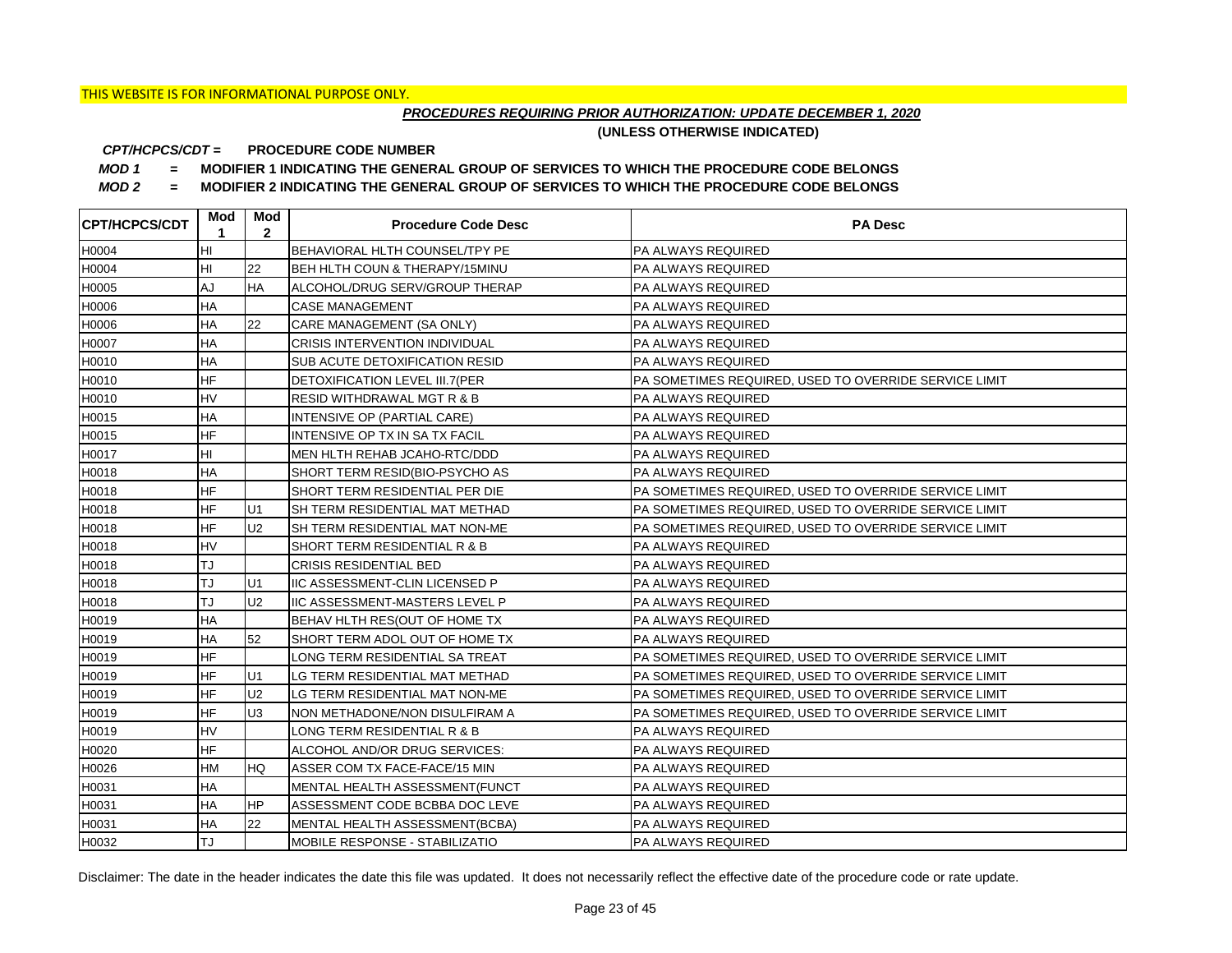## *PROCEDURES REQUIRING PRIOR AUTHORIZATION: UPDATE DECEMBER 1, 2020*

**(UNLESS OTHERWISE INDICATED)**

#### **PROCEDURE CODE NUMBER** *CPT/HCPCS/CDT =*

*MOD 1 =* **MODIFIER 1 INDICATING THE GENERAL GROUP OF SERVICES TO WHICH THE PROCEDURE CODE BELONGS**

*MOD 2 =* **MODIFIER 2 INDICATING THE GENERAL GROUP OF SERVICES TO WHICH THE PROCEDURE CODE BELONGS**

| <b>CPT/HCPCS/CDT</b> | Mod<br>1  | Mod<br>$\mathbf{2}$ | <b>Procedure Code Desc</b>            | <b>PA Desc</b>            |
|----------------------|-----------|---------------------|---------------------------------------|---------------------------|
| H0033                | <b>HF</b> |                     | ORAL MED ADMIN, NOT METHADONE         | <b>PA ALWAYS REQUIRED</b> |
| H0035                |           |                     | MENTAL HEALTH PARTIAL CARE            | PA ALWAYS REQUIRED        |
| H0035                | <b>GT</b> | <b>UC</b>           | <b>PARTIAL CARE TELEMEDICINE</b>      | <b>PA ALWAYS REQUIRED</b> |
| H0035                | UC        |                     | PARTIAL CARE                          | PA ALWAYS REQUIRED        |
| H0036                |           |                     | INTENSIVE IN COMMUN SERV PER 1        | PA ALWAYS REQUIRED        |
| H0036                | <b>HM</b> |                     | ASSER COM TX FACE-FACE/15 MIN         | <b>PA ALWAYS REQUIRED</b> |
| H0036                | <b>HM</b> | <b>HQ</b>           | ASSER COM TX FACE-FACE/15MIN          | PA ALWAYS REQUIRED        |
| H0036                | HQ        |                     | COMM SUPP SERV-HS GRAD LEV-GRO        | PA ALWAYS REQUIRED        |
| H0036                | HQ        | 52                  | COMMUN SUPPORT SERV BY PEER LE        | PA ALWAYS REQUIRED        |
| H0036                | TJ        | U <sub>1</sub>      | INTENS IN-COM INDIV CLIN LEVEL        | PA ALWAYS REQUIRED        |
| H0036                | TJ        | U <sub>2</sub>      | INTENS IN-COMM PROF IND SERV M        | PA ALWAYS REQUIRED        |
| H0036                | TJ        | U <sub>3</sub>      | INTENS IN-COMMUN SERV MIN BACH        | PA ALWAYS REQUIRED        |
| H0036                | <b>UN</b> | U1                  | INTENS IN-COM GRP CLIN LEV 2 C        | <b>PA ALWAYS REQUIRED</b> |
| H0036                | <b>UN</b> | U <sub>2</sub>      | <b>INTENS IN-COM GRP SERV PROF LE</b> | PA ALWAYS REQUIRED        |
| H0036                | <b>UN</b> | U <sub>3</sub>      | <b>INTENS IN-COMM GRP BEHAV SVC 2</b> | <b>PA ALWAYS REQUIRED</b> |
| H0036                | UP        | U <sub>1</sub>      | INTENS IN-COM GRP CLIN LEV 3 C        | PA ALWAYS REQUIRED        |
| H0036                | UP        | U <sub>2</sub>      | <b>INTENS IN-COM GRP SERV PROF LE</b> | <b>PA ALWAYS REQUIRED</b> |
| H0036                | UP        | <b>U</b> З          | <b>INTENS IN-COMM GRP BEHAV SVC 3</b> | PA ALWAYS REQUIRED        |
| H0036                | 52        |                     | COMMUN SUPP SERV PEER LEV-INDI        | PA ALWAYS REQUIRED        |
| H0038                | <b>HA</b> |                     | SELF HELP/PEER SERV(EDUCAT ADV        | <b>PA ALWAYS REQUIRED</b> |
| H0039                | <b>HE</b> | <b>HO</b>           | COMMUN SUPP SERV-MASTERS LEVEL        | <b>PA ALWAYS REQUIRED</b> |
| H0039                | HE        | TD                  | COMMUN SUPPORT SERVICES BY AN         | PA ALWAYS REQUIRED        |
| H0039                | <b>HM</b> |                     | COMMUN SUPP SERV-ASSOC DEGREE-        | PA ALWAYS REQUIRED        |
| H0039                | <b>HM</b> | <b>HQ</b>           | COMM SUPP SERV-ASSOC DEGREE-GR        | <b>PA ALWAYS REQUIRED</b> |
| H0039                | ΗN        |                     | COMMUN SUPP SERV BS LEVEL - IN        | PA ALWAYS REQUIRED        |
| H0039                | <b>HN</b> | <b>HQ</b>           | COMMUNITY SUPPORT SERVICES BS         | <b>PA ALWAYS REQUIRED</b> |
| H0039                | HQ        | <b>TE</b>           | COMMUNITY SUPP SERVICES BY LPN        | <b>PA ALWAYS REQUIRED</b> |
| H0039                | ТE        |                     | COMMUNITY SUPP SERV BY LPN IND        | PA ALWAYS REQUIRED        |
| H0043                | ΗA        | IU1                 | SUPPORTED HOUSING(DD ROOM & BO        | <b>PA ALWAYS REQUIRED</b> |
| H0045                | <b>HA</b> |                     | <b>RESPITE CARE SERVICE(OVERNIGHT</b> | <b>PA ALWAYS REQUIRED</b> |
| H0045                | HA        | <b>TV</b>           | RESPITE CARE SERV(WEEKEND NOT         | PA ALWAYS REQUIRED        |
| H0045                | <b>TV</b> | 22                  | RESPITE CARE SERV(WEEKEND PER         | PA ALWAYS REQUIRED        |
| H0046                |           |                     | BEHAVIORAL HEALTH HOME-ACTIVE         | PA ALWAYS REQUIRED        |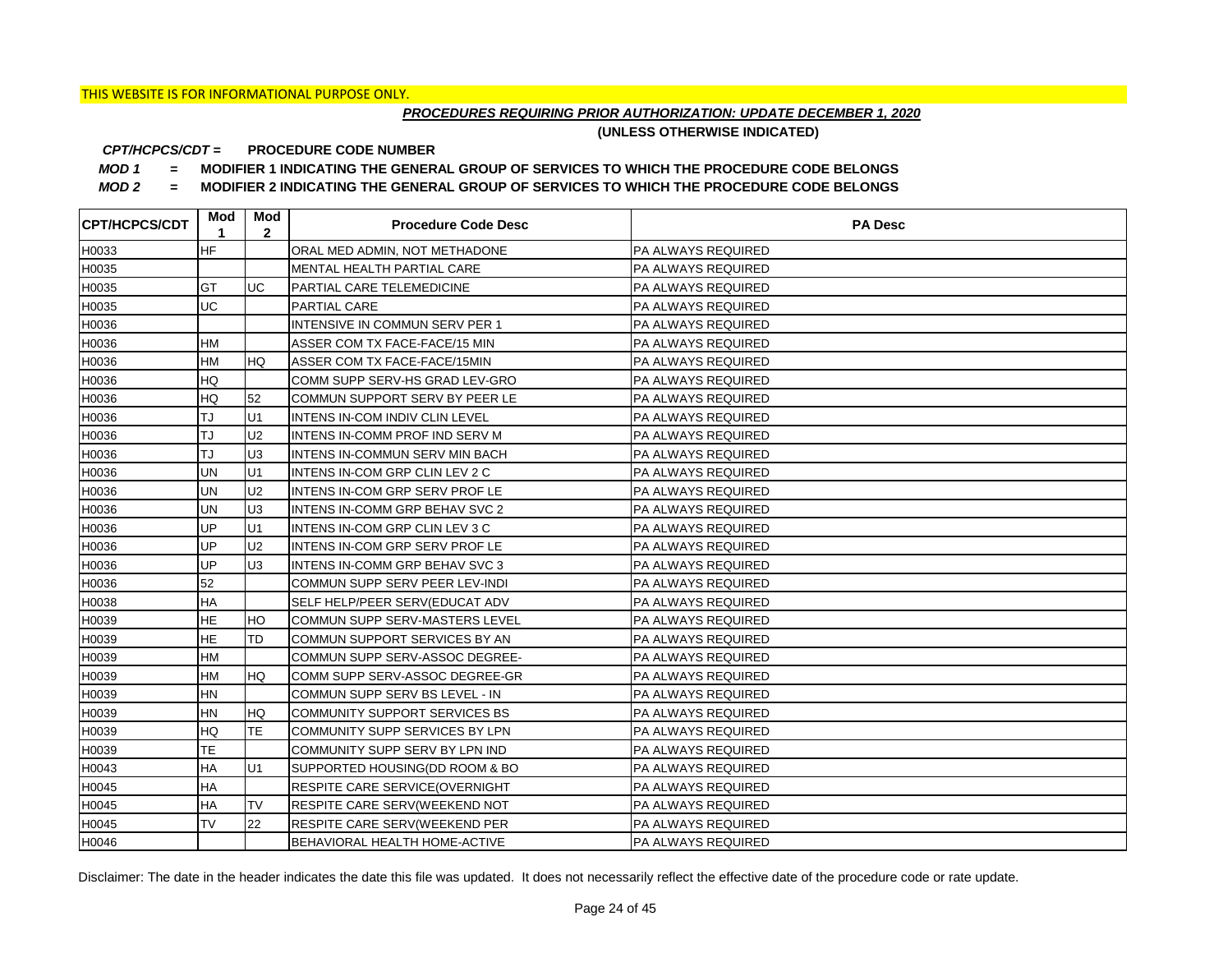## *PROCEDURES REQUIRING PRIOR AUTHORIZATION: UPDATE DECEMBER 1, 2020*

**(UNLESS OTHERWISE INDICATED)**

#### **PROCEDURE CODE NUMBER** *CPT/HCPCS/CDT =*

*MOD 1 =* **MODIFIER 1 INDICATING THE GENERAL GROUP OF SERVICES TO WHICH THE PROCEDURE CODE BELONGS**

*MOD 2 =* **MODIFIER 2 INDICATING THE GENERAL GROUP OF SERVICES TO WHICH THE PROCEDURE CODE BELONGS**

| <b>CPT/HCPCS/CDT</b> | Mod<br>1  | Mod<br>$\mathbf{2}$ | <b>Procedure Code Desc</b>     | <b>PA Desc</b>            |
|----------------------|-----------|---------------------|--------------------------------|---------------------------|
| H0046                | 22        |                     | BEHAVIORAL HEALTH HOME-ENGAGEM | <b>PA ALWAYS REQUIRED</b> |
| H0046                | 52        |                     | BEHAVIORAL HEALTH HOME-MAINTEN | PA ALWAYS REQUIRED        |
| H0049                | HA        |                     | ALCOHOL/DRUG SCREENING(ORAL SW | PA ALWAYS REQUIRED        |
| H2000                | AH        | <b>HE</b>           | COMMUNITY SUPP SERV BY PSYCHOL | PA ALWAYS REQUIRED        |
| H2000                | <b>HE</b> |                     | COMMUN SUPP SERV BY PHYS/PSYCH | PA ALWAYS REQUIRED        |
| H2000                | <b>HE</b> | HO                  | COMM SUPP SERV-LIC PRAC HEALIN | <b>PA ALWAYS REQUIRED</b> |
| H2000                | <b>HE</b> | <b>SA</b>           | COMMUNITY SUPPORT SERVICES BY  | PA ALWAYS REQUIRED        |
| H2014                | HI        |                     | SKILLS TRNG & DEVELOPMENT/15MI | PA ALWAYS REQUIRED        |
| H2014                | TJ        |                     | INDIVID BEHAVIOR ASSIST SERV 1 | PA ALWAYS REQUIRED        |
| H2014                | TJ        | UN                  | GRP BEHAV ASSIST SERV 2 CHILDR | PA ALWAYS REQUIRED        |
| H2014                | TJ        | <b>UP</b>           | GRP BEHAV ASSIST SERV 3 CHILDR | PA ALWAYS REQUIRED        |
| H2015                | AH        | <b>HE</b>           | COMPREHENSIVE MULTIDISCIPLINAR | PA ALWAYS REQUIRED        |
| H2015                | HA        | <b>HN</b>           | COMP COMM SUPP SERV(INDIV SUPP | <b>PA ALWAYS REQUIRED</b> |
| H2015                | HA        | HO                  | COMP COMMUN SUPP SERV(IND SUPP | PA ALWAYS REQUIRED        |
| H2015                | HE        |                     | COMPREHENSIVE MULTIDISPLINARY  | PA ALWAYS REQUIRED        |
| H2015                | HE        | HO                  | ASSER COM TX FACE-FACE/15 MIN  | PA ALWAYS REQUIRED        |
| H2015                | <b>HE</b> | TD                  | ASSER COM TX FACE-FACE/15MIN   | PA ALWAYS REQUIRED        |
| H2015                | HI        | U1                  | COMPR COMM SUPPORT SERV PER 15 | PA ALWAYS REQUIRED        |
| H2015                | HI        | U <sub>2</sub>      | COMPR COMM SUPPORT SERV PER 15 | PA ALWAYS REQUIRED        |
| H2015                | HI        | U <sub>3</sub>      | COMPR COMM SUPPORT SERV PER 15 | PA ALWAYS REQUIRED        |
| H2015                | HI        | U <sub>4</sub>      | COMPR COMM SUPPORT SERV PER 15 | PA ALWAYS REQUIRED        |
| H2015                | HI        | U <sub>5</sub>      | COMPR COMM SUPPORT SERV PER 15 | PA ALWAYS REQUIRED        |
| H2015                | HI        | U7                  | COMPR COMM SUPP SERV PER 15 MI | PA ALWAYS REQUIRED        |
| H2015                | <b>HM</b> |                     | COMP COMM SUPP SERV (INDIV SUP | PA ALWAYS REQUIRED        |
| H2016                | HA        | <b>HN</b>           | COMP COMM SUPP SERV(INDIV SUPP | PA ALWAYS REQUIRED        |
| H2016                | HA        | HO                  | COMP COMM SUPP SERV(HAB IN HOM | PA ALWAYS REQUIRED        |
| H2016                | HI        |                     | COMPREHENSIVE COM SUP SERV/15  | PA ALWAYS REQUIRED        |
| H2016                | HI        | <b>UN</b>           | COMPREHENSIVE COM SUP SERV PER | PA ALWAYS REQUIRED        |
| H2016                | HI        | <b>UP</b>           | COMPREHENSIVE COM SUP SERV PER | PA ALWAYS REQUIRED        |
| H2016                | HI        | UQ                  | COMPREHENSIVE COM SUP SERV PER | PA ALWAYS REQUIRED        |
| H2016                | HI        | <b>UR</b>           | COMPREHENSIVE COM SUP SERV PER | PA ALWAYS REQUIRED        |
| H2016                | HI        | <b>US</b>           | COMPREHENSIVE COM SUP SERV PER | PA ALWAYS REQUIRED        |
| H2016                | HI        | U1                  | COMPREHENSIVE COM SUP SERV PER | PA ALWAYS REQUIRED        |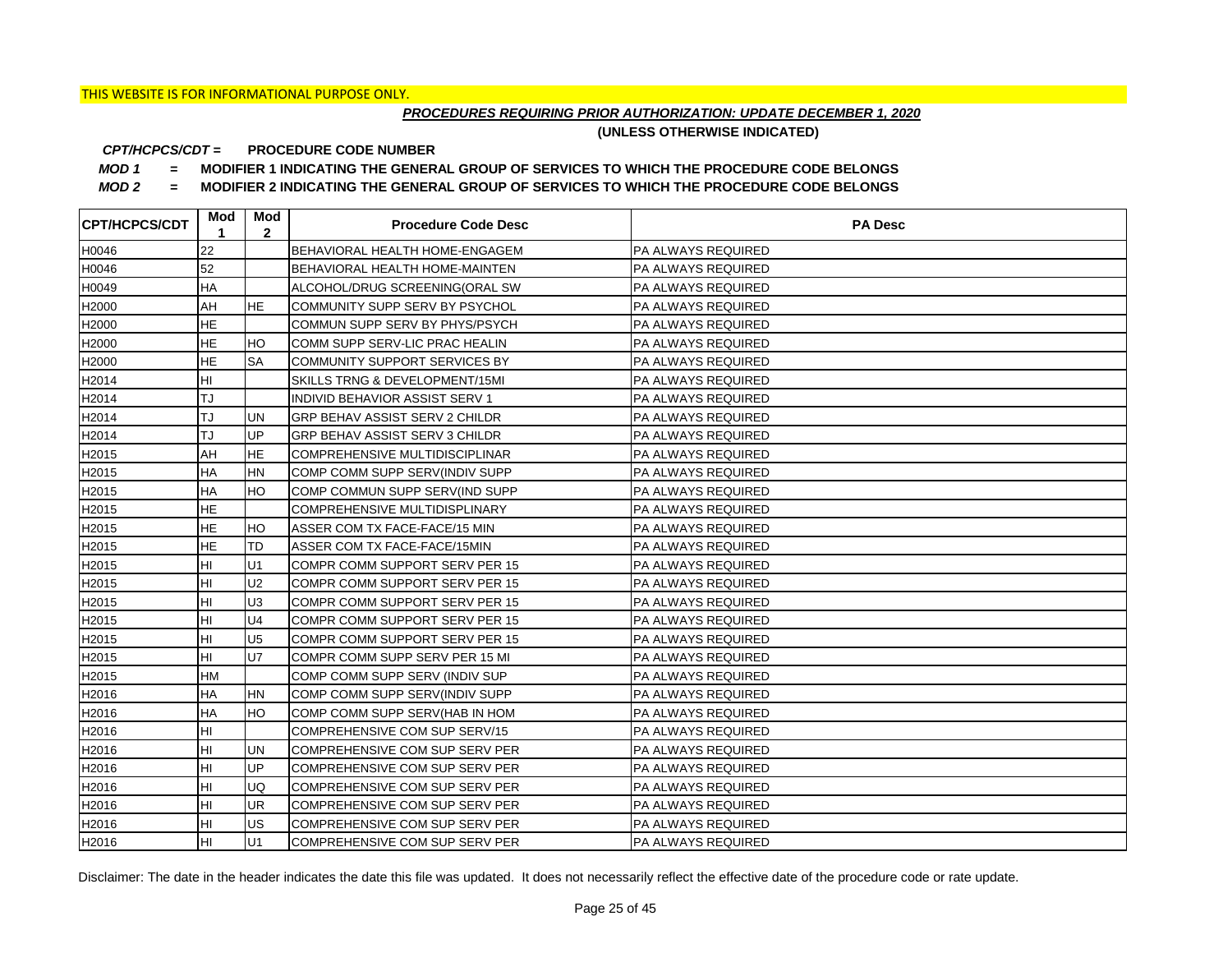## *PROCEDURES REQUIRING PRIOR AUTHORIZATION: UPDATE DECEMBER 1, 2020*

**(UNLESS OTHERWISE INDICATED)**

#### **PROCEDURE CODE NUMBER** *CPT/HCPCS/CDT =*

*MOD 1 =* **MODIFIER 1 INDICATING THE GENERAL GROUP OF SERVICES TO WHICH THE PROCEDURE CODE BELONGS**

*MOD 2 =* **MODIFIER 2 INDICATING THE GENERAL GROUP OF SERVICES TO WHICH THE PROCEDURE CODE BELONGS**

| <b>CPT/HCPCS/CDT</b> | Mod l<br>1 | Mod<br>$\mathbf{2}$ | <b>Procedure Code Desc</b>     | <b>PA Desc</b>                                        |
|----------------------|------------|---------------------|--------------------------------|-------------------------------------------------------|
| H2016                | HI         | U <sub>2</sub>      | COMPREHENSIVE COM SUP SERV PER | <b>PA ALWAYS REQUIRED</b>                             |
| H2016                | HI         | U <sub>3</sub>      | COMPREHENSIVE COM SUPP SERV PE | PA ALWAYS REQUIRED                                    |
| H2016                | HI         | U <sub>4</sub>      | COMPREHENSIVE COM SUP SERV PER | <b>PA ALWAYS REQUIRED</b>                             |
| H2016                | HI         | U <sub>5</sub>      | COMPREHENSIVE COM SUP SERV PER | PA ALWAYS REQUIRED                                    |
| H2016                | HI         | U7                  | COMPREHENSIVE COM SUP SERV PER | PA ALWAYS REQUIRED                                    |
| H2016                | HI         | U <sub>8</sub>      | COMPREHENSIVE COM SUP SERV PER | <b>PA ALWAYS REQUIRED</b>                             |
| H2016                | HI         | 22                  | COMP COM SUP SERV PER 15 MINUT | <b>PA ALWAYS REQUIRED</b>                             |
| H2016                | HI         | 52                  | COMPREHENSIVE COM SUP SERV PER | PA ALWAYS REQUIRED                                    |
| H2019                |            |                     | BEHAV ASSIST SERV BY DYFS PROV | <b>PA ALWAYS REQUIRED</b>                             |
| H2020                | HA         |                     | THERAPEUTIC LEAVE - RUNAWAY DA | PA ALWAYS REQUIRED                                    |
| H2020                | HA         | 22                  | THERAPEUTIC LEAVE-NO FAULT LOS | PA ALWAYS REQUIRED                                    |
| H2020                | HI         |                     | THERAPEUTIC LVE JCAHO RTC/DDD  | <b>PA ALWAYS REQUIRED</b>                             |
| H2020                | HI         | 22                  | HOSPITAL LEAVE JCAHO RTC/DDD   | <b>PA ALWAYS REQUIRED</b>                             |
| H2021                | HI         |                     | COM BASED WRAP SERVICES PER 15 | PA ALWAYS REQUIRED                                    |
| H2021                | HI         | 22                  | COM BASED SUPP ACUITY DIFF 15  | PA ALWAYS REQUIRED                                    |
| H2021                | HI         | 52                  | COM BASED WRAP SERVICES PER 15 | PA ALWAYS REQUIRED                                    |
| H2033                |            |                     | MULTISYSTEMIC THERAPY FOR JUVE | PA ALWAYS REQUIRED                                    |
| H2036                | HA         |                     | SHORT TERM ADOL OUT OF HOME TX | PA ALWAYS REQUIRED                                    |
| H2036                | <b>HA</b>  | 22                  | ALCOHOL/DRUG TX PROG(SA LONG T | PA ALWAYS REQUIRED                                    |
| H2036                | <b>HF</b>  |                     | PARTIAL CARE TX IN SA TX FACIL | PA SOMETIMES REQUIRED, USED TO OVERRIDE SERVICE LIMIT |
| K0001                |            |                     | STANDARD WHEELCHAIR            | PA ALWAYS REQUIRED                                    |
| K0002                |            |                     | STANDARD HEMI LOW SEAT WHEELC  | PA ALWAYS REQUIRED                                    |
| K0003                |            |                     | <b>LIGHTWEIGHT WHEELCHAIR</b>  | PA ALWAYS REQUIRED                                    |
| K0004                |            |                     | HIGH STRENGH, LIGHTWEIGHT WHEE | PA ALWAYS REQUIRED                                    |
| K0005                |            |                     | ULTRALIGHTWEIGHT WHEELCHAIR    | <b>PA ALWAYS REQUIRED</b>                             |
| K0006                |            |                     | HEAVY DUTY WHEELCHAIR          | PA ALWAYS REQUIRED                                    |
| K0007                |            |                     | EXTRA HEAVY DUTY WHEELCHAIR    | PA ALWAYS REQUIRED                                    |
| K0008                |            |                     | CUSTOM MANUAL WHEELCHAIR/BASE  | PA ALWAYS REQUIRED                                    |
| K0009                |            |                     | OTHER MANUAL WHEELCHAIR/BASE   | PA ALWAYS REQUIRED                                    |
| K0010                |            |                     | STD WGT FRM-MTR PWR WHEELCHAIR | PA ALWAYS REQUIRED                                    |
| K0011                |            |                     | ST WGT FRM-MTR PWR WC PRG CTL  | PA ALWAYS REQUIRED                                    |
| K0012                |            |                     | LIGHTWEIGHT PORTABLE MOTOR POW | PA ALWAYS REQUIRED                                    |
| K0013                |            |                     | CUSTOM MOTORIZED/PWR WHEELCHAI | PA ALWAYS REQUIRED                                    |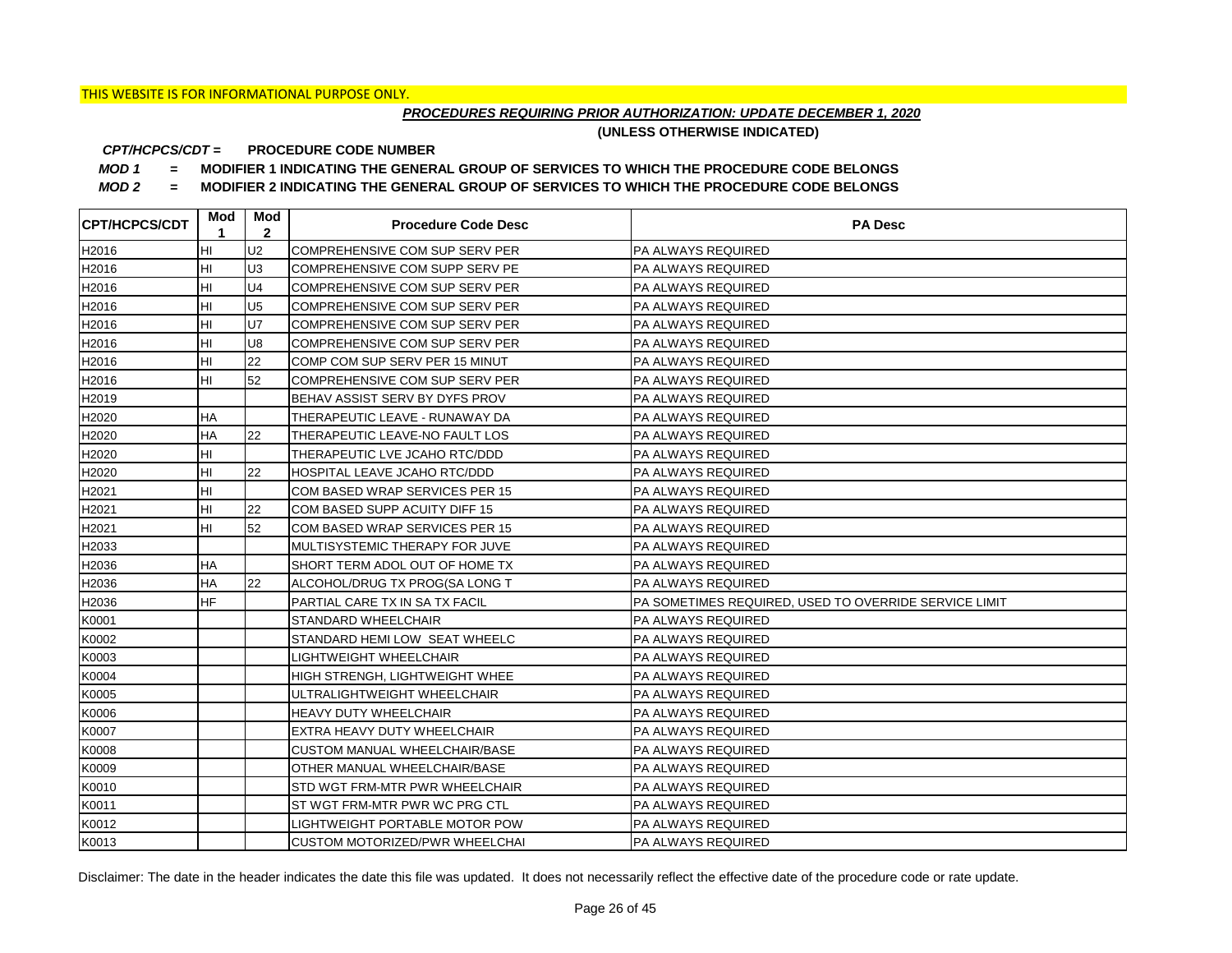## *PROCEDURES REQUIRING PRIOR AUTHORIZATION: UPDATE DECEMBER 1, 2020*

**(UNLESS OTHERWISE INDICATED)**

#### **PROCEDURE CODE NUMBER** *CPT/HCPCS/CDT =*

*MOD 1 =* **MODIFIER 1 INDICATING THE GENERAL GROUP OF SERVICES TO WHICH THE PROCEDURE CODE BELONGS**

*MOD 2 =* **MODIFIER 2 INDICATING THE GENERAL GROUP OF SERVICES TO WHICH THE PROCEDURE CODE BELONGS**

| <b>CPT/HCPCS/CDT</b> | Mod<br>1 | Mod<br>$\mathbf{2}$ | <b>Procedure Code Desc</b>       | <b>PA Desc</b>            |
|----------------------|----------|---------------------|----------------------------------|---------------------------|
| K0014                |          |                     | OTHER MOTORIZED/PWR WHEELCHAIR   | PA ALWAYS REQUIRED        |
| K0108                |          |                     | OTHER ACCESSORIES                | <b>PA ALWAYS REQUIRED</b> |
| K0553                |          |                     | SUPPLY ALLOWANCE FOR THERAPEUT   | <b>PA ALWAYS REQUIRED</b> |
| K0554                |          |                     | RECEIVER (MONITOR), DEDICATED,   | <b>PA ALWAYS REQUIRED</b> |
| K0606                |          |                     | AUTOMATIC EXTERNAL DEFIBRILLAT   | PA ALWAYS REQUIRED        |
| K0733                |          |                     | POWER WHEELCHAIR ASSESS 12-24A   | PA ALWAYS REQUIRED        |
| K0738                |          |                     | PORTABLE GASEOUS OXYGEN SYS, R   | PA ALWAYS REQUIRED        |
| K0739                |          |                     | REPAIR/SERVICE DME NON-OXYGEN    | PA ALWAYS REQUIRED        |
| K0800                |          |                     | POWER OPERATED VEH, GROUP 1 STA  | PA ALWAYS REQUIRED        |
| K0801                |          |                     | POWER OPERATED VEH, GROUP 1 HE   | <b>PA ALWAYS REQUIRED</b> |
| K0802                |          |                     | POWER OPERATED VEH, GRP 1 VERY   | PA ALWAYS REQUIRED        |
| K0806                |          |                     | POWER OPERATED VEH, GROUP 2 STA  | PA ALWAYS REQUIRED        |
| K0807                |          |                     | POWER OPERATED VEH, GROUP 2 HEA  | PA ALWAYS REQUIRED        |
| K0808                |          |                     | POWER OPERATED VEH, GROUP 2 VER  | <b>PA ALWAYS REQUIRED</b> |
| K0812                |          |                     | POWER OPERATED VEHICLE, NOS      | <b>PA ALWAYS REQUIRED</b> |
| K0813                |          |                     | POWER WHEELCHAIR, GROUP 1 STD P  | <b>PA ALWAYS REQUIRED</b> |
| K0814                |          |                     | POWER WHEELCHAIR, GROUP 1 STD    | PA ALWAYS REQUIRED        |
| K0815                |          |                     | POWER WHEELCHAIR GRP 1 STD SEA   | PA ALWAYS REQUIRED        |
| K0816                |          |                     | POWER WHEELCHAIR GRP 1 STD CAP   | <b>PA ALWAYS REQUIRED</b> |
| K0820                |          |                     | POWER WHEELCHAIR, GRP 2 STD POR  | <b>PA ALWAYS REQUIRED</b> |
| K0821                |          |                     | POWER WHEELCHAIR, GRP 2 STD POR  | <b>PA ALWAYS REQUIRED</b> |
| K0822                |          |                     | POWER WHEELCHAIR, GRP 2 STD SEA  | <b>PA ALWAYS REQUIRED</b> |
| K0823                |          |                     | POWER WHEELCHAIR, GRP 2 STD CAP  | <b>PA ALWAYS REQUIRED</b> |
| K0824                |          |                     | POWER WHEELCHAIR, GRP 2 HD SEAT  | <b>PA ALWAYS REQUIRED</b> |
| K0825                |          |                     | POWER WHEELCHAIR, GRP 2 HD CAP   | <b>PA ALWAYS REQUIRED</b> |
| K0826                |          |                     | POWER WHEELCHAIR.GRP2 VHD SEAT   | <b>PA ALWAYS REQUIRED</b> |
| K0827                |          |                     | POWER WHEELCHAIR.GRP 2 VHD CAP   | <b>PA ALWAYS REQUIRED</b> |
| K0828                |          |                     | POWER WHEELCHAIR, GRP 2 XTRA HD  | <b>PA ALWAYS REQUIRED</b> |
| K0829                |          |                     | POWER WHEELCHAIR, GRP2 XTRA HD   | <b>PA ALWAYS REQUIRED</b> |
| K0830                |          |                     | POWER WHEELCHAIR, GRP2 STD SEAT  | <b>PA ALWAYS REQUIRED</b> |
| K0831                |          |                     | POWER WHEELCHAIR, GRP2 STD SEAT  | PA ALWAYS REQUIRED        |
| K0835                |          |                     | POWER WHEELCHAIR, GRP2 STD, SING | PA ALWAYS REQUIRED        |
| K0836                |          |                     | POWER WHEELCHAIR, GRP2 STD SING  | <b>PA ALWAYS REQUIRED</b> |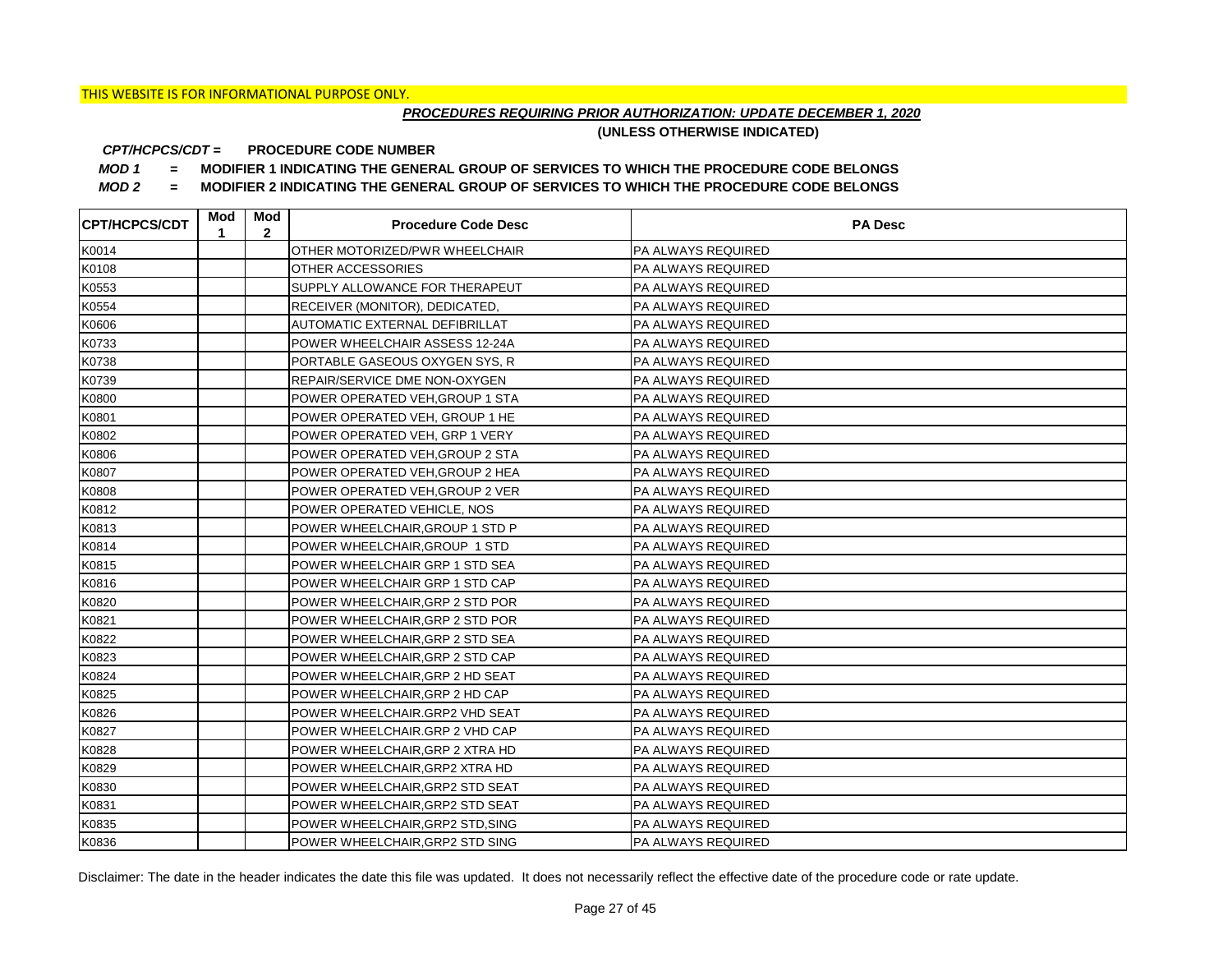## *PROCEDURES REQUIRING PRIOR AUTHORIZATION: UPDATE DECEMBER 1, 2020*

**(UNLESS OTHERWISE INDICATED)**

#### **PROCEDURE CODE NUMBER** *CPT/HCPCS/CDT =*

*MOD 1 =* **MODIFIER 1 INDICATING THE GENERAL GROUP OF SERVICES TO WHICH THE PROCEDURE CODE BELONGS**

*MOD 2 =* **MODIFIER 2 INDICATING THE GENERAL GROUP OF SERVICES TO WHICH THE PROCEDURE CODE BELONGS**

| <b>CPT/HCPCS/CDT</b> | Mod<br>1 | Mod<br>$\mathbf{2}$ | <b>Procedure Code Desc</b>        | <b>PA Desc</b>            |
|----------------------|----------|---------------------|-----------------------------------|---------------------------|
| K0837                |          |                     | POWER WHEELCHAIR, GRP2 HD SING    | PA ALWAYS REQUIRED        |
| K0838                |          |                     | POWER WHEELCHAIR, GRP2 HD SING    | <b>PA ALWAYS REQUIRED</b> |
| K0839                |          |                     | POWER WHEELCHAIR.GRP2 VHD SING    | <b>PA ALWAYS REQUIRED</b> |
| K0840                |          |                     | POWER WHEELCHAIR.GP2 XHD SING     | <b>PA ALWAYS REQUIRED</b> |
| K0841                |          |                     | POWER WHEELCHAIR.GP2 STD MULT     | PA ALWAYS REQUIRED        |
| K0842                |          |                     | POWER WHEELCHAIR.GP2 STD, MULT    | PA ALWAYS REQUIRED        |
| K0843                |          |                     | POWER WHEELCHAIR.GP2 HD, MULT P   | PA ALWAYS REQUIRED        |
| K0848                |          |                     | POWER WHEELCHAIR.GP2 STD SEAT/    | PA ALWAYS REQUIRED        |
| K0849                |          |                     | POWER WHEELCHAIR.GP3,STD,CAP C    | PA ALWAYS REQUIRED        |
| K0850                |          |                     | POWER WHEELCHAIR.GP3 HD SEAT/B    | PA ALWAYS REQUIRED        |
| K0851                |          |                     | POWER WHEELCHAIR, GP3 HD SEAT/B   | PA ALWAYS REQUIRED        |
| K0852                |          |                     | POWER WHEELCHAIR, GP3 VHD, SEAT/  | PA ALWAYS REQUIRED        |
| K0853                |          |                     | POWER WHEELCHAIR, GP3, VHD, CAP C | PA ALWAYS REQUIRED        |
| K0854                |          |                     | POWER WHEELCHAIR, GP3 XHD, SEAT/  | <b>PA ALWAYS REQUIRED</b> |
| K0855                |          |                     | POWER WHEELCHAIR, GP3 XHD, CAP C  | IPA ALWAYS REQUIRED       |
| K0856                |          |                     | POWER WHEELCHAIR, GP3 STD, SING   | <b>PA ALWAYS REQUIRED</b> |
| K0857                |          |                     | POWER WHEELCHAIR, GP3 STD, CAP C  | <b>PA ALWAYS REQUIRED</b> |
| K0858                |          |                     | POWER WHEELCHAIR, GP3 HD, SING S  | PA ALWAYS REQUIRED        |
| K0859                |          |                     | POWER WHEELCHAIR, GP3 HD SING C   | <b>PA ALWAYS REQUIRED</b> |
| K0860                |          |                     | POWER WHEELCHAIR, GP3 VHD, SING   | <b>PA ALWAYS REQUIRED</b> |
| K0861                |          |                     | POWER WHEELCHAIR, GP3 STD, MULT   | <b>PA ALWAYS REQUIRED</b> |
| K0862                |          |                     | POWER WHEELCHAIR, GP3 HD, MULT S  | <b>PA ALWAYS REQUIRED</b> |
| K0863                |          |                     | POWER WHEELCHAIR, GP3 VHD, MULT   | <b>PA ALWAYS REQUIRED</b> |
| K0864                |          |                     | POWER WHEELCHAIR, GP3XHD, MULT S  | <b>PA ALWAYS REQUIRED</b> |
| K0868                |          |                     | POWER WHEELCHAIR, GP4 STD, SEAT/  | <b>PA ALWAYS REQUIRED</b> |
| K0869                |          |                     | POWER WHEELCHAIR, GP4 STD, CAP C  | <b>PA ALWAYS REQUIRED</b> |
| K0870                |          |                     | POWER WHEELCHAIR, GP4 HD, SEAT/   | <b>PA ALWAYS REQUIRED</b> |
| K0871                |          |                     | POWER WHEELCHAIR, GP4 VHD, SEAT   | <b>PA ALWAYS REQUIRED</b> |
| K0877                |          |                     | POWER WHEELCHAIR, GP4 STD SING    | <b>PA ALWAYS REQUIRED</b> |
| K0878                |          |                     | POWER WHEELCHAIR, GP4 STD, SING   | <b>PA ALWAYS REQUIRED</b> |
| K0879                |          |                     | POWER WHEELCHAIR, GP4 HD SING S   | PA ALWAYS REQUIRED        |
| K0880                |          |                     | POWER WHEELCHAIR.GP4 VHD, SING    | PA ALWAYS REQUIRED        |
| K0884                |          |                     | POWER WHEELCHAIR, GP4 STD, MULT   | <b>PA ALWAYS REQUIRED</b> |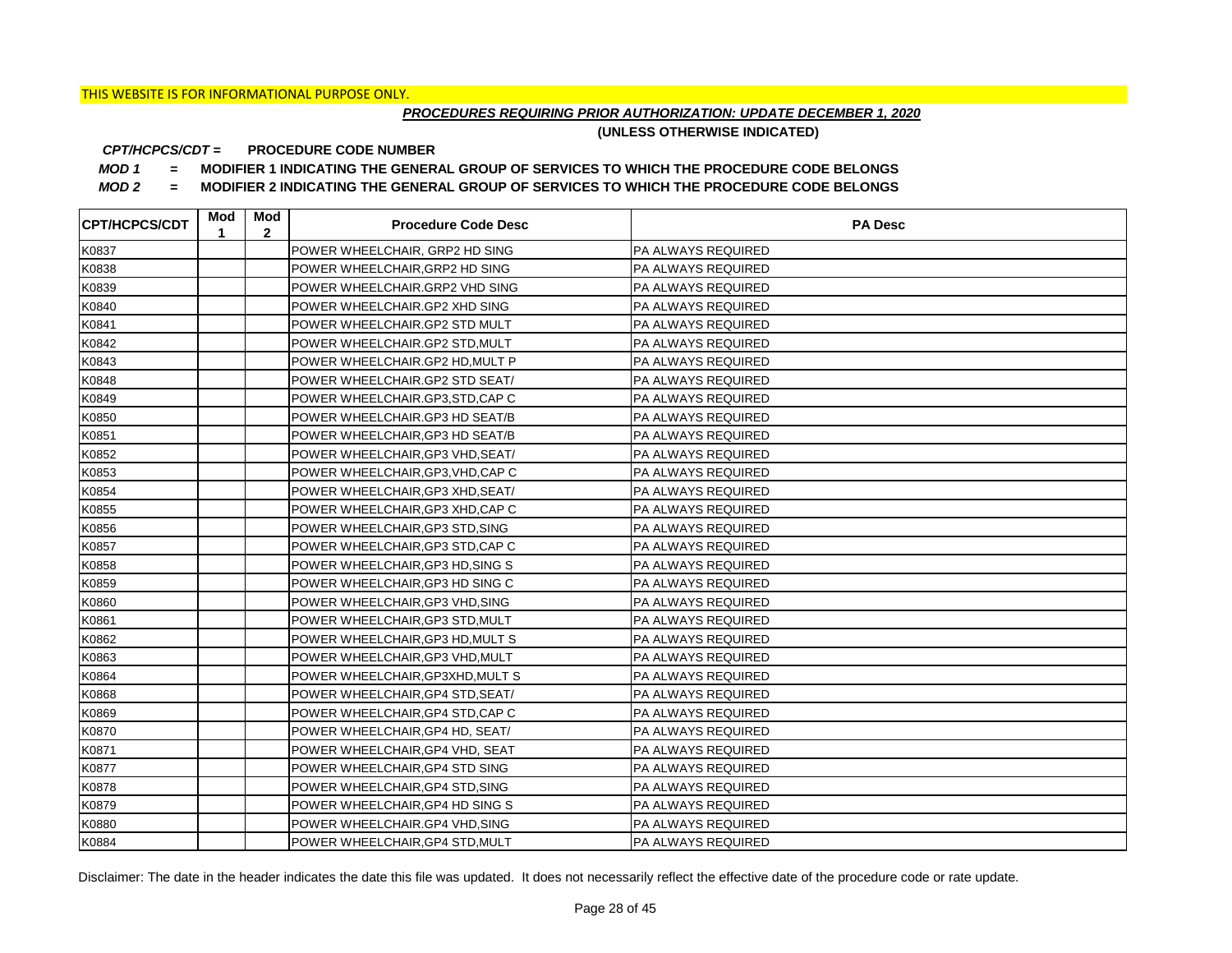## *PROCEDURES REQUIRING PRIOR AUTHORIZATION: UPDATE DECEMBER 1, 2020*

**(UNLESS OTHERWISE INDICATED)**

#### **PROCEDURE CODE NUMBER** *CPT/HCPCS/CDT =*

*MOD 1 =* **MODIFIER 1 INDICATING THE GENERAL GROUP OF SERVICES TO WHICH THE PROCEDURE CODE BELONGS**

*MOD 2 =* **MODIFIER 2 INDICATING THE GENERAL GROUP OF SERVICES TO WHICH THE PROCEDURE CODE BELONGS**

| <b>CPT/HCPCS/CDT</b> | Mod<br>1 | Mod<br>$\mathbf{2}$ | <b>Procedure Code Desc</b>      | <b>PA Desc</b>            |
|----------------------|----------|---------------------|---------------------------------|---------------------------|
| K0885                |          |                     | POWER WHEELCHAIR, GP4 STD MULT  | PA ALWAYS REQUIRED        |
| K0886                |          |                     | POWER WHEELCHAIR, GP4 HD MULT S | <b>PA ALWAYS REQUIRED</b> |
| K0890                |          |                     | POWER WHEELCHAIR, GP5 PED SING  | <b>PA ALWAYS REQUIRED</b> |
| K0891                |          |                     | POWER WHEELCHAIR, GP5 PED, MULT | <b>PA ALWAYS REQUIRED</b> |
| K0898                |          |                     | POWER WHEELCHAIR NOT OTHERWISE  | PA ALWAYS REQUIRED        |
| K0900                |          |                     | CUSTOMIZED DURABLE MEDICAL EQU  | PA ALWAYS REQUIRED        |
| L0113                |          |                     | CRANIAL CERVICAL ORTHOSIS, TOR  | PA ALWAYS REQUIRED        |
| L0700                |          |                     | CERVICAL-THORACIC-LUMBAR-SACRA  | PA ALWAYS REQUIRED        |
| L0710                |          |                     | CTLSO, ANTERIOR-POSTERIOR-LATE  | PA ALWAYS REQUIRED        |
| L0810                |          |                     | HALO PROCEDURES, CERVICAL HALO  | <b>PA ALWAYS REQUIRED</b> |
| L0830                |          |                     | SPINAL BR MILW SCOL BR W/HALO   | PA ALWAYS REQUIRED        |
| L <sub>1000</sub>    |          |                     | CERVICAL-THORACIC-LUMBAR-SACRA  | PA ALWAYS REQUIRED        |
| L <sub>1200</sub>    |          |                     | THORACIC-LUMBAR-SACAL-ORTHOSES  | PA ALWAYS REQUIRED        |
| L <sub>1300</sub>    |          |                     | OTHER SCOLIOSIS PROCEDURES, BO  | <b>PA ALWAYS REQUIRED</b> |
| L <sub>1310</sub>    |          |                     | OTHER SCOLIOSIS PROCEDURES, PO  | <b>PA ALWAYS REQUIRED</b> |
| L1680                |          |                     | HO. ABDUCTION CONTROL OF HIP J  | <b>PA ALWAYS REQUIRED</b> |
| L1700                |          |                     | LEGG PERTHES ORTHOSIS, TORONTO  | PA ALWAYS REQUIRED        |
| L1710                |          |                     | LEGG PERTHES ORTHOSIS, NEWINGT  | PA ALWAYS REQUIRED        |
| L1720                |          |                     | LEGG PERTHES ORTHOSIS, TRILATE  | <b>PA ALWAYS REQUIRED</b> |
| L <sub>1730</sub>    |          |                     | LEGG PERTHES ORTHOSIS, SCOTTIS  | <b>PA ALWAYS REQUIRED</b> |
| L1755                |          |                     | LEG PERTHES ORTHOSIS, PATTEN BO | <b>PA ALWAYS REQUIRED</b> |
| L1840                |          |                     | KO, DEROTATION, FABRICATED TO   | <b>PA ALWAYS REQUIRED</b> |
| L1846                |          |                     | KNEE ORTHOSIS, DOUBLE UPRIGHT,  | PA ALWAYS REQUIRED        |
| L <sub>1851</sub>    |          |                     | KNEE ORTHOSIS (KO), SINGLE UPR  | PA ALWAYS REQUIRED        |
| L1852                |          |                     | KNEE ORTHOSIS (KO), DOUBLE UPR  | <b>PA ALWAYS REQUIRED</b> |
| L1860                |          |                     | KO, MODIFICATION OF SUPRACONDY  | <b>PA ALWAYS REQUIRED</b> |
| L <sub>1900</sub>    |          |                     | SHORT LEG BRACE, SPRING WIRE    | <b>PA ALWAYS REQUIRED</b> |
| L <sub>1902</sub>    |          |                     | ANKLE ORTHOSIS, ANKLE GAUNTLET  | <b>PA ALWAYS REQUIRED</b> |
| L1904                |          |                     | ANKLE ORTHOSIS, ANKLE GAUNTLET  | <b>PA ALWAYS REQUIRED</b> |
| L1906                |          |                     | ANKLE FOOT ORTHOSIS, MULTILIGA  | PA ALWAYS REQUIRED        |
| L1910                |          |                     | SHORT LEG BRACE, SINGLE UPRIGH  | PA ALWAYS REQUIRED        |
| L <sub>1920</sub>    |          |                     | AFO, SINGLE UPRIGHT WITH STATI  | PA ALWAYS REQUIRED        |
| L <sub>1930</sub>    |          |                     | AFO, CUSTOM FITTED, PLASTIC     | <b>PA ALWAYS REQUIRED</b> |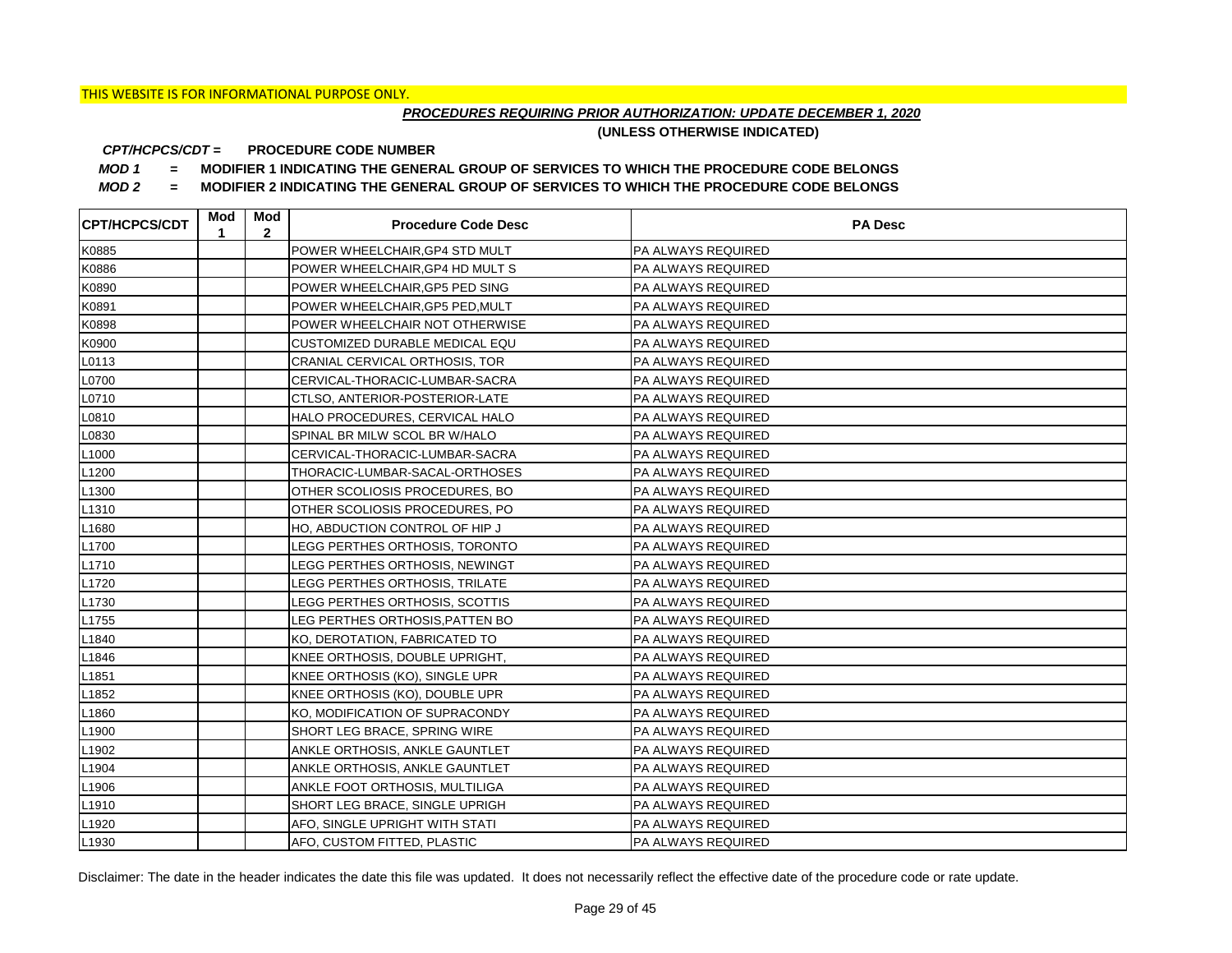## *PROCEDURES REQUIRING PRIOR AUTHORIZATION: UPDATE DECEMBER 1, 2020*

**(UNLESS OTHERWISE INDICATED)**

#### **PROCEDURE CODE NUMBER** *CPT/HCPCS/CDT =*

*MOD 1 =* **MODIFIER 1 INDICATING THE GENERAL GROUP OF SERVICES TO WHICH THE PROCEDURE CODE BELONGS**

*MOD 2 =* **MODIFIER 2 INDICATING THE GENERAL GROUP OF SERVICES TO WHICH THE PROCEDURE CODE BELONGS**

| <b>CPT/HCPCS/CDT</b> | Mod<br>1 | Mod<br>$\mathbf{2}$ | <b>Procedure Code Desc</b>      | <b>PA Desc</b>            |
|----------------------|----------|---------------------|---------------------------------|---------------------------|
| L1940                |          |                     | AFO, MOLDED TO PATIENT MODEL,   | PA ALWAYS REQUIRED        |
| L <sub>1945</sub>    |          |                     | AFO MOLDED TO PATIENT FLOOR RE  | PA ALWAYS REQUIRED        |
| L1950                |          |                     | AFO, SPIRAL, MOLDED TO PATIENT  | PA ALWAYS REQUIRED        |
| L1960                |          |                     | AFO, POSTERIOR SOLID ANKLE, MO  | PA ALWAYS REQUIRED        |
| L <sub>1970</sub>    |          |                     | AFO, PLASTIC MOLDED TO PATIENT  | PA ALWAYS REQUIRED        |
| L1980                |          |                     | AFO, SINGLE UPRIGHT FREE PLANT  | PA ALWAYS REQUIRED        |
| L1990                |          |                     | SHT LEG BR 2 BAR UP-RIGHT LOWE  | PA ALWAYS REQUIRED        |
| L2000                |          |                     | KNEE-ANKLE-FOOT-ORTHOSES (KAFO  | PA ALWAYS REQUIRED        |
| L2006                |          |                     | KNEE ANKLE FOOT DEVICE, ANY MA  | PA ALWAYS REQUIRED        |
| L2010                |          |                     | KAFO, SINGLE UPRIGHT, FREE KNE  | PA ALWAYS REQUIRED        |
| L2020                |          |                     | KAFO, DOUBLE UPRIGHT, FREE KNE  | PA ALWAYS REQUIRED        |
| L2030                |          |                     | LONG LEG BRACE, FULL-LENGTH W/  | PA ALWAYS REQUIRED        |
| L2036                |          |                     | KNEE ANKLE FOOT ORTHOSIS, FULL  | PA ALWAYS REQUIRED        |
| L2755                |          |                     | ADDITION TO LOWER EXTREMITY OR  | <b>PA ALWAYS REQUIRED</b> |
| L2999                |          |                     | UNLISTED PROC.FOR LOWER EXTREM  | PA ALWAYS REQUIRED        |
| L3000                |          |                     | FT.INSERT/REMOVE/MOLD.BERKLEY.  | PA ALWAYS REQUIRED        |
| L3001                |          |                     | FT.INSERT/REMOVE/MOLD/SPENCO,   | PA ALWAYS REQUIRED        |
| L3002                |          |                     | FT.INSERT/REMOVE/MOLD/PLASTAZO  | PA ALWAYS REQUIRED        |
| L3003                |          |                     | FT.INSERT/REMOVE/MOLD/SILICONE  | PA ALWAYS REQUIRED        |
| L3010                |          |                     | FT.INSERT/REMOVE/MOLD/LONGIT.A  | PA ALWAYS REQUIRED        |
| L3020                |          |                     | FT.INSERT.REMOVE/MOLD/LONGIT/M  | PA ALWAYS REQUIRED        |
| L3030                |          |                     | FT.INSERT/REMOVE/FORMED TO PT.  | PA ALWAYS REQUIRED        |
| L3040                |          |                     | FT.ARCH SUPP,REMOVE/PREMOLD,LO  | PA ALWAYS REQUIRED        |
| L3050                |          |                     | FT., ARCH SUPP/REMOVE/PREMOLD/M | PA ALWAYS REQUIRED        |
| L3060                |          |                     | FT.ARCH SUPP.REMOVE/PREM.LONG/  | PA ALWAYS REQUIRED        |
| L3070                |          |                     | FT.ARCH SUPP.NON-REMOVE ATT.SH  | PA ALWAYS REQUIRED        |
| L3080                |          |                     | FT.ARCH SUP.NON-REM/META ATT.S  | PA ALWAYS REQUIRED        |
| L3090                |          |                     | FT.ARCH SUPP.NON-REMOV.SHOE/L&  | PA ALWAYS REQUIRED        |
| L3100                |          |                     | HALLUS-VALGUS NIGHT DYNAMIC SP  | PA ALWAYS REQUIRED        |
| L3140                |          |                     | FT.,ADDUC.ROTATE BARS ATT.SHOE  | PA ALWAYS REQUIRED        |
| L3150                |          |                     | FT.ABDUCT.ROTAT.BARS,CLAMP(D.B  | PA ALWAYS REQUIRED        |
| L3170                |          |                     | FOOT, PLASTIC, SILICONE OR EQU  | PA ALWAYS REQUIRED        |
| L3201                |          |                     | ORTH.SHOE, OXFORD W/SUP/PRONAT. | <b>PA ALWAYS REQUIRED</b> |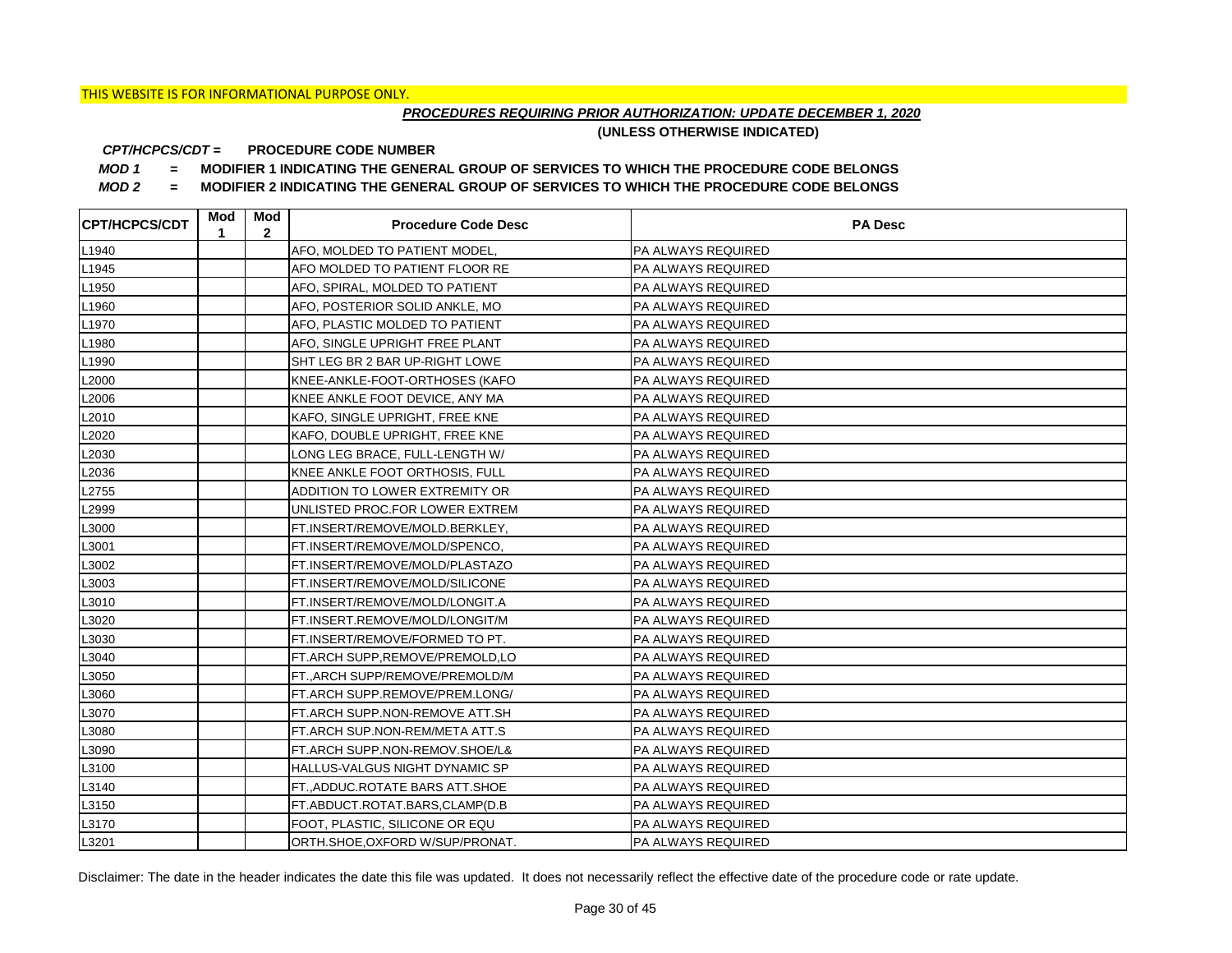## *PROCEDURES REQUIRING PRIOR AUTHORIZATION: UPDATE DECEMBER 1, 2020*

**(UNLESS OTHERWISE INDICATED)**

#### **PROCEDURE CODE NUMBER** *CPT/HCPCS/CDT =*

*MOD 1 =* **MODIFIER 1 INDICATING THE GENERAL GROUP OF SERVICES TO WHICH THE PROCEDURE CODE BELONGS**

*MOD 2 =* **MODIFIER 2 INDICATING THE GENERAL GROUP OF SERVICES TO WHICH THE PROCEDURE CODE BELONGS**

| <b>CPT/HCPCS/CDT</b> | Mod<br>1 | Mod<br>$\mathbf{2}$ | <b>Procedure Code Desc</b>       | <b>PA Desc</b>            |
|----------------------|----------|---------------------|----------------------------------|---------------------------|
| L3202                |          |                     | ORTH.SHOE, OXFORD W/SUP/PRONAT.  | PA ALWAYS REQUIRED        |
| L3203                |          |                     | ORTH.SHOE, OXFORD W/SUP/PRON., J | PA ALWAYS REQUIRED        |
| L3204                |          |                     | ORTH.SHOE, HIGHTOP W/SUP/PRO, IN | PA ALWAYS REQUIRED        |
| L3206                |          |                     | ORTH.SHOE, HIGHTOP W/SUP/PRO, C  | PA ALWAYS REQUIRED        |
| L3207                |          |                     | ORTHO SHOE, HIGHTOP W/SUP/PRO,   | PA ALWAYS REQUIRED        |
| L3208                |          |                     | SURGICAL BOOT, EACH, INFANT      | PA ALWAYS REQUIRED        |
| L3209                |          |                     | SURGICAL BOOT, EACH, CHILD       | PA ALWAYS REQUIRED        |
| L3211                |          |                     | SURGICAL BOOT, EACH, JUNIOR      | PA ALWAYS REQUIRED        |
| L3212                |          |                     | BENESCH BOOT, PAIR, INFANT       | PA ALWAYS REQUIRED        |
| L3213                |          |                     | BENESCH BOOT, PAIR, CHILD        | PA ALWAYS REQUIRED        |
| L3214                |          |                     | BENESCH BOOT, PAIR, JUNIOR       | PA ALWAYS REQUIRED        |
| L3215                |          |                     | ORTHOPEDIC FOOTWEAR, LADIES SH   | PA ALWAYS REQUIRED        |
| L3216                |          |                     | ORTHOPEDIC FOOTWEAR, LADIES SH   | PA ALWAYS REQUIRED        |
| L3217                |          |                     | ORTHOPEDIC FOOTWEAR, LADIES SH   | PA ALWAYS REQUIRED        |
| L3219                |          |                     | ORTHOPEDIC FOOTWEAR, MENS SHOE   | PA ALWAYS REQUIRED        |
| L3221                |          |                     | ORTHOPEDIC FOOTWEAR, MENS SHOE   | PA ALWAYS REQUIRED        |
| L3222                |          |                     | ORTHOPEDIC FOOTWEAR, MENS SHOE   | PA ALWAYS REQUIRED        |
| L3230                |          |                     | ORTHOPEDIC FOOTWEAR, CUSTOM SH   | PA ALWAYS REQUIRED        |
| L3250                |          |                     | ORTH.FTWEAR.CUSTOM MOLD/REMOV/   | PA ALWAYS REQUIRED        |
| L3251                |          |                     | FT.SHOE/MOLD TO PATIENT, SILICO  | PA ALWAYS REQUIRED        |
| L3252                |          |                     | FT.SHOE, MOLD/PLASTIZ.CUSTOM MO  | PA ALWAYS REQUIRED        |
| L3253                |          |                     | FT.MOLD SHOE/PLASTAZ.CUSTOM FI   | PA ALWAYS REQUIRED        |
| L3254                |          |                     | ORTHO.FOOTWEAR, NON-STAND.SIZE   | PA ALWAYS REQUIRED        |
| L3255                |          |                     | ORTHO.FTWEAR/NON-STAND.SZ.OR L   | PA ALWAYS REQUIRED        |
| L3257                |          |                     | ORTHO FOOTWEAR, ADDIT CHARGE/SP  | PA ALWAYS REQUIRED        |
| L3260                |          |                     | AMBULATORY SURGICAL BOOT, EAC    | PA ALWAYS REQUIRED        |
| L3265                |          |                     | PLASTAZOTE SANDAL, EACH          | PA ALWAYS REQUIRED        |
| L3300                |          |                     | LIFTS.ELEV/HEEL/TAPER TO META.   | PA ALWAYS REQUIRED        |
| L3310                |          |                     | LIFT ELEV.HEEL&SOLE/NEOPRENE P   | PA ALWAYS REQUIRED        |
| L3320                |          |                     | LEFT, ELEV.HEEL&SOLE, CORK PER   | PA ALWAYS REQUIRED        |
| L3330                |          |                     | LIFT.ELEVATION/METAL EXTENSION   | PA ALWAYS REQUIRED        |
| L3332                |          |                     | LIFT, ELEV. INSIDE SHOE UP TO 1/ | PA ALWAYS REQUIRED        |
| L3334                |          |                     | LIFTS, ELEVATION, HEEL, PER IN   | <b>PA ALWAYS REQUIRED</b> |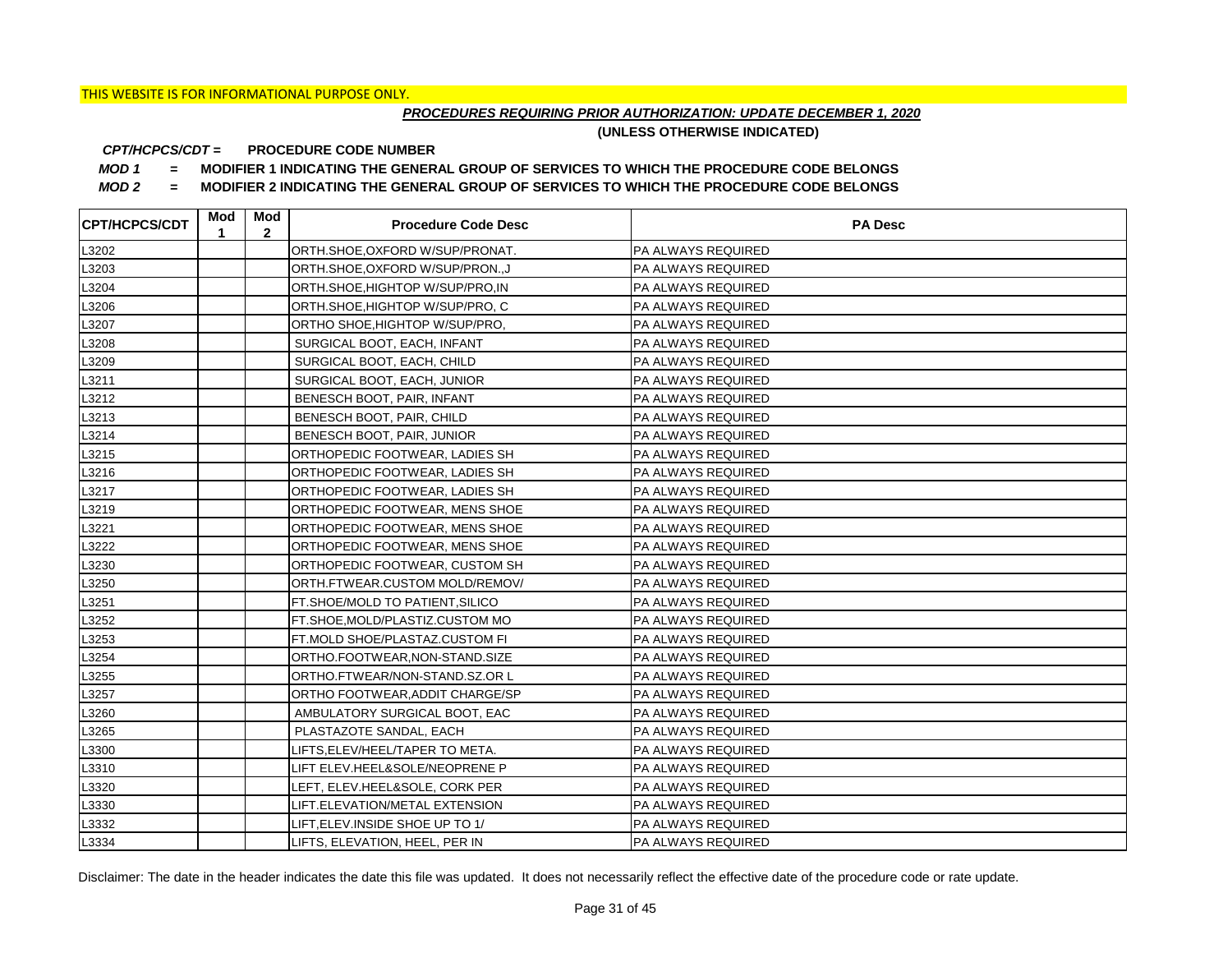## *PROCEDURES REQUIRING PRIOR AUTHORIZATION: UPDATE DECEMBER 1, 2020*

**(UNLESS OTHERWISE INDICATED)**

#### **PROCEDURE CODE NUMBER** *CPT/HCPCS/CDT =*

*MOD 1 =* **MODIFIER 1 INDICATING THE GENERAL GROUP OF SERVICES TO WHICH THE PROCEDURE CODE BELONGS**

*MOD 2 =* **MODIFIER 2 INDICATING THE GENERAL GROUP OF SERVICES TO WHICH THE PROCEDURE CODE BELONGS**

| <b>CPT/HCPCS/CDT</b> | Mod<br>1  | Mod<br>$\mathbf{2}$ | <b>Procedure Code Desc</b>            | <b>PA Desc</b>                                        |
|----------------------|-----------|---------------------|---------------------------------------|-------------------------------------------------------|
| L3400                |           |                     | METATARSAL BAR WEDGE, ROCKER          | PA ALWAYS REQUIRED                                    |
| L3420                |           |                     | FULL SOLE & HEEL WEDGE, BETWEE        | PA ALWAYS REQUIRED                                    |
| L3430                |           |                     | HEEL, COUNTER, PLASTIC REINFOR        | PA ALWAYS REQUIRED                                    |
| L3510                |           |                     | MISCELL.SHOE ADDIT., RUBBER, IN       | PA ALWAYS REQUIRED                                    |
| L3580                |           |                     | <b>VELCRO STRAPS USED W/ ORTHOSIS</b> | PA SOMETIMES REQUIRED, USED TO OVERRIDE SERVICE LIMIT |
| L3580                | 52        |                     | VELCRO STRAPS ATTACHED TO SHOE        | PA ALWAYS REQUIRED                                    |
| L3649                |           |                     | ORTHOPEDIC SHOE, MOD, ADD, TRANS      | PA ALWAYS REQUIRED                                    |
| L3761                |           |                     | ELBOW ORTHOSIS (EO), WITH ADJU        | PA ALWAYS REQUIRED                                    |
| L3927                |           |                     | FINGER ORTHOSIS, PROXIMAL INTE        | PA ALWAYS REQUIRED                                    |
| L4205                |           |                     | REPAIR OF ORTHOTIC DEVICE, LAB        | PA ALWAYS REQUIRED                                    |
| L4360                |           |                     | WALKING BOOT, PNEUMATIC AND/OR        | PA ALWAYS REQUIRED                                    |
| L5856                |           |                     | ADDITION TO LOWER EXTREMITY PR        | PA ALWAYS REQUIRED                                    |
| L5961                |           |                     | ADDITION, ENDOSKELETAL SYSTEM,        | PA ALWAYS REQUIRED                                    |
| L5969                |           |                     | ADDITION, ENDOSKELETAL ANKLE-F        | PA ALWAYS REQUIRED                                    |
| L7700                |           |                     | GASKET OR SEAL, FOR USE WITH P        | PA ALWAYS REQUIRED                                    |
| L8500                |           |                     | ARTIFICIAL LARYNX, ANY TYPE           | PA ALWAYS REQUIRED                                    |
| L8501                |           |                     | TRACHEOSTOMY SPEAKING VALVE           | PA ALWAYS REQUIRED                                    |
| L8605                |           |                     | INJ BULKING AGENT DEXTRAN/HYAL        | PA ALWAYS REQUIRED                                    |
| L8607                |           |                     | INJECTABLE BULKING AGENT FOR V        | PA ALWAYS REQUIRED                                    |
| L8619                |           |                     | COCHLEAR IMPLANT, EXTERNAL SPE        | PA ALWAYS REQUIRED                                    |
| L8625                |           |                     | EXTERNAL/RECHARGING, SYSTEM FO        | PA ALWAYS REQUIRED                                    |
| L8627                |           |                     | COCHLEAR IMPLANT, EXTERNAL SPE        | PA ALWAYS REQUIRED                                    |
| L8628                |           |                     | COCHLEAR IMPLANT, EXTERN CONTR        | PA ALWAYS REQUIRED                                    |
| L8629                |           |                     | TRANSMITTING COIL & CABLE, INT        | PA ALWAYS REQUIRED                                    |
| L8691                |           |                     | AUDITORY OSSEOINTEGRATED DEVIC        | PA ALWAYS REQUIRED                                    |
| L8692                |           |                     | AUDITORY OSSEOINTEGRATED DEVIC        | PA ALWAYS REQUIRED                                    |
| L8694                |           |                     | AUDITORY OSSEOINTEGRATED DEVIC        | PA ALWAYS REQUIRED                                    |
| L8696                |           |                     | ANTENNA (EXTERNAL) FOR USE WIT        | PA ALWAYS REQUIRED                                    |
| Q0477                |           |                     | POWER MODULE PATIENT CABLE FOR        | <b>PA ALWAYS REQUIRED</b>                             |
| S0215                | <b>HA</b> |                     | NON-EMERG TRANSPORT(NON-MED WH        | PA ALWAYS REQUIRED                                    |
| S0215                | <b>HA</b> | 22                  | NON-EMERG TRANSPORT(AMBULANCE)        | PA ALWAYS REQUIRED                                    |
| S0215                | <b>HA</b> | 52                  | NON-MEDICAID TRANSPORT WC/LIVE        | PA ALWAYS REQUIRED                                    |
| S5102                |           |                     | <b>MEDICAL DAY CARE VISIT</b>         | PA ALWAYS REQUIRED                                    |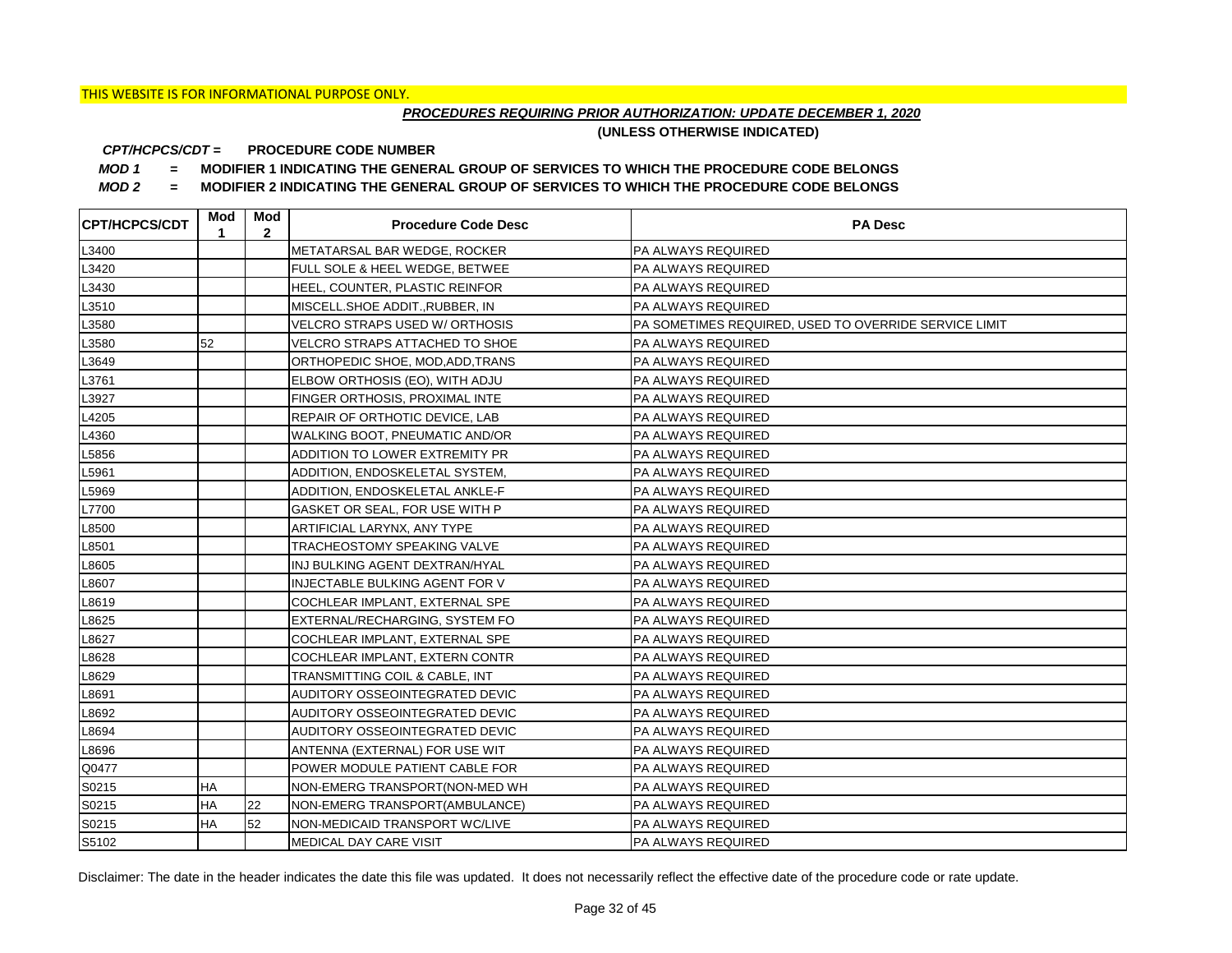## *PROCEDURES REQUIRING PRIOR AUTHORIZATION: UPDATE DECEMBER 1, 2020*

**(UNLESS OTHERWISE INDICATED)**

#### **PROCEDURE CODE NUMBER** *CPT/HCPCS/CDT =*

*MOD 1 =* **MODIFIER 1 INDICATING THE GENERAL GROUP OF SERVICES TO WHICH THE PROCEDURE CODE BELONGS**

*MOD 2 =* **MODIFIER 2 INDICATING THE GENERAL GROUP OF SERVICES TO WHICH THE PROCEDURE CODE BELONGS**

| <b>CPT/HCPCS/CDT</b> | Mod<br>1  | Mod<br>$\mathbf{2}$ | <b>Procedure Code Desc</b>            | <b>PA Desc</b>            |
|----------------------|-----------|---------------------|---------------------------------------|---------------------------|
| S5105                | HA        | 52                  | DAY CARE SERVICES                     | PA ALWAYS REQUIRED        |
| S5110                | HA        |                     | HOME CARE TRAINING(NATURAL SUP        | <b>PA ALWAYS REQUIRED</b> |
| S5110                | HA        | 52                  | HOME CARE TRAINING(NATURAL SUP        | <b>PA ALWAYS REQUIRED</b> |
| S5110                | HI        |                     | HME CARE TRAINING, FAMILY: PER 1      | PA ALWAYS REQUIRED        |
| S5125                | TJ        |                     | INDIV BEHAV ASSIST SERV NON TI        | PA ALWAYS REQUIRED        |
| S5125                | TJ        | <b>UN</b>           | GRP BEHAV ASSIST SERV NON TITL        | PA ALWAYS REQUIRED        |
| S5125                | TJ        | UP                  | GRP BEHAV ASSIST SERV NON TITL        | PA ALWAYS REQUIRED        |
| S5130                | HA        | 22                  | HOMEMAKER ASSISTANCE                  | PA ALWAYS REQUIRED        |
| S5150                | HA        |                     | UNSKILLED RESPITE (1:1 AIDE)          | PA ALWAYS REQUIRED        |
| S5160                | HI        |                     | EMERG RESPONSE SYS/MO W/INST/T        | PA ALWAYS REQUIRED        |
| S5161                | HI        |                     | EMERG RESPONSE SYS/MO NO INST/        | PA ALWAYS REQUIRED        |
| S5165                | HA        |                     | HOME MODIFICATIONS (ASSIST TECH       | PA ALWAYS REQUIRED        |
| S5165                | HI        |                     | HOME MODIFICATIONS PER SERVICE        | <b>PA ALWAYS REQUIRED</b> |
| S8990                | HI        |                     | MAINTENANCE PHYSICAL THERAPY          | <b>PA ALWAYS REQUIRED</b> |
| S8990                | HI        | <b>UN</b>           | MAINTENANCE PHYSICAL THERAPY          | <b>PA ALWAYS REQUIRED</b> |
| S8990                | HI        | UP                  | MAINTENANCE PHYSICAL THERAPY          | PA ALWAYS REQUIRED        |
| S8990                | HI        | UQ                  | MAINTENANCE PHYSICAL THERAPYY         | PA ALWAYS REQUIRED        |
| S8990                | HI        | <b>UR</b>           | MAINTENANCE PHYSICAL THERAPY          | PA ALWAYS REQUIRED        |
| S9122                |           |                     | HOME HEALTH AIDE OR CERTIFIED         | <b>PA ALWAYS REQUIRED</b> |
| S9122                | <b>HA</b> |                     | HOME HEALTH AIDE                      | <b>PA ALWAYS REQUIRED</b> |
| S9122                | <b>TV</b> |                     | HOME HEALTH AIDE OR CERTIFIED         | <b>PA ALWAYS REQUIRED</b> |
| S9123                | EP        |                     | RN/HR/PDN/EPSDT                       | PA ALWAYS REQUIRED        |
| S9123                | EP        | 22                  | RN/HR/PDN/EPSDT/ENHANCED              | PA ALWAYS REQUIRED        |
| S9123                | EP        | 52                  | RN/PDN/EPSDT PER 15 MINUTES           | <b>PA ALWAYS REQUIRED</b> |
| S9124                | EP        |                     | LPN/HR/PDN/EPSDT                      | <b>PA ALWAYS REQUIRED</b> |
| S9124                | EP        | 52                  | LPN/PDN/EPSDT PER 15 MINUTES          | <b>PA ALWAYS REQUIRED</b> |
| S9125                | <b>HA</b> |                     | RESPITE CARE IN HOME(OVERNIGHT        | <b>PA ALWAYS REQUIRED</b> |
| S9125                | HA        | 52                  | RESPITE CARE IN HOME (PER 15 M        | PA ALWAYS REQUIRED        |
| S9125                | HI        |                     | RESPITE CARE, HOME, PER DIEM          | PA ALWAYS REQUIRED        |
| S9125                | HI        | 22                  | CONTRACTED GROUP HOME RESPITE         | <b>PA ALWAYS REQUIRED</b> |
| S9475                | HA        |                     | AMBULATORY SUBST ABUSE TX(IOP)        | PA ALWAYS REQUIRED        |
| S9485                | TJ        |                     | MOBILE RESPONSE - INITIAL             | PA ALWAYS REQUIRED        |
| S9970                | <b>HA</b> |                     | <b>HEALTH CLUB MEMBERSHIP(RECREAT</b> | PA ALWAYS REQUIRED        |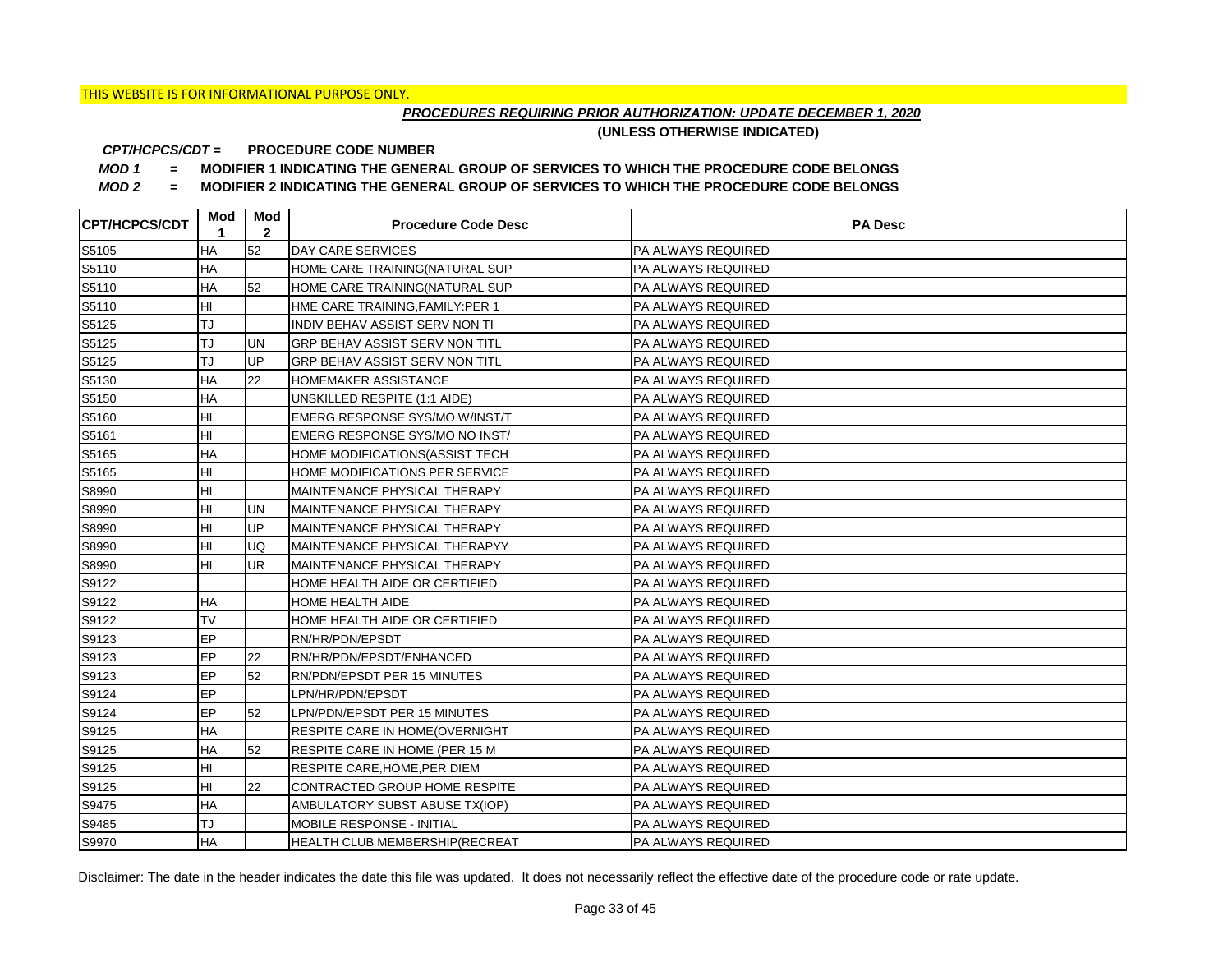## *PROCEDURES REQUIRING PRIOR AUTHORIZATION: UPDATE DECEMBER 1, 2020*

**(UNLESS OTHERWISE INDICATED)**

#### **PROCEDURE CODE NUMBER** *CPT/HCPCS/CDT =*

*MOD 1 =* **MODIFIER 1 INDICATING THE GENERAL GROUP OF SERVICES TO WHICH THE PROCEDURE CODE BELONGS**

*MOD 2 =* **MODIFIER 2 INDICATING THE GENERAL GROUP OF SERVICES TO WHICH THE PROCEDURE CODE BELONGS**

| <b>CPT/HCPCS/CDT</b> | Mod<br>1  | Mod<br>$\mathbf{2}$ | <b>Procedure Code Desc</b>       | <b>PA Desc</b>            |
|----------------------|-----------|---------------------|----------------------------------|---------------------------|
| T1005                | HA        | 22                  | RESPITE CARE SERVICE (PER 15 M   | PA ALWAYS REQUIRED        |
| T1005                | HI        |                     | RESPITE CARE SERVICES, UP TO 15  | <b>PA ALWAYS REQUIRED</b> |
| T1005                | HI        | <b>UN</b>           | RESPITE/DAY OOH OVNGT TIER F     | <b>PA ALWAYS REQUIRED</b> |
| T1005                | HI        | UP                  | RESPITE/DAY OOH OVNGT TIER E     | PA ALWAYS REQUIRED        |
| T1005                | HI        | UQ                  | RESPITE/DAY OOH OVNGT TIER D     | PA ALWAYS REQUIRED        |
| T1005                | HI        | <b>UR</b>           | RESPITE/DAY OOH OVNGT TIER C     | PA ALWAYS REQUIRED        |
| T1005                | HI        | US                  | RESPITE/DAY OOH OVNGT TIER B     | PA ALWAYS REQUIRED        |
| T1005                | HI        | U1                  | RESPITE/DAY OOH OVNGT TIER A A   | PA ALWAYS REQUIRED        |
| T1005                | HI        | U <sub>2</sub>      | RESPITE/DAY OOH OVNGT TIER B A   | PA ALWAYS REQUIRED        |
| T1005                | HI        | U <sub>3</sub>      | RESPITE/DAY OVNGT TIER C AC DI   | PA ALWAYS REQUIRED        |
| T1005                | HI        | U <sub>4</sub>      | RESPITE/DAY OOH OVNGT TIER D A   | PA ALWAYS REQUIRED        |
| T1005                | HI        | U <sub>5</sub>      | RESPITE/DAY OOH OVNGT TIER E A   | PA ALWAYS REQUIRED        |
| T1005                | HI        | <b>U7</b>           | RESPITE/DAY OOH OVNGT TIER F A   | <b>PA ALWAYS REQUIRED</b> |
| T1005                | HI        | U <sub>8</sub>      | RESPITE SELF DIRECTED EMPLOYEE   | <b>PA ALWAYS REQUIRED</b> |
| T1005                | HI        | 52                  | RESPITE/DAY-OUT OF HME OVNG TI   | <b>PA ALWAYS REQUIRED</b> |
| T1006                | <b>HA</b> |                     | FAMILY COUNSELING/EDUCATION AM   | PA ALWAYS REQUIRED        |
| T1013                | НA        |                     | INTERPRETER SERV OTH SPOKE LNG   | PA ALWAYS REQUIRED        |
| T1013                | <b>HA</b> | 22                  | SIGN LANGUAGE/INTERPRETER SERV   | PA ALWAYS REQUIRED        |
| T1013                | HA        | 52                  | INTERPRETER SERV SELF DIRECTED   | <b>PA ALWAYS REQUIRED</b> |
| T1013                | HI        |                     | SIGN LGE OR ORAL INTERP SERV/1   | PA ALWAYS REQUIRED        |
| T1013                | HI        | 22                  | SIGN LGE OR ORAL INTERP SERV P   | <b>PA ALWAYS REQUIRED</b> |
| T1013                | HI        | 52                  | SIGN LGE OR ORAL INTERP SERV/1   | PA ALWAYS REQUIRED        |
| T1016                | TJ        |                     | CASE MANAGEMENT PER 15 MIN CBH   | PA ALWAYS REQUIRED        |
| T1017                | TJ        |                     | YOUTH CASE MANAGEMENT SERV PER   | <b>PA ALWAYS REQUIRED</b> |
| T1028                | НA        |                     | NON-LICENSED ASSESSMENT/15MINS   | <b>PA ALWAYS REQUIRED</b> |
| T1028                | HA        | 22                  | LICENSED ASSESSMENT/15MINS       | <b>PA ALWAYS REQUIRED</b> |
| T1999                | HI        | 22                  | MISC THER ITEM PURCHASES NOC     | <b>PA ALWAYS REQUIRED</b> |
| T2001                |           |                     | NON-EMERG TRANSP 1 WAY(REPLACE   | PA ALWAYS REQUIRED        |
| T2013                | ΗA        | UG                  | HABILITATION EDUC(AFTER SCHOOL   | PA ALWAYS REQUIRED        |
| T2013                | HA        | 22                  | HABILITATION EDUC(AFTER SCHOOL   | PA ALWAYS REQUIRED        |
| T2015                | HI        | <b>UN</b>           | HABILITATION, PREVOC, WAIVER PER | PA ALWAYS REQUIRED        |
| T2015                | HI        | UP                  | HABILITATION, PREVOC, WAIVER PER | PA ALWAYS REQUIRED        |
| T2015                | HI        | <b>UQ</b>           | HABILITATION, PREVOC, WAIVER PER | PA ALWAYS REQUIRED        |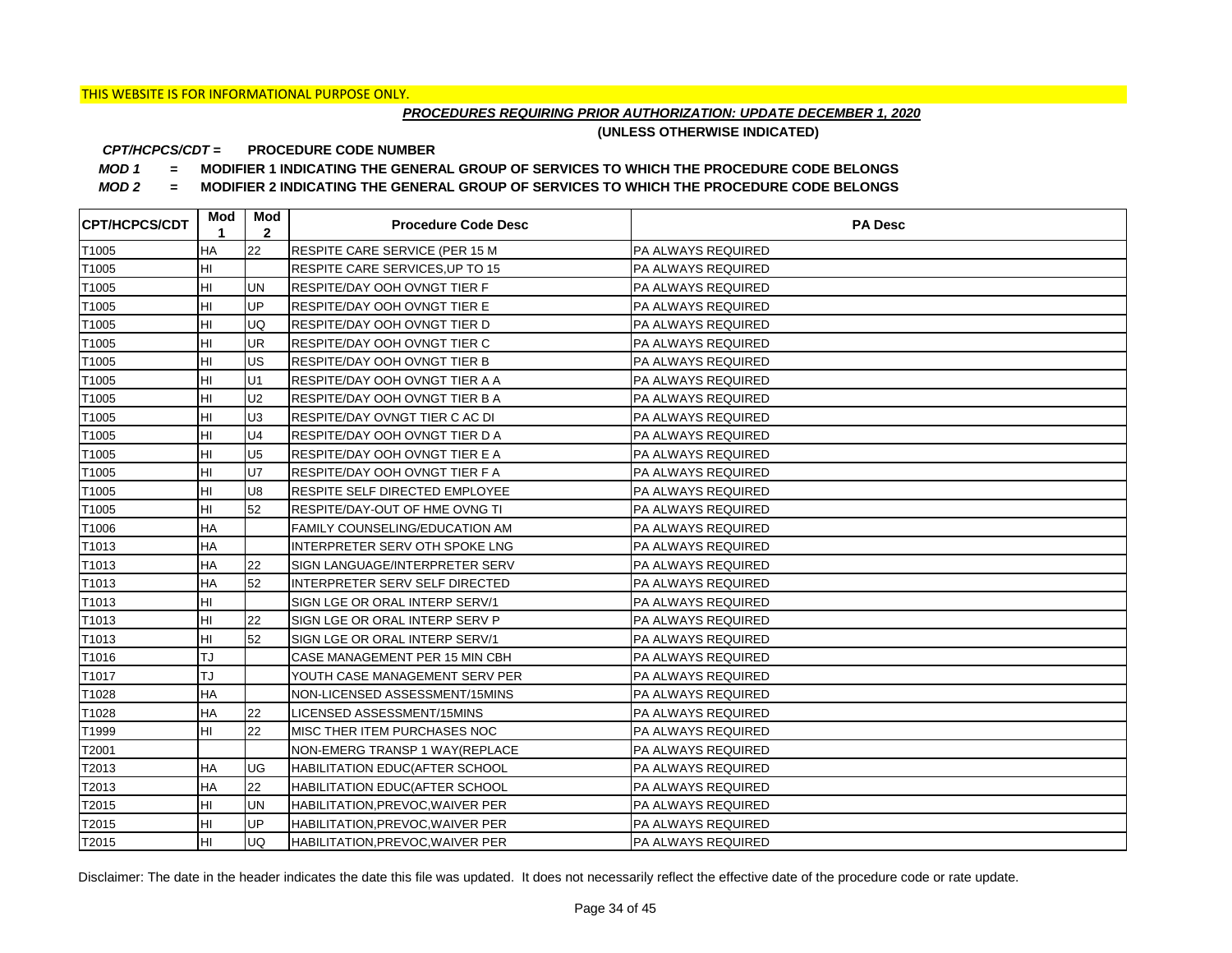## *PROCEDURES REQUIRING PRIOR AUTHORIZATION: UPDATE DECEMBER 1, 2020*

**(UNLESS OTHERWISE INDICATED)**

#### **PROCEDURE CODE NUMBER** *CPT/HCPCS/CDT =*

*MOD 1 =* **MODIFIER 1 INDICATING THE GENERAL GROUP OF SERVICES TO WHICH THE PROCEDURE CODE BELONGS**

*MOD 2 =* **MODIFIER 2 INDICATING THE GENERAL GROUP OF SERVICES TO WHICH THE PROCEDURE CODE BELONGS**

| <b>CPT/HCPCS/CDT</b> | Mod<br>1  | Mod<br>$\mathbf{2}$ | <b>Procedure Code Desc</b>        | <b>PA Desc</b>            |
|----------------------|-----------|---------------------|-----------------------------------|---------------------------|
| T2015                | HI        | <b>UR</b>           | HABILITATION, PREVOC, , WAIVER PE | <b>PA ALWAYS REQUIRED</b> |
| T2015                | HI        | <b>US</b>           | HABILITATION, PREVOC, WAIVER PER  | PA ALWAYS REQUIRED        |
| T2015                | HI        | 22                  | HABILITATION, PREVOC, WAIVER PER  | PA ALWAYS REQUIRED        |
| T2016                | НA        | U1                  | HABILITATION RES(DDD OUT OF HO    | PA ALWAYS REQUIRED        |
| T2016                | HA        | U <sub>2</sub>      | HABILITATION RES(DDD OUT OF HO    | PA ALWAYS REQUIRED        |
| T2016                | HA        | U <sub>3</sub>      | HABILITATION RES(DDD OUT OF HO    | <b>PA ALWAYS REQUIRED</b> |
| T2016                | <b>HA</b> | U <sub>4</sub>      | HABILITATION RES(DDD OUT OF HO    | PA ALWAYS REQUIRED        |
| T2016                | HA        | U <sub>5</sub>      | HABILITATION RES(DDD OUT OF HO    | PA ALWAYS REQUIRED        |
| T2019                | HI        |                     | HABILITATION, SUPEMPLOY, WAIVER,  | PA ALWAYS REQUIRED        |
| T2019                | HI        | <b>UN</b>           | HABILITATION, SUP EMPLOY, WAIVER  | PA ALWAYS REQUIRED        |
| T2019                | HI        | <b>UP</b>           | HABILITATION, SUP EMPLOY, WAIVER  | PA ALWAYS REQUIRED        |
| T2019                | HI        | <b>UQ</b>           | HABILITATION, SUP, EMPLOY WAIVER  | PA ALWAYS REQUIRED        |
| T2019                | HI        | <b>UR</b>           | HABILITATION, SUP EMPLOY, WAIVER  | PA ALWAYS REQUIRED        |
| T2019                | HI        | US                  | HABILITATION, SUP EMPLOY, WAIVER  | PA ALWAYS REQUIRED        |
| T2021                | HA        | <b>HN</b>           | COMM BASED WRAP AROUND(II HABI    | PA ALWAYS REQUIRED        |
| T2021                | HA        | HO                  | COMM BASED WRAP AROUND SERV(II    | PA ALWAYS REQUIRED        |
| T2021                | HA        | 22                  | COMMUN BASED WRAP AROUND SERV(    | PA ALWAYS REQUIRED        |
| T2021                | HI        | <b>UN</b>           | DAY HABILITATION WAIVER/15 MI     | PA ALWAYS REQUIRED        |
| T2021                | HI        | UP                  | DAY HABILITATION WAIVER/15 MI     | PA ALWAYS REQUIRED        |
| T2021                | HI        | UQ                  | DAY HABILITATION WAIVER/15 MI     | PA ALWAYS REQUIRED        |
| T2021                | HI        | UR                  | DAY HABILITATION WAIVER/15 MIN    | PA ALWAYS REQUIRED        |
| T2021                | HI        | US                  | DAY HABILITATION WAIVER PER 15    | PA ALWAYS REQUIRED        |
| T2021                | HI        | U1                  | DAY HABILITATION WAIVER/15 MI     | PA ALWAYS REQUIRED        |
| T2021                | HI        | U <sub>2</sub>      | DAY HABILITATION WAIVER PER/15    | PA ALWAYS REQUIRED        |
| T2021                | HI        | U <sub>3</sub>      | DAY HABILITATION WAIVER/15 MIN    | PA ALWAYS REQUIRED        |
| T2021                | HI        | U <sub>4</sub>      | DAY HABILITATION WAIVER/15 MIN    | PA ALWAYS REQUIRED        |
| T2021                | HI        | U <sub>5</sub>      | DAY HABILITATION WAIVER/15 MIN    | PA ALWAYS REQUIRED        |
| T2021                | HI        | <b>U7</b>           | DAY HABILITATION WAIVER/15 MIN    | PA ALWAYS REQUIRED        |
| T2021                | HI        | 22                  | DAY HABILITATION WAIVER PER 15    | PA ALWAYS REQUIRED        |
| T2021                | HO        | 52                  | COMM BASED WRAP AROUND SERV(II    | PA ALWAYS REQUIRED        |
| T2022                | HA        |                     | <b>CARE MANAGEMENT</b>            | PA ALWAYS REQUIRED        |
| T2024                | HI        |                     | SERV ASSESS/POC, DVLP, WAIVER     | PA ALWAYS REQUIRED        |
| T2024                | HI        | 52                  | SERV ASSESS/POC, DVLP, WAIVER     | PA ALWAYS REQUIRED        |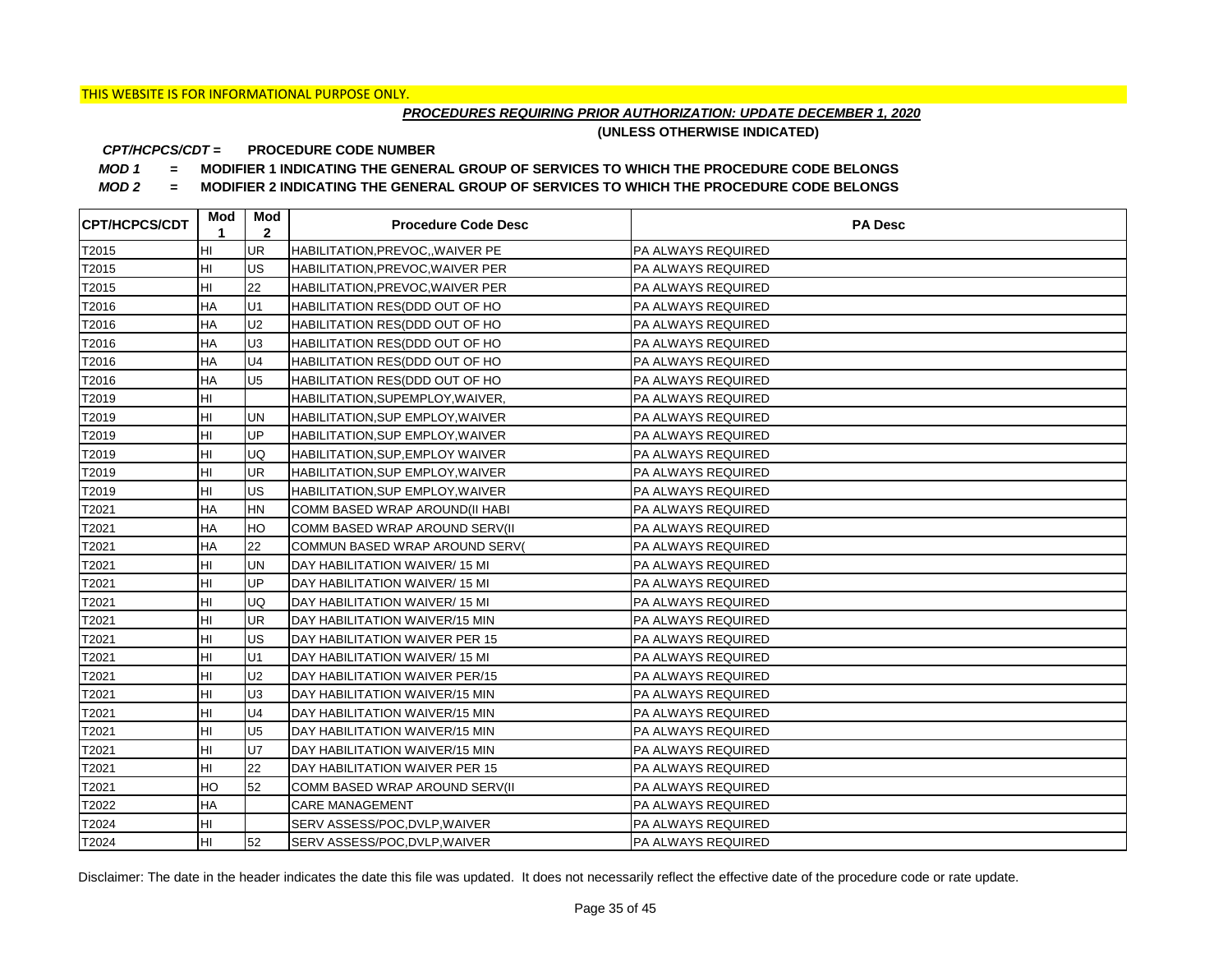## *PROCEDURES REQUIRING PRIOR AUTHORIZATION: UPDATE DECEMBER 1, 2020*

**(UNLESS OTHERWISE INDICATED)**

#### **PROCEDURE CODE NUMBER** *CPT/HCPCS/CDT =*

*MOD 1 =* **MODIFIER 1 INDICATING THE GENERAL GROUP OF SERVICES TO WHICH THE PROCEDURE CODE BELONGS**

*MOD 2 =* **MODIFIER 2 INDICATING THE GENERAL GROUP OF SERVICES TO WHICH THE PROCEDURE CODE BELONGS**

| <b>CPT/HCPCS/CDT</b> | Mod<br>1  | Mod<br>$\mathbf{2}$ | <b>Procedure Code Desc</b>            | <b>PA Desc</b>            |
|----------------------|-----------|---------------------|---------------------------------------|---------------------------|
| T2028                | <b>HA</b> |                     | SPECIALIZED SUPPLY(ASSIST TECH        | PA ALWAYS REQUIRED        |
| T2028                | HA        | 22                  | SPECIALIZED SUPPLY(ASSESS FOR         | <b>PA ALWAYS REQUIRED</b> |
| T2028                | HI        |                     | SPECIALIZED SUPPLY NOC WAIVER         | <b>PA ALWAYS REQUIRED</b> |
| T2028                | HI        | 22                  | SPECIALIZED SUPPLY NOC WAIVER         | <b>PA ALWAYS REQUIRED</b> |
| T2029                | HA        |                     | SPEC MED EQUIPMENT(ASSIST TECH        | PA ALWAYS REQUIRED        |
| T2029                | HI        |                     | SPEC MED EQUIP NOC WAIVER             | PA ALWAYS REQUIRED        |
| T2033                | HA        | U1                  | RES CARE NOS(DD OUT OF HOME SE        | PA ALWAYS REQUIRED        |
| T2033                | HA        | U <sub>2</sub>      | RES CARE NOS(DDD OUT OF HOME S        | PA ALWAYS REQUIRED        |
| T2033                | HA        | U <sub>3</sub>      | RES CARE NOS(DDD OUT OF HOME S        | PA ALWAYS REQUIRED        |
| T2033                | HA        | U <sub>4</sub>      | RES CARE NOS(DDD OUT OF HOME S        | PA ALWAYS REQUIRED        |
| T2033                | HA        | U <sub>5</sub>      | RES CARE NOS(DDD OUT OF HOME S        | PA ALWAYS REQUIRED        |
| T2036                | HA        |                     | THERAPEUTIC CAMPING OVERNIGHT         | PA ALWAYS REQUIRED        |
| T2036                | HI        |                     | RESPITE DAY OVERNIGHT CAMP            | <b>PA ALWAYS REQUIRED</b> |
| T2036                | HI        | 22                  | DAY CAMP ONLY UP TO 6 HRS PER         | <b>PA ALWAYS REQUIRED</b> |
| T2037                | <b>HA</b> |                     | THERAPEUTIC CAMPING PER DAY           | <b>PA ALWAYS REQUIRED</b> |
| T2038                |           |                     | COMMUNITY TRANSITION, WAIVER:         | <b>PA ALWAYS REQUIRED</b> |
| T2038                | НA        |                     | COMMUN TRANSIT(YOUTH SUPP/TRAI        | PA ALWAYS REQUIRED        |
| T2038                | <b>HA</b> | 22                  | COMM TRANSIT(YOUTH LIFE SKILL         | PA ALWAYS REQUIRED        |
| T2038                | HI        | 22                  | COMMUNITY TRANSITION WAIVER/SE        | <b>PA ALWAYS REQUIRED</b> |
| T2039                | <b>HA</b> |                     | <b>VEHICLE MODIFICATION(ASSIST TE</b> | <b>PA ALWAYS REQUIRED</b> |
| T2039                | HI        |                     | VEHICLE MOD, WAIVER: PER SERVICE      | <b>PA ALWAYS REQUIRED</b> |
| T2040                | HI        | 22                  | FINANCIAL MGT SELF-DIRECTED WA        | <b>PA ALWAYS REQUIRED</b> |
| T2041                | HI        | U7                  | SUPPORTS BROKE, SELF-DIR, WVR, 15     | PA ALWAYS REQUIRED        |
| T2041                | HI        | 22                  | SUPPORTS BROKE, SELF-DIR, WVR, 15     | <b>PA ALWAYS REQUIRED</b> |
| T4521                |           |                     | ADULT SIZED DISPOSABLE INCONTI        | <b>PA ALWAYS REQUIRED</b> |
| T4522                |           |                     | ADULT SIZED DISPOSABLE INCONTI        | <b>PA ALWAYS REQUIRED</b> |
| T4523                |           |                     | ADULT SIZED DISPOSABLE INCONTI        | <b>PA ALWAYS REQUIRED</b> |
| T4524                |           |                     | ADULT SIZED DISPOSABLE INCONTI        | <b>PA ALWAYS REQUIRED</b> |
| T4525                |           |                     | ADULT SIZED DISPOSABLE INCONTI        | <b>PA ALWAYS REQUIRED</b> |
| T4526                |           |                     | ADULT SIZED DISPOSABLE INCONTI        | <b>PA ALWAYS REQUIRED</b> |
| T4527                |           |                     | ADULT SIZED DISPOSABLE INCONTI        | PA ALWAYS REQUIRED        |
| T4528                |           |                     | ADULT SIZED DISPOSABLE INCONTI        | PA ALWAYS REQUIRED        |
| T4529                |           |                     | PEDIATRIC SIZED DISPOSABLE INC        | PA ALWAYS REQUIRED        |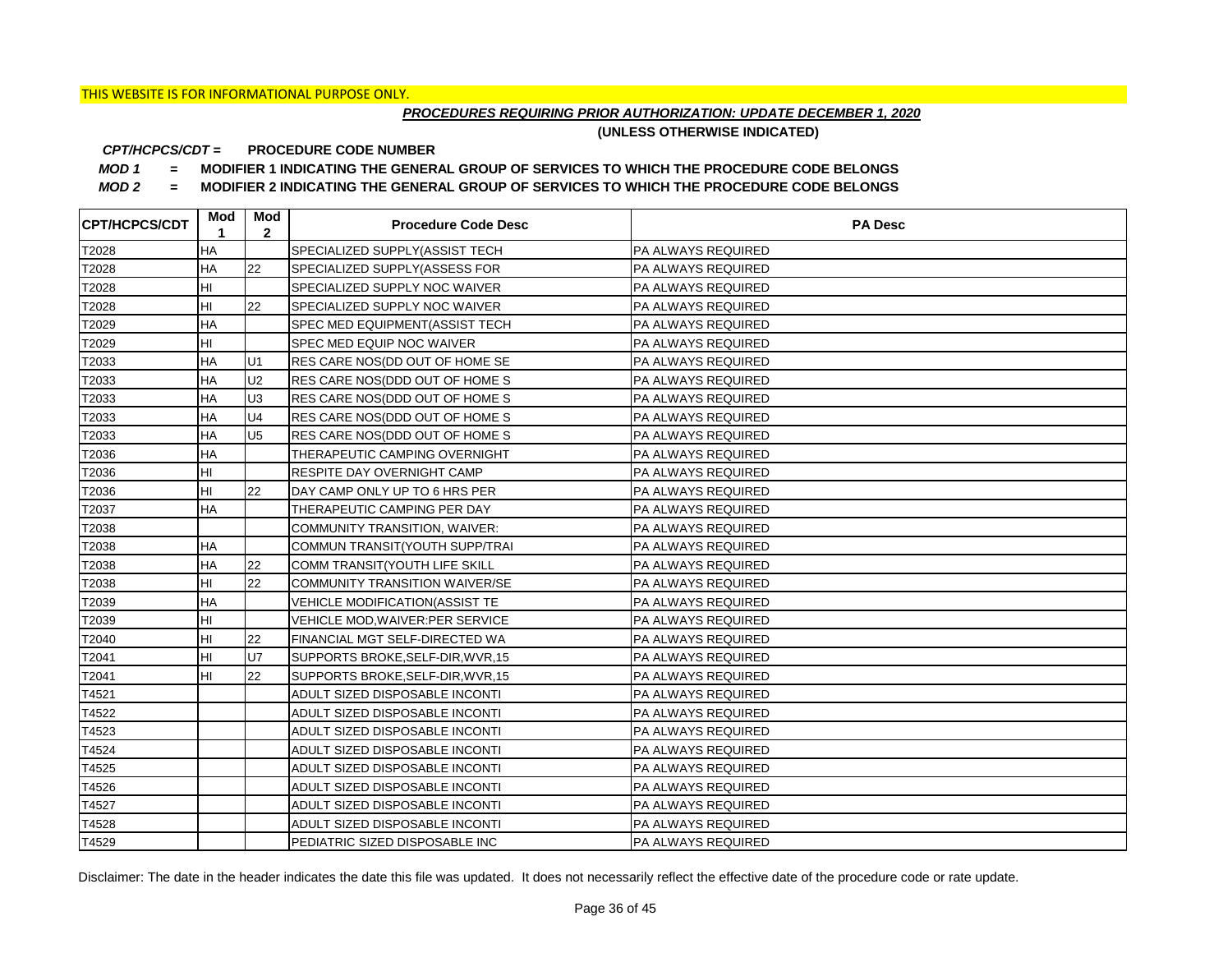## *PROCEDURES REQUIRING PRIOR AUTHORIZATION: UPDATE DECEMBER 1, 2020*

**(UNLESS OTHERWISE INDICATED)**

#### **PROCEDURE CODE NUMBER** *CPT/HCPCS/CDT =*

*MOD 1 =* **MODIFIER 1 INDICATING THE GENERAL GROUP OF SERVICES TO WHICH THE PROCEDURE CODE BELONGS**

*MOD 2 =* **MODIFIER 2 INDICATING THE GENERAL GROUP OF SERVICES TO WHICH THE PROCEDURE CODE BELONGS**

| <b>CPT/HCPCS/CDT</b> | Mod<br>1 | Mod<br>$\mathbf{2}$ | <b>Procedure Code Desc</b>            | <b>PA Desc</b>            |
|----------------------|----------|---------------------|---------------------------------------|---------------------------|
| T4530                |          |                     | PEDIATRIC SIZED DISPOSABLE INC        | PA ALWAYS REQUIRED        |
| T4531                |          |                     | PEDIATRIC SIZED DISPOSABLE INC        | PA ALWAYS REQUIRED        |
| T4532                |          |                     | PEDIATRIC SIZED DISPOSABLE INC        | PA ALWAYS REQUIRED        |
| T4533                |          |                     | YOUTH SIZED DISPOSABLE INCONTI        | PA ALWAYS REQUIRED        |
| T4534                |          |                     | YOUTH SIZED PROTECT UNDERWEAR/        | PA ALWAYS REQUIRED        |
| T4535                |          |                     | DISPOSABLE LINER/SHIELD/GUARD/        | PA ALWAYS REQUIRED        |
| V2106                |          |                     | SPHEROCYLINDER SIN VIS PL TO T        | PA ALWAYS REQUIRED        |
| V2110                |          |                     | SPHEROCYLINDER SINGLE VISION P        | PA ALWAYS REQUIRED        |
| V2118                |          |                     | ANISEIKONIA LENS SINGLE VISION        | PA ALWAYS REQUIRED        |
| V2199                |          |                     | NOT OTHERWISE CLASSIFIED SINGL        | PA ALWAYS REQUIRED        |
| V2206                |          |                     | SPHEROCYLINDER, BIFOCAL, PLANO        | PA ALWAYS REQUIRED        |
| V2210                |          |                     | SPHEROCYLINDER BIFOCAL PLUS OR        | PA ALWAYS REQUIRED        |
| V2218                |          |                     | ANISEKONIA PER LENS BIFOCAL           | PA ALWAYS REQUIRED        |
| V2219                |          |                     | BIFOCAL SEG WIDTH OVER 28MM           | PA ALWAYS REQUIRED        |
| V2299                |          |                     | <b>SPECIALTY BIFOCAL</b>              | PA ALWAYS REQUIRED        |
| V2307                |          |                     | SPHEROCYLINDER, TRIFOCAL, PLUS        | PA ALWAYS REQUIRED        |
| V2308                |          |                     | SPHEROCYLINDER, TRIFOCAL, PLUS        | PA ALWAYS REQUIRED        |
| V2309                |          |                     | SPHEROCYLINDER, TRIFOCAL, PLUS        | PA ALWAYS REQUIRED        |
| V2310                |          |                     | SPHEROCYLINDER, TRIFOCAL, PLUS        | PA ALWAYS REQUIRED        |
| V2311                |          |                     | SPHEROCYLINDER, TRIFOCAL, PLUS        | PA ALWAYS REQUIRED        |
| V2312                |          |                     | SPHEROCYLINDER, TRIFOCAL, PLUS        | PA ALWAYS REQUIRED        |
| V2313                |          |                     | SPHEROCYLINDER, TRIFOCAL, PLUS        | PA ALWAYS REQUIRED        |
| V2314                |          |                     | SPHEROCYLINDER, TRIFOCAL, SPHE        | PA ALWAYS REQUIRED        |
| V2315                |          |                     | LENTICULAR MYODISC PER LENS TR        | PA ALWAYS REQUIRED        |
| V2318                |          |                     | ANISEIKONIA PER LENS TRIFOCAL         | PA ALWAYS REQUIRED        |
| V2319                |          |                     | TRIFOCAL SEG WIDTH OVER 28MM          | PA ALWAYS REQUIRED        |
| V2321                |          |                     | LENTICULAR LENS, PER LENS, TRI        | PA ALWAYS REQUIRED        |
| V2399                |          |                     | <b>SPECIALTY TRIFOCAL</b>             | PA ALWAYS REQUIRED        |
| V2410                |          |                     | <b>VARIABLE SPHERICITY LENS SINGL</b> | <b>PA ALWAYS REQUIRED</b> |
| V2430                |          |                     | VARIABLE SPHERICITY LENS BIFOC        | PA ALWAYS REQUIRED        |
| V2499                |          |                     | VARIABLE SPHERICITY LENS OTHER        | PA ALWAYS REQUIRED        |
| V2500                |          |                     | CONTACT LENS, PMMA, SPHERICAL,        | PA ALWAYS REQUIRED        |
| V2501                |          |                     | CONTACT LENS, PMMA, TORIC OR P        | <b>PA ALWAYS REQUIRED</b> |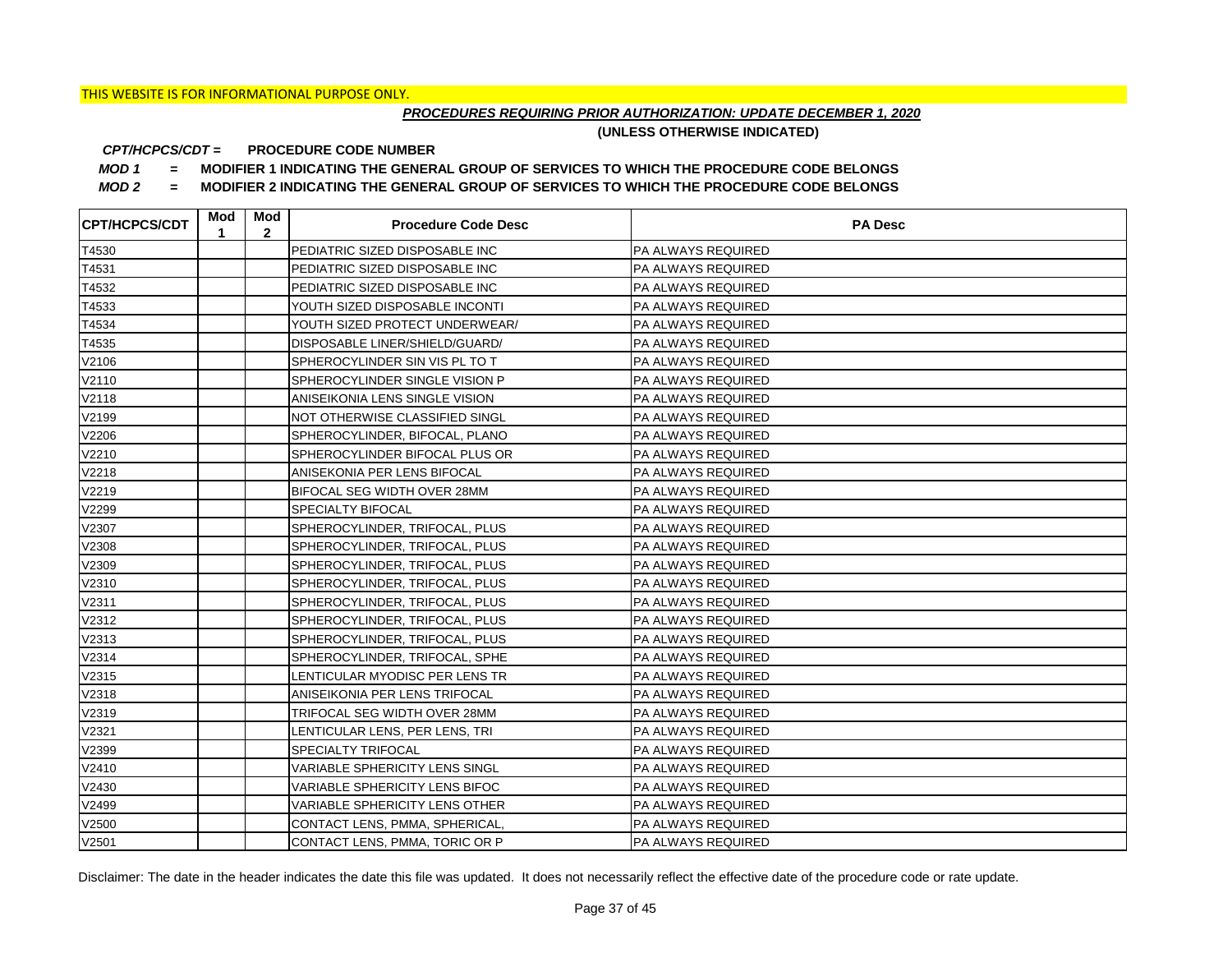## *PROCEDURES REQUIRING PRIOR AUTHORIZATION: UPDATE DECEMBER 1, 2020*

**(UNLESS OTHERWISE INDICATED)**

#### **PROCEDURE CODE NUMBER** *CPT/HCPCS/CDT =*

*MOD 1 =* **MODIFIER 1 INDICATING THE GENERAL GROUP OF SERVICES TO WHICH THE PROCEDURE CODE BELONGS**

*MOD 2 =* **MODIFIER 2 INDICATING THE GENERAL GROUP OF SERVICES TO WHICH THE PROCEDURE CODE BELONGS**

| <b>CPT/HCPCS/CDT</b> | Mod<br>1 | Mod<br>$\overline{2}$ | <b>Procedure Code Desc</b>            | <b>PA Desc</b>            |
|----------------------|----------|-----------------------|---------------------------------------|---------------------------|
| V2502                |          |                       | CONTACT LENS PMMA, BIFOCAL, PE        | PA ALWAYS REQUIRED        |
| V2503                |          |                       | CONTACT LENS PMMA, COLOR VISIO        | PA ALWAYS REQUIRED        |
| V2511                |          |                       | CONTACT LENS, GAS PERMEABLE, T        | PA ALWAYS REQUIRED        |
| V2512                |          |                       | CONTACT LENS, GAS PERMEABLE, B        | PA ALWAYS REQUIRED        |
| V2521                |          |                       | CONTACT LENS HYDROPHILIC, TORI        | PA ALWAYS REQUIRED        |
| V2522                |          |                       | CONTACT LENS HYDROPHILLIC, BI         | PA ALWAYS REQUIRED        |
| V2530                |          |                       | CONTACT LENS, SCLERAL, PER LEN        | <b>PA ALWAYS REQUIRED</b> |
| V2599                |          |                       | NOT OTHERWISE CLASSIFIED, CONT        | PA ALWAYS REQUIRED        |
| V2615                |          |                       | TELESCOPIC AND OTHER COMPOUND         | PA ALWAYS REQUIRED        |
| V2625                |          |                       | <b>ENLARGEMENT OF OCULAR PROSTHES</b> | PA ALWAYS REQUIRED        |
| V2626                |          |                       | <b>REDUCTION OF OCULAR PROSTHESIS</b> | PA ALWAYS REQUIRED        |
| V2627                |          |                       | <b>SCLERAL COVERED SHELL</b>          | PA ALWAYS REQUIRED        |
| V2628                |          |                       | <b>FABRICATION OF FITTING OF CONF</b> | <b>PA ALWAYS REQUIRED</b> |
| V2629                |          |                       | PROSTHETIC EYE, INTRAOCULAR LEN       | PA ALWAYS REQUIRED        |
| V2710                |          |                       | SLAB OFF PRISM, GLASS OR PLAST        | PA ALWAYS REQUIRED        |
| V2718                |          |                       | PRESS ON LENS FRESNELL PRISM P        | PA ALWAYS REQUIRED        |
| V2730                |          |                       | SPECIAL BASE CURVE GLASS OR PL        | PA ALWAYS REQUIRED        |
| V2785                |          |                       | PROCESSING PRESERUING AND TRAN        | PA ALWAYS REQUIRED        |
| V2799                |          |                       | VISION ITEM OR SERVICE, MISCEL        | PA ALWAYS REQUIRED        |
| X3680                |          |                       | TRAVEL TIME PER TRIP PEDORTH/P        | PA ALWAYS REQUIRED        |
| X8334                |          |                       | PARENTERAL INFUSION BY GRAVITY        | PA ALWAYS REQUIRED        |
| X8335                |          |                       | PARENTERAL INFUSION-DISPOSABLE        | PA ALWAYS REQUIRED        |
| X8336                |          |                       | PAR INFUSION W/EXT AMB INF PMP        | PA ALWAYS REQUIRED        |
| X8337                |          |                       | PARENTERAL LINE MAINTENANCE           | PA ALWAYS REQUIRED        |
| X8434                |          |                       | PAR INFUSION W/EXT STA INF PMP        | PA ALWAYS REQUIRED        |
| Y8363                |          |                       | TO AND/OR FROM A CLINIC,              | PA ALWAYS REQUIRED        |
| Y8370                |          |                       | LOAD CHARGE-LIVERY SERVICE            | PA ALWAYS REQUIRED        |
| Y9931                |          |                       | MEN HLTH REHAB TEEN ADOL PREG         | PA ALWAYS REQUIRED        |
| Y9932                |          |                       | MH RHAB IN TREATMENT HOMES / D        | PA ALWAYS REQUIRED        |
| Y9933                |          |                       | MH RHAB NON-RTC COMM PSYCH RES        | PA ALWAYS REQUIRED        |
| Y9935                |          |                       | MEN HLTH REHAB GROUP HOME/DYFS        | PA ALWAYS REQUIRED        |
| Y9936                |          |                       | MH RHAB TRANSITIONAL LIVNG HOM        | PA ALWAYS REQUIRED        |
| Y9938                |          |                       | MEN HLTH REHAB TREATMENT HOME/        | <b>PA ALWAYS REQUIRED</b> |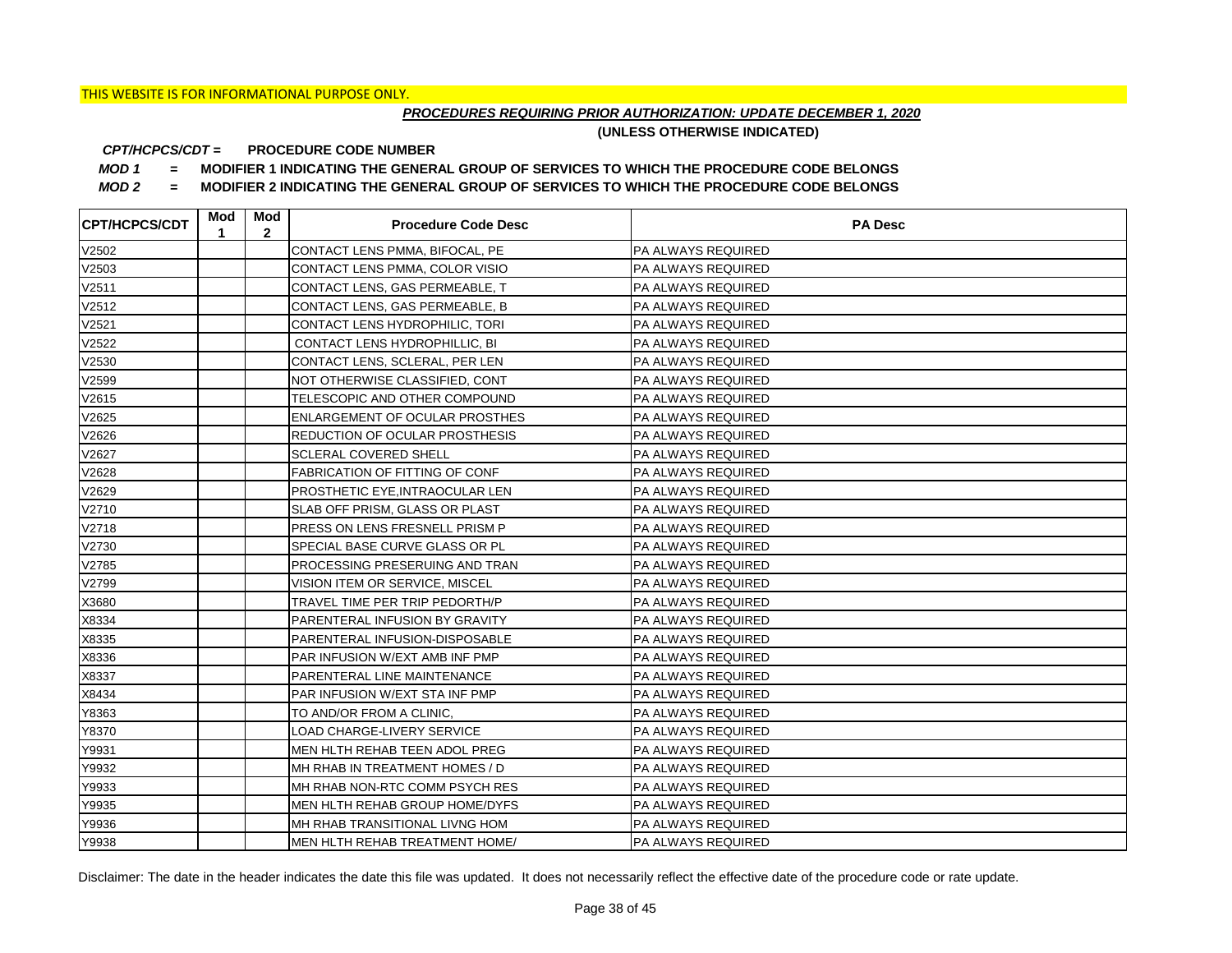## *PROCEDURES REQUIRING PRIOR AUTHORIZATION: UPDATE DECEMBER 1, 2020*

**(UNLESS OTHERWISE INDICATED)**

#### **PROCEDURE CODE NUMBER** *CPT/HCPCS/CDT =*

*MOD 1 =* **MODIFIER 1 INDICATING THE GENERAL GROUP OF SERVICES TO WHICH THE PROCEDURE CODE BELONGS**

*MOD 2 =* **MODIFIER 2 INDICATING THE GENERAL GROUP OF SERVICES TO WHICH THE PROCEDURE CODE BELONGS**

| <b>CPT/HCPCS/CDT</b> | Mod<br>1  | Mod<br>$\mathbf{2}$ | <b>Procedure Code Desc</b>          | <b>PA Desc</b>                                        |
|----------------------|-----------|---------------------|-------------------------------------|-------------------------------------------------------|
| Y9943                |           |                     | MH RHB NON-RTC RESIDENTIAL CAR      | <b>PA ALWAYS REQUIRED</b>                             |
| Y9944                |           |                     | MEN HLTH REHAB ROOM&BOARD/DYFS      | <b>PA ALWAYS REQUIRED</b>                             |
| Y9945                |           |                     | MEN HLTH REHAB ROOM&BOARD/DMHS      | <b>PA ALWAYS REQUIRED</b>                             |
| Y9946                |           |                     | MEN HLTH REHAB ROOM&BRD / ALL       | PA ALWAYS REQUIRED                                    |
| Y9947                |           |                     | MEN HLTH REHAB JCAHO RTC/DMHS       | <b>PA ALWAYS REQUIRED</b>                             |
| Y9948                |           |                     | MEN HLTH REHAB JCAHO RTC/DYFS       | <b>PA ALWAYS REQUIRED</b>                             |
| Y9949                |           |                     | THERAPEUTIC LVE JCAHO RTC/DMHS      | <b>PA ALWAYS REQUIRED</b>                             |
| Y9950                |           |                     | HOSPITAL LEAVE JCAHO RTC/DMHS/      | PA ALWAYS REQUIRED                                    |
| Y9951                |           |                     | THERAPEUTIC LEAVE JCAHO RTC/DY      | <b>PA ALWAYS REQUIRED</b>                             |
| Y9952                |           |                     | HOSPITAL LEAVE JCAHO RTC/DYFS       | <b>PA ALWAYS REQUIRED</b>                             |
| Y9992                |           |                     | THERAPEUT LEAVE REHAB NON-JCAH      | <b>PA ALWAYS REQUIRED</b>                             |
| Y9993                |           |                     | THERAPEUT LEAVE RM&BD NON-JCAH      | <b>PA ALWAYS REQUIRED</b>                             |
| Y9994                |           |                     | HOSPITAL LEAVE REHAB NON-JCAHO      | <b>PA ALWAYS REQUIRED</b>                             |
| Y9995                |           |                     | HOSPITAL LEAVE RM&BD NON-JCAHO      | <b>PA ALWAYS REQUIRED</b>                             |
| Y9996                |           |                     | THERAPEUT LEAVE REHAB NON-JCAH      | PA ALWAYS REQUIRED                                    |
| Y9997                |           |                     | THERAPEUT LEAVE RM&BD NON-JCAH      | PA ALWAYS REQUIRED                                    |
| Y9998                |           |                     | HOSPITAL LEAVE REHAB NON-JCAHO      | <b>PA ALWAYS REQUIRED</b>                             |
| Y9999                |           |                     | HOSPITAL LEAVE RM&BD NON-JCAHO      | PA ALWAYS REQUIRED                                    |
| Z0170                |           |                     | PARTIAL CARE, PER HOUR AS OF 7/     | <b>PA ALWAYS REQUIRED</b>                             |
| Z1600                | <b>UC</b> |                     | INDIVIDUAL RATE PER HOUR PCA/D      | PA ALWAYS REQUIRED                                    |
| Z1605                |           |                     | PCA PER HOUR/WEEKDAY/GROUP          | PA ALWAYS REQUIRED                                    |
| Z1605                | UC        |                     | <b>GROUP RATE PER HOUR PCA/DMHH</b> | <b>PA ALWAYS REQUIRED</b>                             |
| Z1611                |           |                     | PCA PER 1/2 HR/WEEKDAY/INDIVID      | PA ALWAYS REQUIRED                                    |
| Z1611                | UC        |                     | INDIVIDUAL RATE BY 1/2 HOUR PC      | <b>PA ALWAYS REQUIRED</b>                             |
| Z1612                |           |                     | PCA PER 1/2 HR/WEEKDAY/GROUP        | PA ALWAYS REQUIRED                                    |
| Z1612                | UC        |                     | GROUP RATE PER 1/2 HOUR PC/DMH      | PA ALWAYS REQUIRED                                    |
| Z1616                |           |                     | PCA PER HOUR/WEEKEND/HOLIDAY/G      | PA ALWAYS REQUIRED                                    |
| Z1617                |           |                     | PCA PER 1/2 HR/WEEKEND/HOLIDAY      | PA ALWAYS REQUIRED                                    |
| Z1710                |           |                     | RN/HR/PDN                           | PA SOMETIMES REQUIRED, USED TO OVERRIDE SERVICE LIMIT |
| Z1715                |           |                     | LPN/HR WEEKDAY                      | PA SOMETIMES REQUIRED, USED TO OVERRIDE SERVICE LIMIT |
| Z1720                |           |                     | RN/HR WEEKEND/EVENING/HOLIDAY       | PA SOMETIMES REQUIRED, USED TO OVERRIDE SERVICE LIMIT |
| Z1725                |           |                     | LPN/HR WEEKEND/EVENING/HOLIDAY      | PA SOMETIMES REQUIRED, USED TO OVERRIDE SERVICE LIMIT |
| Z1730                |           |                     | SPECIALTY RN PER HOUR/WEEKDAY       | PA SOMETIMES REQUIRED, USED TO OVERRIDE SERVICE LIMIT |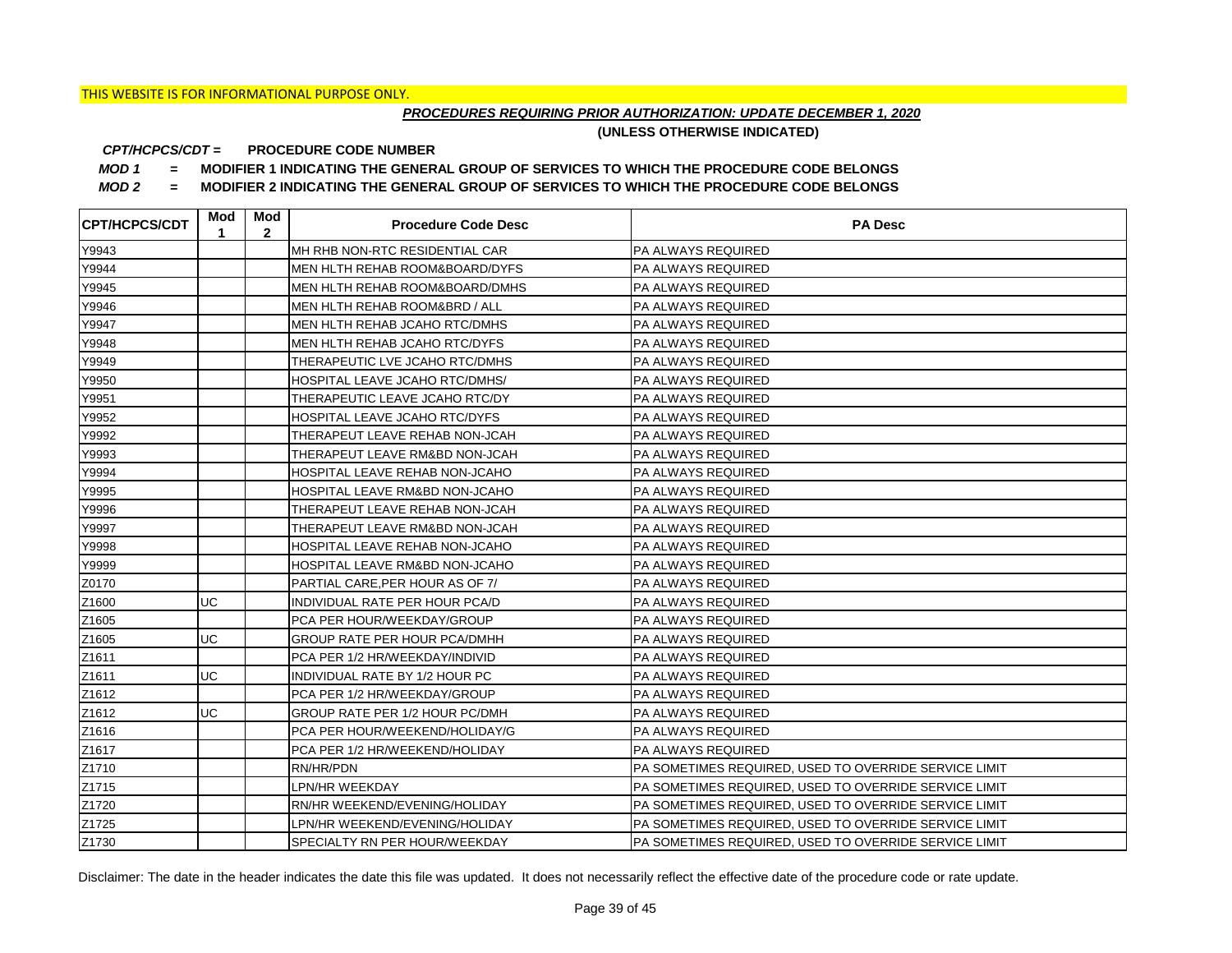## *PROCEDURES REQUIRING PRIOR AUTHORIZATION: UPDATE DECEMBER 1, 2020*

**(UNLESS OTHERWISE INDICATED)**

#### **PROCEDURE CODE NUMBER** *CPT/HCPCS/CDT =*

*MOD 1 =* **MODIFIER 1 INDICATING THE GENERAL GROUP OF SERVICES TO WHICH THE PROCEDURE CODE BELONGS**

*MOD 2 =* **MODIFIER 2 INDICATING THE GENERAL GROUP OF SERVICES TO WHICH THE PROCEDURE CODE BELONGS**

| <b>CPT/HCPCS/CDT</b> | Mod<br>1 | Mod<br>$\overline{2}$ | <b>Procedure Code Desc</b>            | <b>PA Desc</b>                                        |
|----------------------|----------|-----------------------|---------------------------------------|-------------------------------------------------------|
| Z1735                |          |                       | SPECIALTY LPN PER HOUR/WEEKDAY        | PA SOMETIMES REQUIRED, USED TO OVERRIDE SERVICE LIMIT |
| Z1740                |          |                       | RN/HR SPECIALTY WEEKEND/EVE/HO        | PA SOMETIMES REQUIRED, USED TO OVERRIDE SERVICE LIMIT |
| Z1745                |          |                       | LPN/HR SPECIALTY WEEKEND/EVE/H        | PA SOMETIMES REQUIRED, USED TO OVERRIDE SERVICE LIMIT |
| Z1810                |          |                       | HOSPICE PER DAY ACCAP                 | <b>PA ALWAYS REQUIRED</b>                             |
| Z1863                |          |                       | MDC TECHNOLOGY DEPENDENT CHILD        | <b>PA ALWAYS REQUIRED</b>                             |
| Z1864                |          |                       | MDC MEDICALLY UNSTABLE CHILDRN        | PA ALWAYS REQUIRED                                    |
| Z2000                |          |                       | FAMILY THERAPY RENDERED IN A N        | <b>PA ALWAYS REQUIRED</b>                             |
| Z2001                |          |                       | <b>FAMILY CONFERENCE RENDERED IN</b>  | <b>PA ALWAYS REQUIRED</b>                             |
| Z2004                |          |                       | GROUP THERAPY RENDERED IN A NA        | <b>PA ALWAYS REQUIRED</b>                             |
| Z2005                |          |                       | PSYCHOLOGICAL TESTING RENDERED        | PA ALWAYS REQUIRED                                    |
| Z2006                |          |                       | METHADONE TREATMENT RENDERED I        | <b>PA ALWAYS REQUIRED</b>                             |
| Z3333                |          |                       | <b>COMPREHENSIVE INTAKE EVALUATIO</b> | PA ALWAYS REQUIRED                                    |
| Z3334                |          |                       | SUB ACUTE RESIDENTIAL DETOXIFI        | <b>PA ALWAYS REQUIRED</b>                             |
| Z3335                |          |                       | SHORT TERM RESIDENTIAL SA TREA        | <b>PA ALWAYS REQUIRED</b>                             |
| Z3336                |          |                       | SHORT TERM RESIDENT SA - CHILD        | <b>PA ALWAYS REQUIRED</b>                             |
| Z3337                |          |                       | THERAPEUTIC COMMUNITY SA TREAT        | <b>PA ALWAYS REQUIRED</b>                             |
| Z3338                |          |                       | THERAPEUTIC COMMUNITY SA - CHI        | <b>PA ALWAYS REQUIRED</b>                             |
| Z3339                |          |                       | SA HALFWAY HOUSE                      | PA ALWAYS REQUIRED                                    |
| Z3343                |          |                       | SA HALFWAY HOUSE - CHILD              | <b>PA ALWAYS REQUIRED</b>                             |
| Z3344                |          |                       | SA PARTIAL CARE                       | <b>PA ALWAYS REQUIRED</b>                             |
| Z3345                |          |                       | SA PARTIAL CARE - CHILD               | <b>PA ALWAYS REQUIRED</b>                             |
| Z3346                |          |                       | INTENSIVE OUTPATIENT SA               | PA ALWAYS REQUIRED                                    |
| Z3347                |          |                       | INTENSIVE OUTPATIENT SA - CHIL        | PA ALWAYS REQUIRED                                    |
| Z3348                |          |                       | FAMILY THERAPY IN SA CENTER           | PA ALWAYS REQUIRED                                    |
| Z3349                |          |                       | <b>FAMILY CONFERENCE IN SA CENTER</b> | <b>PA ALWAYS REQUIRED</b>                             |
| Z3355                |          |                       | GROUP THERAPY IN SA CENTER / P        | PA ALWAYS REQUIRED                                    |
| Z3356                |          |                       | PSYCH TEST IN DRUG CENTER             | PA ALWAYS REQUIRED                                    |
| Z3357                |          |                       | METHADONE TREATMENT IN DRUG CE        | PA ALWAYS REQUIRED                                    |
| Z3359                |          |                       | URINALYSIS FOR DRUG ADDICTION         | PA ALWAYS REQUIRED                                    |
| Z3363                |          |                       | CASE MANAGEMENT SERVICES              | PA ALWAYS REQUIRED                                    |
| Z5006                |          |                       | CLINICAL CASE MANAGEMENT SERVI        | PA ALWAYS REQUIRED                                    |
| 15780                |          |                       | SKIN ABRASION TOTAL FACE              | <b>PA ALWAYS REQUIRED</b>                             |
| 15781                |          |                       | ABRASION OF SKIN FOR REMOVAL O        | <b>PA ALWAYS REQUIRED</b>                             |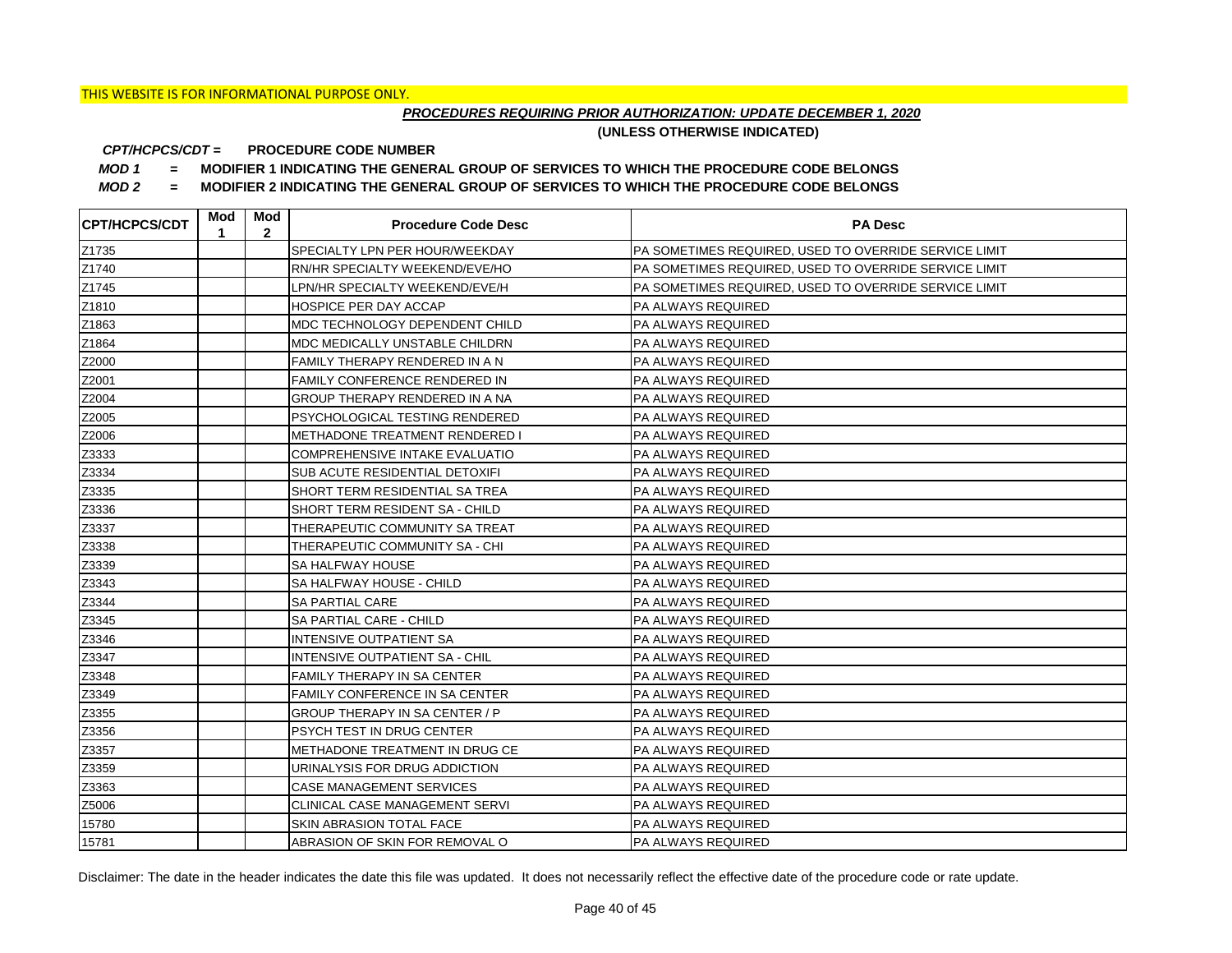## *PROCEDURES REQUIRING PRIOR AUTHORIZATION: UPDATE DECEMBER 1, 2020*

**(UNLESS OTHERWISE INDICATED)**

#### **PROCEDURE CODE NUMBER** *CPT/HCPCS/CDT =*

*MOD 1 =* **MODIFIER 1 INDICATING THE GENERAL GROUP OF SERVICES TO WHICH THE PROCEDURE CODE BELONGS**

*MOD 2 =* **MODIFIER 2 INDICATING THE GENERAL GROUP OF SERVICES TO WHICH THE PROCEDURE CODE BELONGS**

| <b>CPT/HCPCS/CDT</b> | Mod<br>1 | Mod<br>$\mathbf{2}$ | <b>Procedure Code Desc</b>       | <b>PA Desc</b>            |
|----------------------|----------|---------------------|----------------------------------|---------------------------|
| 15782                |          |                     | ABRASION OF SKIN FOR REMOVAL O   | PA ALWAYS REQUIRED        |
| 15783                |          |                     | DERMABRASION SUPERFICIAL ANY S   | <b>PA ALWAYS REQUIRED</b> |
| 15786                |          |                     | ABRASION SINGLE LESION           | <b>PA ALWAYS REQUIRED</b> |
| 15787                |          |                     | ABRASION EA ADD 4 LESION OR LE   | <b>PA ALWAYS REQUIRED</b> |
| 15788                |          |                     | CHEMICAL PEEL, FACIAL: EPIDERM   | PA ALWAYS REQUIRED        |
| 15789                |          |                     | CHEMICAL PEEL, DERMAL, FACIAL    | PA ALWAYS REQUIRED        |
| 15792                |          |                     | CHEMICAL PEEL, NONFACIAL, EPID   | PA ALWAYS REQUIRED        |
| 15793                |          |                     | CHEMICAL PEEL, NONFACIAL: DERM   | PA ALWAYS REQUIRED        |
| 15819                |          |                     | <b>CERVICOPLASTY</b>             | PA ALWAYS REQUIRED        |
| 15820                |          |                     | BLEPHAROPLASTY, LOWER EYELIDS    | <b>PA ALWAYS REQUIRED</b> |
| 15821                |          |                     | BLEPHAROPLASTY HERNIATED FAT P   | PA ALWAYS REQUIRED        |
| 15822                |          |                     | BLEPHAROPLASTY, UPPER EYELID     | PA ALWAYS REQUIRED        |
| 15823                |          |                     | BLEPHAROPLASTY, UPPER: EXCESSIVE | PA ALWAYS REQUIRED        |
| 19318                |          |                     | REDUCTION MAMMAPLASTY            | <b>PA ALWAYS REQUIRED</b> |
| 19318                | 50       |                     | REDUCTION MAMMAPLASTY            | <b>PA ALWAYS REQUIRED</b> |
| 19324                |          |                     | MAMMAPLASTY W/OUT PROSTHETIC     | <b>PA ALWAYS REQUIRED</b> |
| 19325                |          |                     | MAMMAPLASTY WITH PROSTHETIC      | PA ALWAYS REQUIRED        |
| 19325                | 50       |                     | MAMMAPLASTY WITH PROSTHETIC      | PA ALWAYS REQUIRED        |
| 21120                |          |                     | GENIOPLASTY: AUGMENTATION (AUTO, | <b>PA ALWAYS REQUIRED</b> |
| 21121                |          |                     | GENIOPLASTY: SLIDING OSTEOTOMY,  | <b>PA ALWAYS REQUIRED</b> |
| 21122                |          |                     | GENIOPLASTY: SL OSTEO, 20RMORE O | <b>PA ALWAYS REQUIRED</b> |
| 21123                |          |                     | GENIOPLASTY: SLIDING, AUGME W IN | <b>PA ALWAYS REQUIRED</b> |
| 21125                |          |                     | AUGMENTTION, MANDIB BODY/ANGLE:  | PA ALWAYS REQUIRED        |
| 21127                |          |                     | AUGMENTATION, MANDI BODY/ANGLE:  | PA ALWAYS REQUIRED        |
| 21137                |          |                     | REDUCTION FOREHEAD: CONTOURING   | <b>PA ALWAYS REQUIRED</b> |
| 21138                |          |                     | RED FOREHEAD: CONTO&APP PROS MA  | <b>PA ALWAYS REQUIRED</b> |
| 21139                |          |                     | REDU FOREHEAD: CONTOUR& SETBACK  | <b>PA ALWAYS REQUIRED</b> |
| 21145                |          |                     | LEFORT1:SINGLE PIECE WITH BONE   | <b>PA ALWAYS REQUIRED</b> |
| 21146                |          |                     | LEFORT1: TWO PIECES W BONE GRAF  | <b>PA ALWAYS REQUIRED</b> |
| 21147                |          |                     | RECON MIDFACE, LEFORT1:3OR>W     | PA ALWAYS REQUIRED        |
| 21150                |          |                     | RECON MIDFACE, LEFORT11: ANTERIO | PA ALWAYS REQUIRED        |
| 21151                |          |                     | RECON MIDFACE, LEFORT2: REQ BONE | PA ALWAYS REQUIRED        |
| 21154                |          |                     | RECON MFACE.LEFORT3 REQ BO GFT   | <b>PA ALWAYS REQUIRED</b> |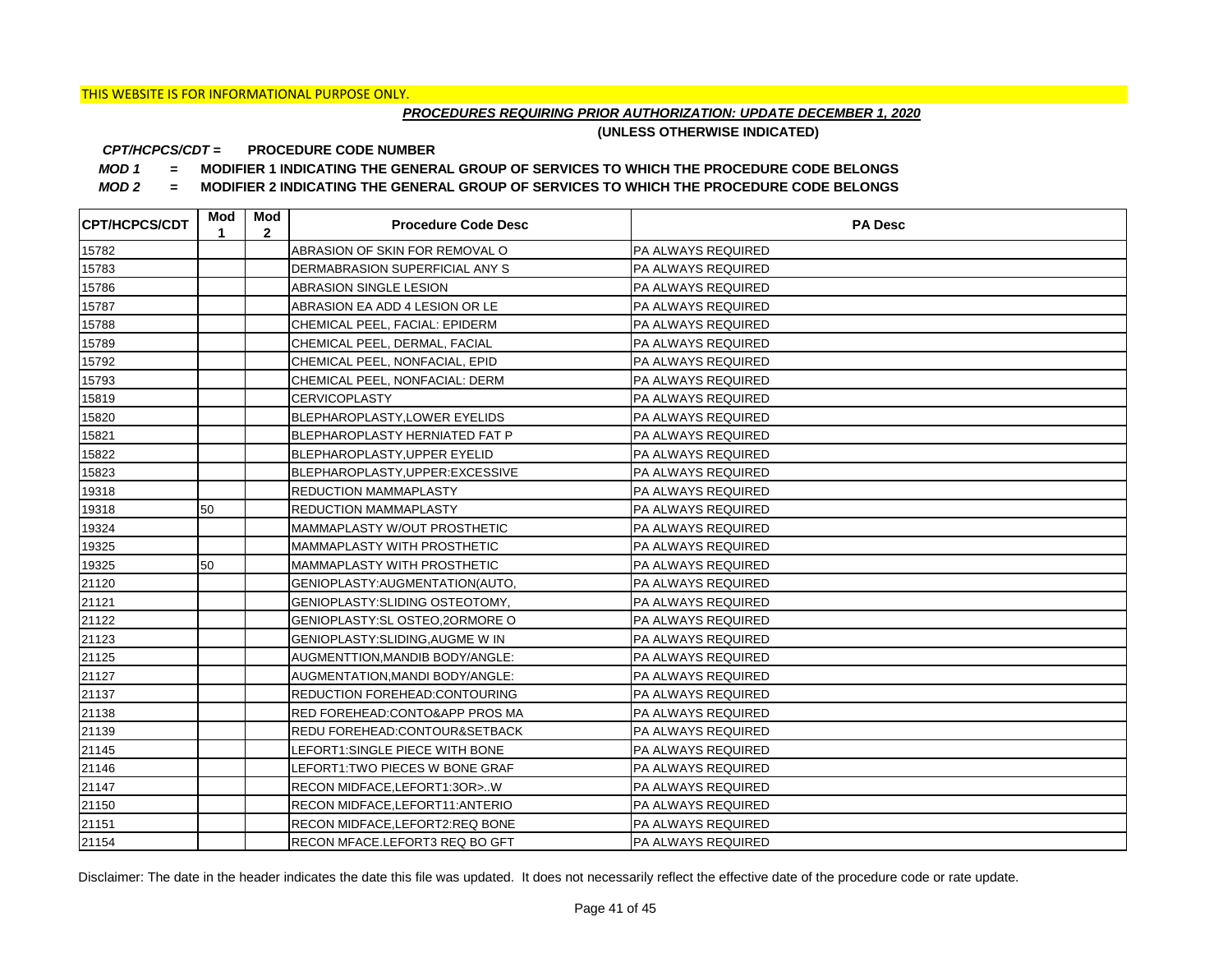## *PROCEDURES REQUIRING PRIOR AUTHORIZATION: UPDATE DECEMBER 1, 2020*

**(UNLESS OTHERWISE INDICATED)**

#### **PROCEDURE CODE NUMBER** *CPT/HCPCS/CDT =*

*MOD 1 =* **MODIFIER 1 INDICATING THE GENERAL GROUP OF SERVICES TO WHICH THE PROCEDURE CODE BELONGS**

*MOD 2 =* **MODIFIER 2 INDICATING THE GENERAL GROUP OF SERVICES TO WHICH THE PROCEDURE CODE BELONGS**

| <b>CPT/HCPCS/CDT</b> | Mod<br>1  | Mod<br>$\mathbf{2}$ | <b>Procedure Code Desc</b>            | <b>PA Desc</b>                                        |
|----------------------|-----------|---------------------|---------------------------------------|-------------------------------------------------------|
| 21155                |           |                     | RECON MIDFACE, LEF1 REQ BONE GF       | PA ALWAYS REQUIRED                                    |
| 21159                |           |                     | RECON MIDFACE, LEFORT3 WO LEF         | PA ALWAYS REQUIRED                                    |
| 21160                |           |                     | RECON MIDFACE, LEFORT3W LEFO          | PA ALWAYS REQUIRED                                    |
| 21172                |           |                     | RECON SUP-LAT ORBW/WO GRAFT           | PA ALWAYS REQUIRED                                    |
| 21175                |           |                     | RECON BIFR SUP-LAT  W/WO GRA          | PA ALWAYS REQUIRED                                    |
| 21179                |           |                     | RECON ENT/MAJ FOREHEADW GRA           | PA ALWAYS REQUIRED                                    |
| 21180                |           |                     | RECON ENT/MAJ W AUTOGRAFT             | PA ALWAYS REQUIRED                                    |
| 21181                |           |                     | REMOV/CONTO BENIGN TMR CRAN BO        | PA ALWAYS REQUIRED                                    |
| 21182                |           |                     | RECONSTRUCTION OF BONY DEFECT         | PA ALWAYS REQUIRED                                    |
| 21183                |           |                     | RECONSTRUCTION OF BONY DEFECT         | PA ALWAYS REQUIRED                                    |
| 21184                |           |                     | RECONSTRUCTION OF BONY DEFECT         | PA ALWAYS REQUIRED                                    |
| 21188                |           |                     | REPAIR OF BONY DEFECT OF MIDFA        | PA ALWAYS REQUIRED                                    |
| 21193                |           |                     | RECON MANDI RAMOSWO BONE GR           | PA ALWAYS REQUIRED                                    |
| 21194                |           |                     | RECON MANDI RAMOSW BONE GRA           | PA ALWAYS REQUIRED                                    |
| 21195                |           |                     | RECON MANDI RAMOS, SAGITTAL SPL       | PA ALWAYS REQUIRED                                    |
| 21196                |           |                     | RECON MANDI RAMOSW INTERNAL           | PA ALWAYS REQUIRED                                    |
| 21198                |           |                     | OSTEOTOMY, MANDIBLE, SEGMENTAL        | PA ALWAYS REQUIRED                                    |
| 30400                |           |                     | <b>RECONSTRUCTION OF NOSE</b>         | PA ALWAYS REQUIRED                                    |
| 30410                |           |                     | RESHAPING OF BONE, CARTILAGE,         | PA ALWAYS REQUIRED                                    |
| 30420                |           |                     | <b>RECONSTRUCTION OF NOSE</b>         | PA ALWAYS REQUIRED                                    |
| 30430                |           |                     | <b>REVISION OF NOSE</b>               | PA ALWAYS REQUIRED                                    |
| 30435                |           |                     | <b>REVISION WORK WITH OSTEOTOMIES</b> | PA ALWAYS REQUIRED                                    |
| 30450                |           |                     | <b>REVISION OF NOSE</b>               | PA ALWAYS REQUIRED                                    |
| 30460                |           |                     | RHINOPLASTY, CONGENITAL DEFORMI       | PA ALWAYS REQUIRED                                    |
| 30462                |           |                     | RHINOPLASTY, TIP, SEPTUM, OSTEO       | PA ALWAYS REQUIRED                                    |
| 30520                |           |                     | <b>REPAIR OF NASAL SEPTUM</b>         | PA ALWAYS REQUIRED                                    |
| 65770                |           |                     | <b>KERATOPROSTHESIS</b>               | PA ALWAYS REQUIRED                                    |
| 67445                |           |                     | ORBITOTOMY WO BONEFLAP-LATERAL        | PA ALWAYS REQUIRED                                    |
| 69300                |           |                     | <b>REVISE EXTERNAL EAR</b>            | PA ALWAYS REQUIRED                                    |
| 69300                | 50        |                     | OTOPLASTY, PROTRUD EAR/W/WO/SZ        | PA ALWAYS REQUIRED                                    |
| 86580                | HA        |                     | TUBERCULOSIS TEST, INTRADERMAL        | PA ALWAYS REQUIRED                                    |
| 90791                |           |                     | PSYCHIATRIC DIAGNOSTIC EVALUAT        | PA SOMETIMES REQUIRED, USED TO OVERRIDE SERVICE LIMIT |
| 90791                | <b>AJ</b> |                     | <b>PSYCHIATRIC DIAG EVAL(LICENSED</b> | <b>PA ALWAYS REQUIRED</b>                             |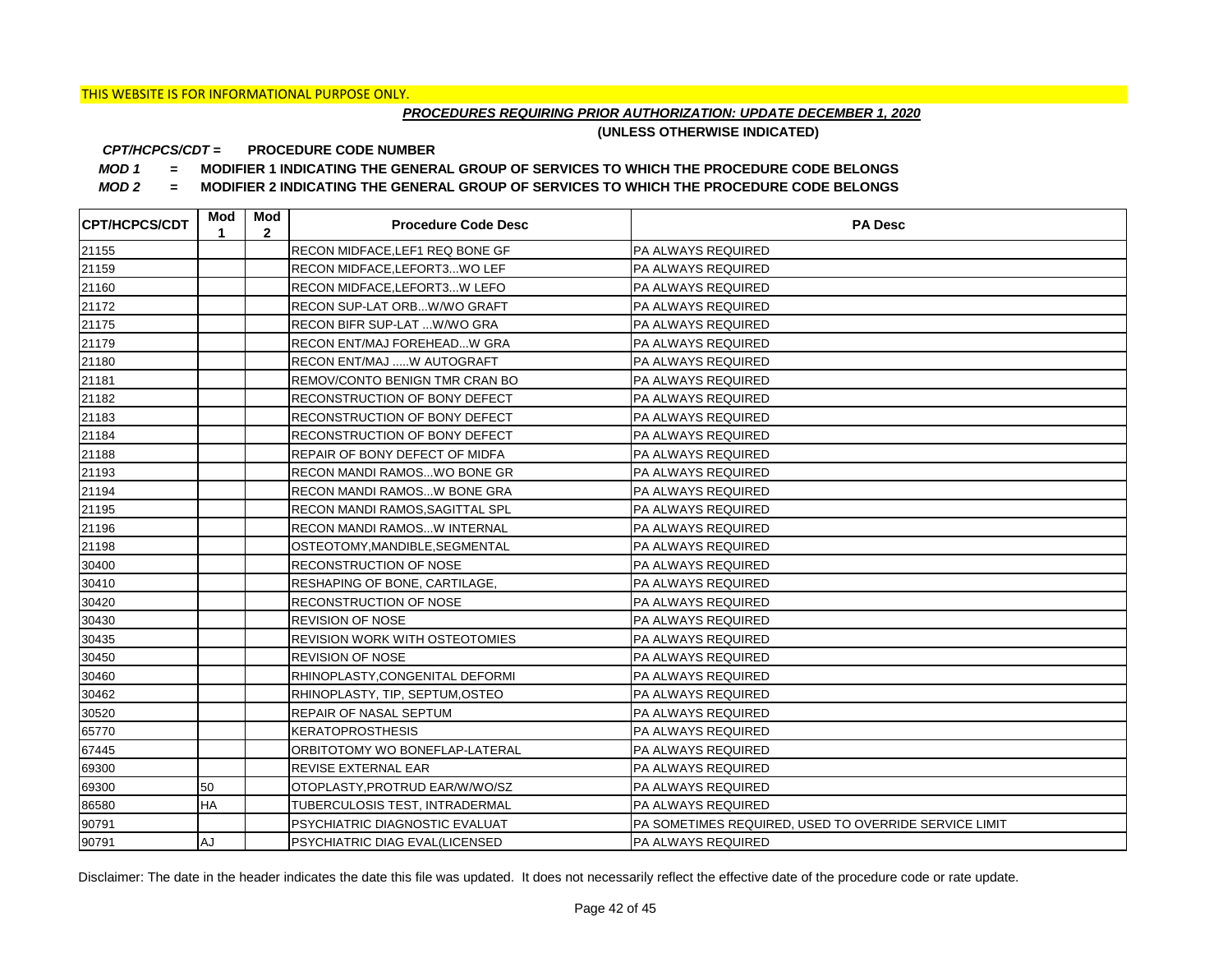## *PROCEDURES REQUIRING PRIOR AUTHORIZATION: UPDATE DECEMBER 1, 2020*

**(UNLESS OTHERWISE INDICATED)**

#### **PROCEDURE CODE NUMBER** *CPT/HCPCS/CDT =*

*MOD 1 =* **MODIFIER 1 INDICATING THE GENERAL GROUP OF SERVICES TO WHICH THE PROCEDURE CODE BELONGS**

*MOD 2 =* **MODIFIER 2 INDICATING THE GENERAL GROUP OF SERVICES TO WHICH THE PROCEDURE CODE BELONGS**

| <b>CPT/HCPCS/CDT</b> | Mod<br>1  | Mod<br>$\overline{2}$ | <b>Procedure Code Desc</b>            | <b>PA Desc</b>                                         |
|----------------------|-----------|-----------------------|---------------------------------------|--------------------------------------------------------|
| 90791                | AJ        | 52                    | PSYCHIATRIC DIAG EVAL(NON-LICE        | <b>PA ALWAYS REQUIRED</b>                              |
| 90791                | <b>HA</b> |                       | PSYCHIATRIC DIAG EVAL(COMP INT        | <b>PA ALWAYS REQUIRED</b>                              |
| 90791                | <b>HF</b> |                       | COMP ASSESS IN SA TX FAC - 1 H        | PA SOMETIMES REQUIRED, USED TO OVERRIDE SERVICE LIMIT  |
| 90791                | <b>SA</b> |                       | PSYCHIATRIC DIAGNOSTIC EVALUAT        | PA SOMETIMES REQUIRED, USED TO OVERRIDE SERVICE LIMIT  |
| 90791                | <b>SA</b> | 26                    | PSYCHIATRIC DIAGNOSTIC EVALUAT        | PA SOMETIMES REQUIRED. USED TO OVERRIDE SERVICE LIMIT  |
| 90791                | UC        |                       | <b>PSYCHIATRIC DIAGNOSTIC EVALUAT</b> | PA SOMETIMES REQUIRED, USED TO OVERRIDE SERVICE LIMIT  |
| 90791                | 26        |                       | PSYCHIATRIC DIAGNOSTIC EVALUAT        | PA SOMETIMES REQUIRED, USED TO OVERRIDE SERVICE LIMIT  |
| 90792                |           |                       | PSYCHIATRIC DIAGNOSTIC EVALUAT        | PA SOMETIMES REQUIRED. USED TO OVERRIDE SERVICE LIMIT  |
| 90792                | <b>HA</b> |                       | <b>PSYCHIATRIC EVALUATION</b>         | PA ALWAYS REQUIRED                                     |
| 90792                | <b>HF</b> |                       | COMP ASSESS IN SA FAC 1 HR W/M        | PA SOMETIMES REQUIRED. USED TO OVERRIDE SERVICE LIMIT  |
| 90792                | <b>SA</b> |                       | PSYCHIATRIC DIAGNOSTIC EVALUAT        | PA SOMETIMES REQUIRED. USED TO OVERRIDE SERVICE LIMIT  |
| 90792                | <b>SA</b> | 26                    | <b>PSYCHIATRIC DIAGNOSTIC EVALUAT</b> | PA SOMETIMES REQUIRED, USED TO OVERRIDE SERVICE LIMIT  |
| 90792                | UC        |                       | PSYCHIATRIC DIAGNOSTIC EVALUAT        | PA SOMETIMES REQUIRED, USED TO OVERRIDE SERVICE LIMIT  |
| 90792                | 26        |                       | IPSYCHIATRIC DIAGNOSTIC EVALUAT       | PA SOMETIMES REQUIRED, USED TO OVERRIDE SERVICE LIMIT  |
| 90832                |           |                       | PSYCHOTHERAPY, 30 MINUTES             | PA SOMETIMES REQUIRED, USED TO OVERRIDE SERVICE LIMIT  |
| 90832                | <b>HA</b> |                       | INDIVIDUAL PSYCHOTHERAPY PER 3        | <b>PA ALWAYS REQUIRED</b>                              |
| 90832                | <b>HA</b> | 22                    | <b>PSYCHOTHERAPY 30 MINUTES</b>       | <b>PA ALWAYS REQUIRED</b>                              |
| 90832                | <b>HF</b> |                       | PSYCHOTHERAPY, 30 MINUTES W/PA        | PA SOMETIMES REQUIRED. USED TO OVERRIDE SERVICE LIMIT  |
| 90832                | <b>HV</b> |                       | PSYCHOTHERAPY, 30 MINUTES W/PA        | <b>PA ALWAYS REQUIRED</b>                              |
| 90832                | <b>SA</b> |                       | PSYCHOTHERAPY, 30 MINUTES W/PA        | PA SOMETIMES REQUIRED, USED TO OVERRIDE SERVICE LIMIT  |
| 90832                | <b>SA</b> | 26                    | PSYCHOTHERAPY, 30 MINUTES W/PA        | PA SOMETIMES REQUIRED, USED TO OVERRIDE SERVICE LIMIT  |
| 90832                | UC        |                       | PSYCHOTHERAPY, 30 MINUTES W/PA        | IPA SOMETIMES REQUIRED. USED TO OVERRIDE SERVICE LIMIT |
| 90832                | 26        |                       | PSYCHOTHERAPY, 30 MINUTES W/PA        | PA SOMETIMES REQUIRED, USED TO OVERRIDE SERVICE LIMIT  |
| 90833                |           |                       | PSYCHOTHERAPY, 30 MINUTES             | PA SOMETIMES REQUIRED, USED TO OVERRIDE SERVICE LIMIT  |
| 90833                | <b>HF</b> |                       | INDIVIDUAL THERAPY (20-30 MINU        | PA SOMETIMES REQUIRED, USED TO OVERRIDE SERVICE LIMIT  |
| 90833                | <b>SA</b> |                       | PSYCHOTHERAPY, 30 MINUTES W/PA        | PA SOMETIMES REQUIRED, USED TO OVERRIDE SERVICE LIMIT  |
| 90833                | <b>SA</b> | 26                    | PSYCHOTHERAPY, 30 MINUTES W/PA        | PA SOMETIMES REQUIRED, USED TO OVERRIDE SERVICE LIMIT  |
| 90833                | UC        |                       | PSYCHOTHERAPY, 30 MINUTES W/PA        | PA SOMETIMES REQUIRED, USED TO OVERRIDE SERVICE LIMIT  |
| 90833                | 26        |                       | PSYCHOTHERAPY, 30 MINUTES W/PA        | PA SOMETIMES REQUIRED, USED TO OVERRIDE SERVICE LIMIT  |
| 90834                |           |                       | PSYCHOTHERAPY, 45 MINUTES             | PA SOMETIMES REQUIRED, USED TO OVERRIDE SERVICE LIMIT  |
| 90834                | <b>HF</b> |                       | PSYCHOTHERAPY, 45 MINUTES W/PA        | PA SOMETIMES REQUIRED, USED TO OVERRIDE SERVICE LIMIT  |
| 90834                | <b>HV</b> |                       | PSYCHOTHERAPY, 45 MINUTES W/PA        | PA ALWAYS REQUIRED                                     |
| 90834                | <b>SA</b> |                       | PSYCHOTHERAPY, 45 MINUTES W/PA        | PA SOMETIMES REQUIRED, USED TO OVERRIDE SERVICE LIMIT  |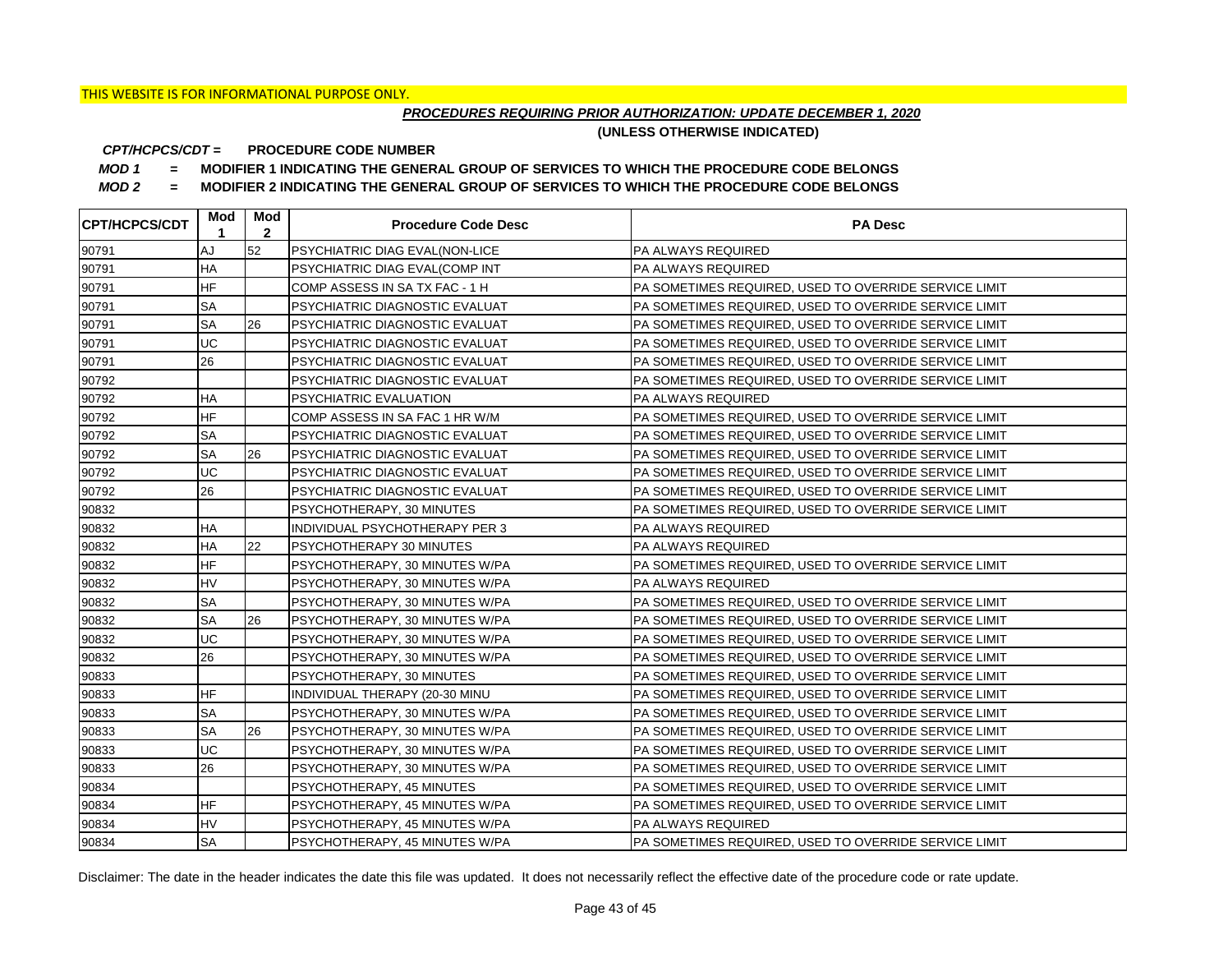## *PROCEDURES REQUIRING PRIOR AUTHORIZATION: UPDATE DECEMBER 1, 2020*

**(UNLESS OTHERWISE INDICATED)**

#### **PROCEDURE CODE NUMBER** *CPT/HCPCS/CDT =*

*MOD 1 =* **MODIFIER 1 INDICATING THE GENERAL GROUP OF SERVICES TO WHICH THE PROCEDURE CODE BELONGS**

*MOD 2 =* **MODIFIER 2 INDICATING THE GENERAL GROUP OF SERVICES TO WHICH THE PROCEDURE CODE BELONGS**

| <b>CPT/HCPCS/CDT</b> | Mod<br>1  | Mod<br>$\overline{2}$ | <b>Procedure Code Desc</b>         | <b>PA Desc</b>                                        |
|----------------------|-----------|-----------------------|------------------------------------|-------------------------------------------------------|
| 90834                | <b>SA</b> | 26                    | PSYCHOTHERAPY, 45 MINUTES W/PA     | PA SOMETIMES REQUIRED, USED TO OVERRIDE SERVICE LIMIT |
| 90834                | UC        |                       | PSYCHOTHERAPY, 45 MINUTES W/PA     | PA SOMETIMES REQUIRED, USED TO OVERRIDE SERVICE LIMIT |
| 90834                | 26        |                       | PSYCHOTHERAPY, 45 MINUTES W/PA     | PA SOMETIMES REQUIRED, USED TO OVERRIDE SERVICE LIMIT |
| 90836                |           |                       | PSYCHOTHERAPY, 45 MINUTES          | PA SOMETIMES REQUIRED, USED TO OVERRIDE SERVICE LIMIT |
| 90836                | <b>HF</b> |                       | INDIVIDUAL THERAPY (45-50 MINU     | PA SOMETIMES REQUIRED, USED TO OVERRIDE SERVICE LIMIT |
| 90836                | <b>SA</b> |                       | PSYCHOTHERAPY, 45 MINUTES W/PA     | PA SOMETIMES REQUIRED, USED TO OVERRIDE SERVICE LIMIT |
| 90836                | UC        |                       | PSYCHOTHERAPY, 45 MINUTES W/PA     | PA SOMETIMES REQUIRED, USED TO OVERRIDE SERVICE LIMIT |
| 90837                | <b>HA</b> | 22                    | PSYCHOTHERAPY 60 MINUTES           | PA ALWAYS REQUIRED                                    |
| 90846                | HA        | 22                    | FAMILY PSYCHOTHERAPY W/O PATIE     | <b>PA ALWAYS REQUIRED</b>                             |
| 90847                |           |                       | FAMILY PSYCHOTHERAPY INCLUDING     | PA SOMETIMES REQUIRED. USED TO OVERRIDE SERVICE LIMIT |
| 90847                | <b>HA</b> | 22                    | <b>FAMILY THERAPY</b>              | <b>PA ALWAYS REQUIRED</b>                             |
| 90847                | <b>HF</b> |                       | OP FAM COUNSEL/EDUC IN SA FAC      | PA SOMETIMES REQUIRED, USED TO OVERRIDE SERVICE LIMIT |
| 90847                | <b>SA</b> |                       | SPECIAL FAMILY THERAPY             | PA SOMETIMES REQUIRED, USED TO OVERRIDE SERVICE LIMIT |
| 90847                | <b>SA</b> | 22                    | SPECIAL FAMILY THERAPY             | PA SOMETIMES REQUIRED, USED TO OVERRIDE SERVICE LIMIT |
| 90847                | UC        |                       | SPECIAL FAMILY THERAPY             | PA SOMETIMES REQUIRED, USED TO OVERRIDE SERVICE LIMIT |
| 90847                | UC        | 22                    | SPECIAL FAMILY THERAPY             | PA SOMETIMES REQUIRED, USED TO OVERRIDE SERVICE LIMIT |
| 90847                | 22        |                       | SPECIAL FAMILY THERAPY             | PA SOMETIMES REQUIRED, USED TO OVERRIDE SERVICE LIMIT |
| 90853                |           |                       | GROUP MEDICAL PSYCHOTHERAPY        | PA SOMETIMES REQUIRED, USED TO OVERRIDE SERVICE LIMIT |
| 90853                | <b>HA</b> |                       | GROUP PSYCHOTHERAPY (CO-OCCURR     | PA ALWAYS REQUIRED                                    |
| 90853                | <b>HF</b> |                       | <b>GROUP THERAPY (90 MINUTES)</b>  | PA SOMETIMES REQUIRED, USED TO OVERRIDE SERVICE LIMIT |
| 90853                | <b>SA</b> |                       | PSYCHOTHERAPY, GROUP(MAX 8 PAT     | PA SOMETIMES REQUIRED, USED TO OVERRIDE SERVICE LIMIT |
| 90853                | UC        |                       | <b>GROUP MEDICAL PSYCHOTHERAPY</b> | PA SOMETIMES REQUIRED, USED TO OVERRIDE SERVICE LIMIT |
| 90863                | <b>HA</b> |                       | PHARMOCOLOGIC MANAGEMENT           | PA ALWAYS REQUIRED                                    |
| 90870                |           |                       | ELECTROCONVULSIVE THERAPY          | PA SOMETIMES REQUIRED, USED TO OVERRIDE SERVICE LIMIT |
| 90887                |           |                       | EXPLANATION OF PSYCHIATRIC, ME     | PA SOMETIMES REQUIRED, USED TO OVERRIDE SERVICE LIMIT |
| 90887                | <b>HA</b> |                       | CLINICAL CONSULTATION(NON-LICE     | PA ALWAYS REQUIRED                                    |
| 90887                | <b>HF</b> |                       | FAMILY CONFERENCE (25 MINUTES)     | PA SOMETIMES REQUIRED, USED TO OVERRIDE SERVICE LIMIT |
| 90887                | <b>SA</b> |                       | CONSULTATION WITH FAMILY           | PA SOMETIMES REQUIRED, USED TO OVERRIDE SERVICE LIMIT |
| 90887                | UC        |                       | <b>CONSULTATION WITH FAMILY</b>    | PA SOMETIMES REQUIRED, USED TO OVERRIDE SERVICE LIMIT |
| 92065                |           |                       | ORTHOPTIC/PLEOPTIC TRAINING        | PA ALWAYS REQUIRED                                    |
| 92065                | 22        |                       | VISION TRAINING WORKUP AND WRI     | <b>PA ALWAYS REQUIRED</b>                             |
| 92326                |           |                       | REPLACEMENT OF CONTACT LENS        | PA ALWAYS REQUIRED                                    |
| 92507                | lнı       |                       | SPEECH THERAPY.IN HOME. PER DI     | <b>PA ALWAYS REQUIRED</b>                             |